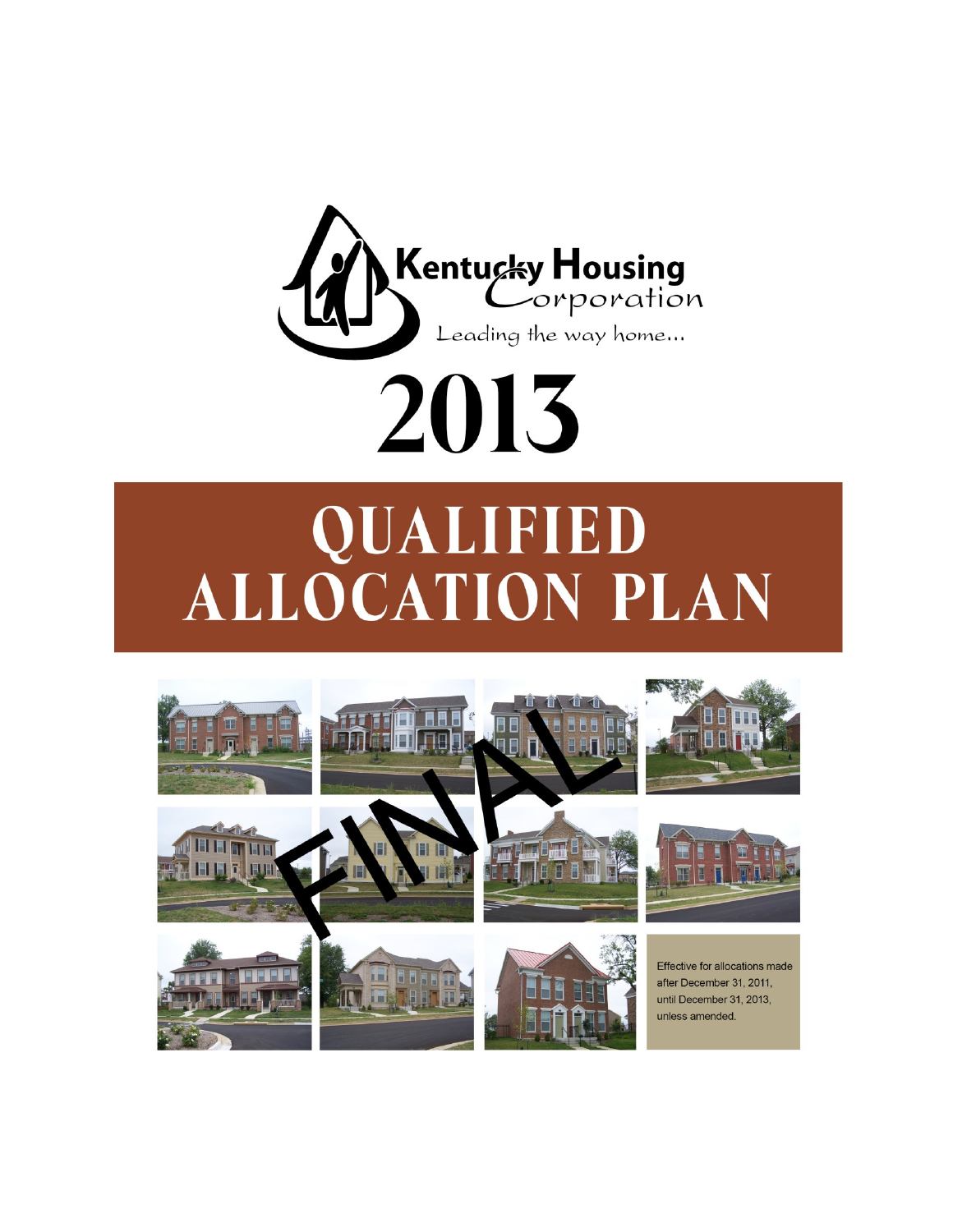# **2013 QUALIFIED ALLOCATION PLAN**

| <b>Table of Contents</b>                                                                                                                                                                                                                                                                                                                                                                                                                                                                                                                | Page                                                                                   |
|-----------------------------------------------------------------------------------------------------------------------------------------------------------------------------------------------------------------------------------------------------------------------------------------------------------------------------------------------------------------------------------------------------------------------------------------------------------------------------------------------------------------------------------------|----------------------------------------------------------------------------------------|
| <b>Introduction</b>                                                                                                                                                                                                                                                                                                                                                                                                                                                                                                                     | 4                                                                                      |
| <b>Qualified Allocation Plan</b><br>Requirements of the Qualified Allocation Plan<br><b>Public Hearing Requirements</b><br><b>Approval Process</b><br><b>Open Records Request</b>                                                                                                                                                                                                                                                                                                                                                       | 5<br>5<br>5<br>6<br>6                                                                  |
| <b>Annual Credit Available</b><br><b>Types of Credit</b><br>Overview of Available Credit<br>Nonprofit Participants<br><b>Competitive Pools and Set-Asides</b><br><b>Waiting List</b><br><b>Tax-Exempt Bond Financing</b>                                                                                                                                                                                                                                                                                                                | 6<br>6<br>8<br>9<br>9<br>11<br>11                                                      |
| <b>Development Team Characteristics</b><br><b>Experience and Capacity Review</b><br>Capacity Review Time Frame and Response Period                                                                                                                                                                                                                                                                                                                                                                                                      | 12<br>13<br>13                                                                         |
| <b>Applicable Program Fees</b>                                                                                                                                                                                                                                                                                                                                                                                                                                                                                                          | 14                                                                                     |
| <b>Housing Credit Requirements</b><br>Letter of Support<br><b>Housing Credit Limit</b><br>Modifications to Definition of Eligible Basis (130 Percent Rule,                                                                                                                                                                                                                                                                                                                                                                              | 15<br>15 <sub>1</sub><br>15                                                            |
| Qualified Census Tract, Difficult Development<br>Area, and Areas Defined by KHC)<br>Housing Credit Limit with 130 Percent Bonus<br><b>Community Service Facility</b><br>Acquisition of Existing Buildings<br><b>Maximum Credit Cap Requirements</b><br><b>Maximum Fees</b><br>Developer Fee<br>Minimum Set-Asides<br><b>Cost Containment</b><br><b>Building Requirements</b><br>Plan Approval<br>Capital/Physical Needs Assessment<br>Minimum Square Footage<br><b>Eligible Uses of Housing Credit</b><br><b>Financial Requirements</b> | 16<br>16<br>17<br>18<br>18<br>20<br>20<br>20<br>21<br>21<br>21<br>22<br>22<br>22<br>23 |

# **Technical Assistance** 24

 $\overline{\phantom{1}}$  2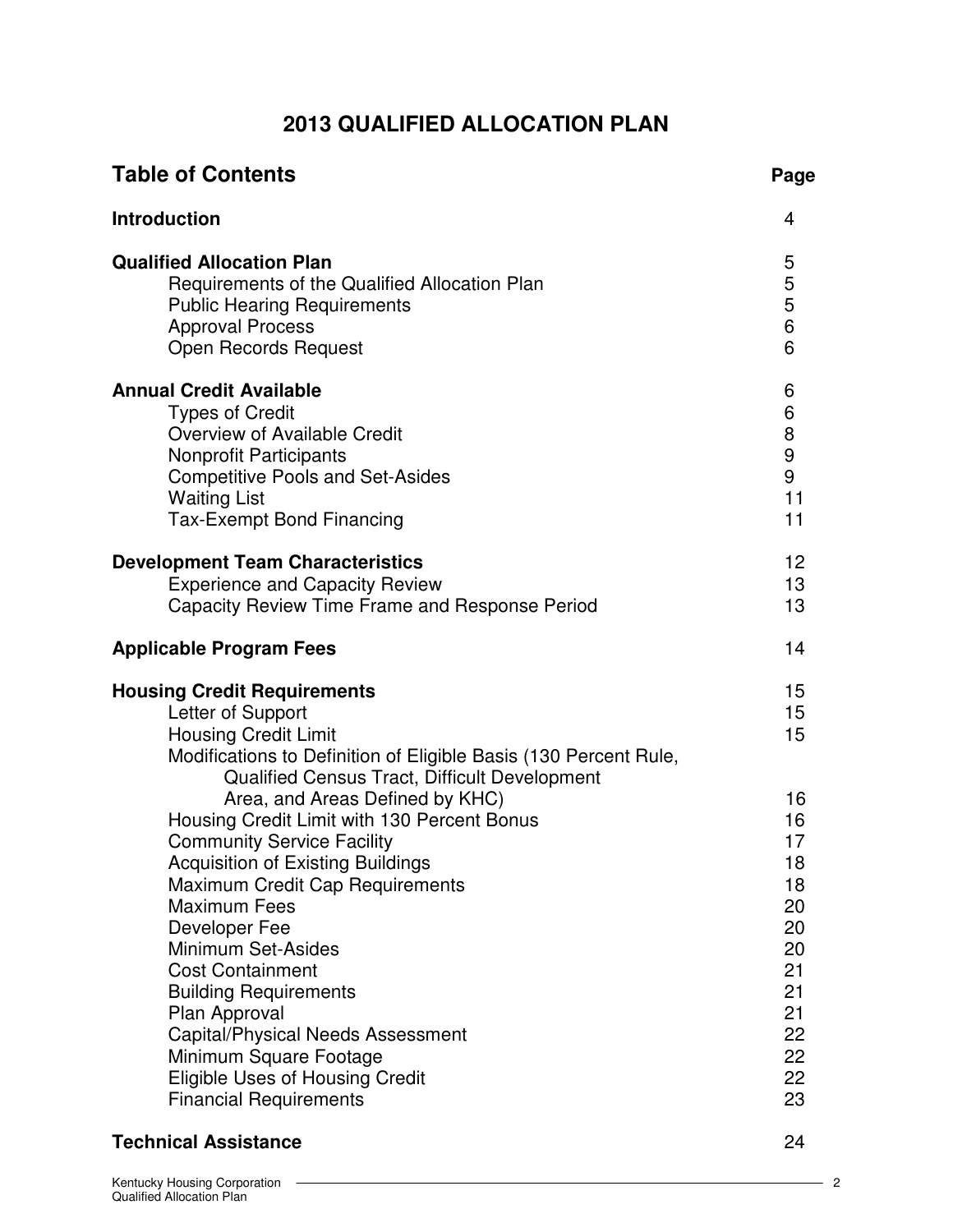| <b>Table of Contents (continued)</b>                |      |
|-----------------------------------------------------|------|
|                                                     | Page |
| <b>Application Submission Requirements</b>          | 25   |
| <b>Application Review Process</b>                   | 26   |
| <b>Review Process</b>                               | 27   |
| <b>Credit Review</b>                                | 27   |
| <b>Partial Awards</b>                               | 29   |
| <b>Conditional Approval Process</b>                 | 29   |
| <b>Technical Submission Stage</b>                   | 30   |
| <b>Reservation Notice</b>                           | 30   |
| <b>Deadlines</b>                                    | 30   |
| <b>Market Study</b>                                 | 31   |
| Carryover Allocation Requirement/Cost Certification | 32   |
| Recapture of Carryover Allocation                   | 32   |
| <b>Placed-In-Service Stage</b>                      | 33   |
| Pre-8609                                            | 33   |
| <b>Final Cost Certification</b>                     | 33   |
| Land Use Restriction Agreement (LURA)               | 33   |
| IRS Form(s) 8609                                    | 34   |
| <b>Policies</b>                                     | 34   |
| <b>EEOC Requirements</b>                            | 34   |
| <b>Changes to Project Design</b>                    | 34   |
| Inspections                                         | 34   |
| <b>Subsidy Layering Review</b>                      | 35   |
| Identity of Interest                                | 35   |
| Material Participation by Nonprofit Organizations   | 36   |
| Recapture of Housing Credit under Reservation       | 36   |
| <b>Qualified Contract Process</b>                   | 36   |
| <b>Compliance Monitoring Procedure</b>              | 38   |
| <b>Effective Date</b>                               | 39   |
| <b>Notice to Applicants</b>                         | 40   |
| <b>Disclaimer</b>                                   | 40   |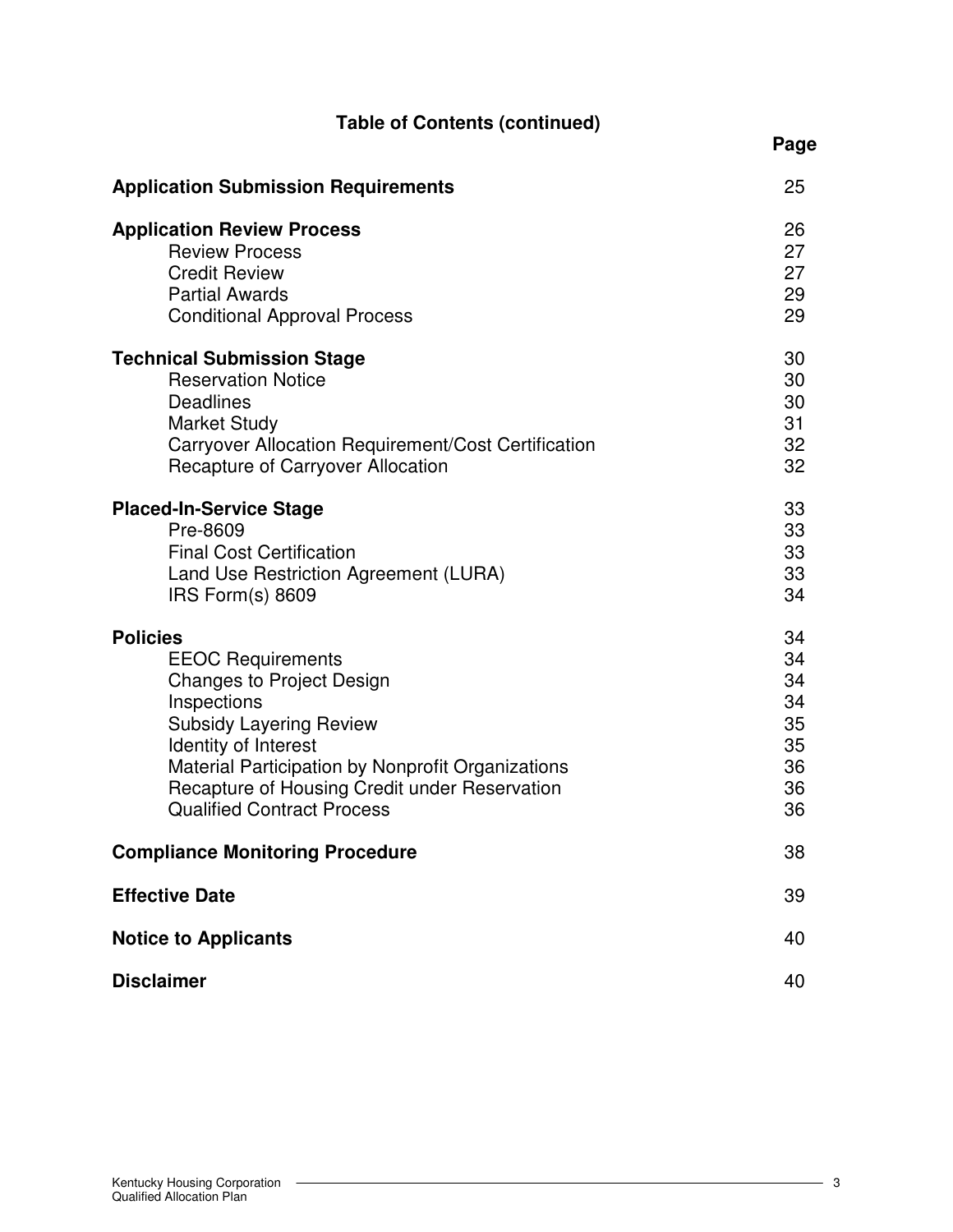# **INTRODUCTION**

Kentucky Housing Corporation (KHC) is the designated administrator of the federal Low Income Housing Tax Credit (Housing Credit) for Kentucky under Section (§) 42 of the Internal Revenue Code (IRC) of 1986, as amended (Code), and all regulations promulgated there under.

The Housing Credit program was created by the Tax Reform Act of 1986. This program is one of the few remaining tax incentives for the construction, rehabilitation, and preservation of low-cost rental housing. Investors in affordable housing can claim Housing Credit against their federal income tax liability for ten years. The property must remain affordable for a minimum of 33 years.

The federal laws establishing the Housing Credit program are subject to change. Final interpretations of certain rules and regulations governing various facets of the program have not yet been issued by the U.S. Department of Treasury. Therefore, it is strongly suggested that applicants interested in utilizing the program in their financing package contact their tax accountant and/or attorney prior to submitting an application. While KHC may respond to requests for technical assistance in applying for Housing Credits, applicants may not rely on KHC for tax advice.

For the 2013 Qualified Allocation Plan (QAP), KHC encouraged suggestions and comments from the affordable housing industry. Housing professionals and experts representing a wide range of interests and specialties participated in these discussions and contributed to the development of the 2013 QAP. KHC wishes to publicly acknowledge their contribution and to thank them for their time and effort.

In addition, as required by the Code, KHC presented the draft QAP for public review and comment at a public hearing on December 5, 2011.

Demand for Housing Credits often exceeds supply. In determining how and where to allocate Housing Credits, KHC must consider the need for affordable housing throughout the state of Kentucky. The purpose of KHC's QAP is to reserve federal tax credits for the creation and maintenance of rental housing units for low- and very low- income households in Kentucky in such a way as to further the following principles and priorities:

- Reserve credits in order to provide an equitable distribution throughout the state and provide a reasonable mix of affordable housing projects, both in number of units and the populations served (family, elderly, special needs);
- Reserve credits to as many rental housing projects as possible, considering cost, size, location, income mix of proposals, and environmental sustainability;
- Reserve credits in order to provide opportunities to a variety of qualified sponsors, both for-profit and nonprofit; and
- Reserve only the amount of credit that KHC determines to be necessary for the financial feasibility of a project and its viability as a qualified low-income housing project throughout the credit period.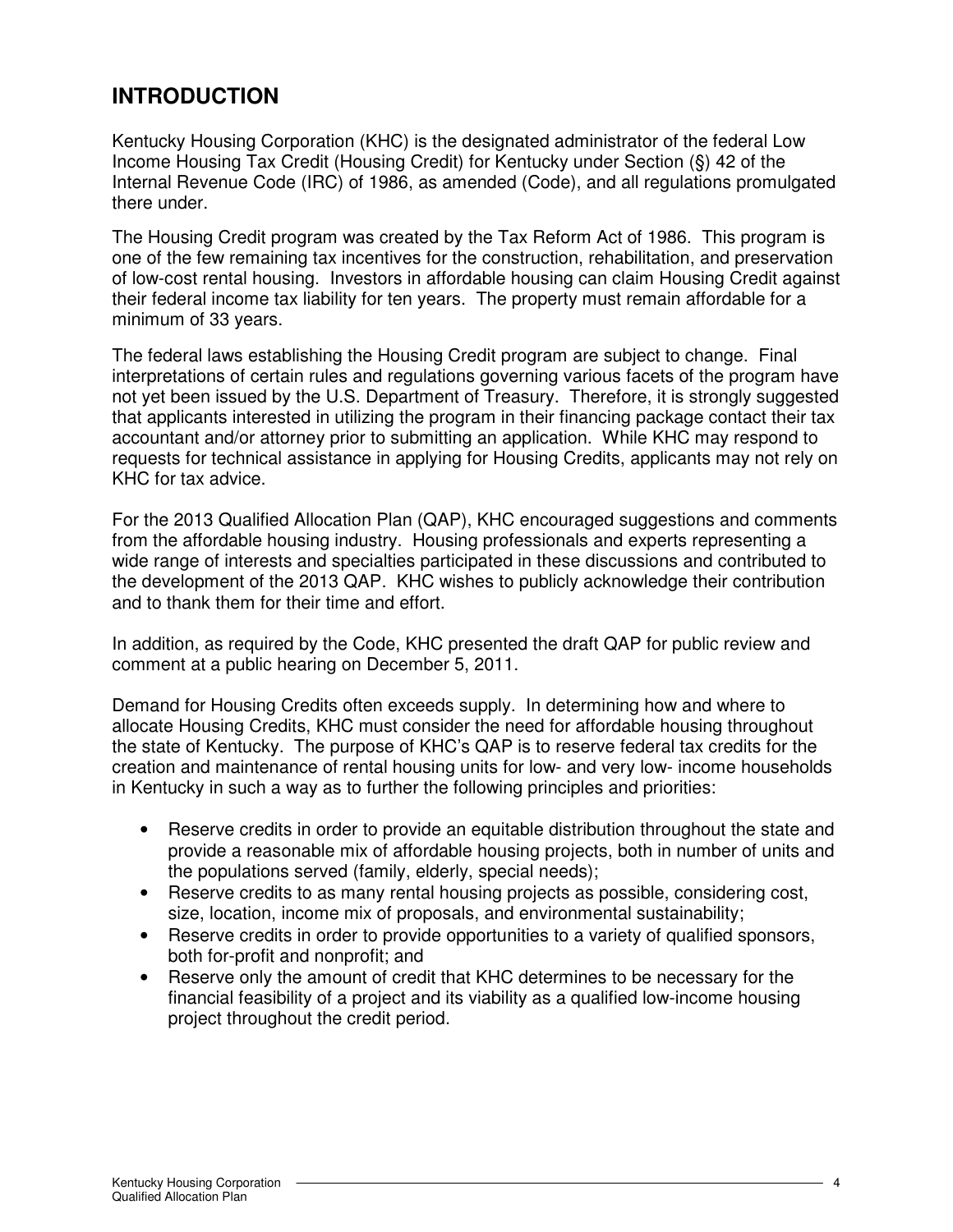# **Qualified Allocation Plan**

Each year, the state allocating agency for the Housing Credit program is required to publish a plan describing the process for the allocation of Housing Credits. This plan is called the Qualified Allocation Plan (QAP). The QAP establishes the administrative process governing the allocation of federal Housing Credits to qualifying developments that address lowincome housing priorities throughout the state. This plan is intended to provide a fair and competitive means of utilizing the credits to the fullest extent possible each year for the creation and preservation of rental housing for lower-income households. The requirement that states develop a plan was established in the Omnibus Reconciliation Act of 1989.

## **Requirements of the Qualified Allocation Plan**

Section 42(m) of the Internal Revenue Code requires each state allocating agency to adopt an allocation plan that sets forth certain selection criteria to be used in determining priorities that include the following:

- **Serving the lowest-income tenants**
- **Serving qualified tenants for the longest periods**
- Contributing to a concerted community revitalization development plan

The Code under Section 42(m) also states that the selection criteria must take into consideration the following:

- Project location
- **Housing needs characteristics**
- **Project characteristics**
- **Sponsor characteristics**
- **Tenant populations with special housing needs**
- Tenant populations of individuals with children
- **Projects intended for tenant ownership**
- **Public housing waiting lists**
- **Energy efficiency**
- **Historic properties**

In addition to the above selection criteria and preferences, KHC, in its sole discretion, shall establish selection criteria and preferences that reflect the housing needs and trends as identified within the Commonwealth of Kentucky.

**NOTE: KHC may choose to modify or waive, on a case-by-case basis, any provision of this QAP that is not mandated by law, to effectuate the full implementation and utilization of the Housing Credit resource and for overall efficiency in the administration of the Low Income Housing Tax Credit program. All modifications or waivers of the QAP will be subject to written approval by the chief executive officer of Kentucky Housing Corporation.**

## **Public Hearing Requirements**

The draft QAP is subject to a minimum seven-day public comment period. KHC conducted a public hearing on December 5, 2011 to receive comments and accepted written comments through December 23, 2011 either by a formal letter to the attention of Andrew Hawes or e-mail at rentalgap@kyhousing.org.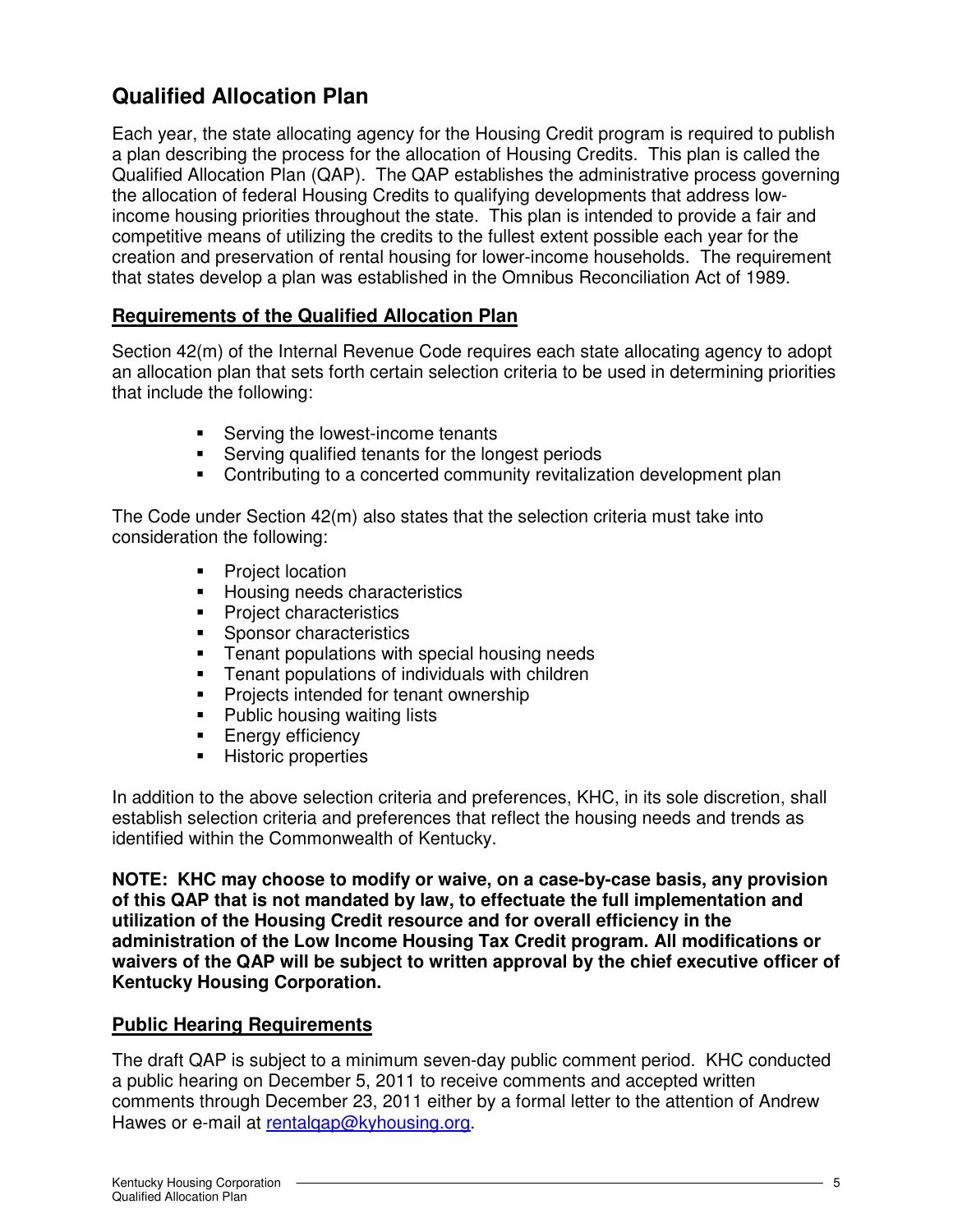The announcement for the public hearing was published through KHC's eGram system, posted to KHC's Web site, and in accordance to the Kentucky open records law requirements.

## **Approval Process**

After public comment, the QAP must receive final approval by KHC's Board of Directors and the Governor of the Commonwealth of Kentucky.

# **Open Records Act Request**

Applicants are advised that materials contained in the application are subject to the requirements of the Kentucky Open Records laws at KRS 61.870-61.884, and the application materials may be viewed and copied by any member of the public. Applicants seeking to claim a statutory exemption to disclosure from open records requests, which may be made, must place all documents viewed as confidential in a sealed envelope marked "Confidential." Applicants should be aware that if an open records request is made for any of the application materials, KHC will make an independent determination of confidentiality and may or may not agree with the applicant's determination regarding the confidentiality of the materials.

KHC will provide a list of all applications received for the 2013 application rounds. The list will be available on KHC's Web site and will contain the funds requested, development team, and contact information, as well as project-specific information.

# **Annual Credit Available**

The total amount of Housing Credit **available to Kentucky for 2013 is estimated to be approximately \$9,546,607 million.** The total is determined from the following:

- \$2.20 plus the cost of living adjustment specified in Section  $42(h)(3)(H) x$ Kentucky's population; based upon 2010 population figures.
- Any unallocated credit from previous years;
- Any returned credit from previous years; and
- Any amount allocated to Kentucky by the IRS from the National Pool.

# **Types of Credit**

- 9 percent credit Reflects 70 percent of the present value of the qualified basis for new construction or substantial rehabilitation of qualified low-income buildings.
- 4 percent credit Reflects approximately 30 percent of the present value of the qualified basis of acquired buildings that are to be substantially rehabilitated.

The cost of acquiring, rehabilitating, and constructing a building constitutes the building's eligible basis. The portion of the eligible basis attributable to low-income units is the building's qualified basis. In general, the qualified basis excludes the cost of land, obtaining permanent financing, rent reserves, syndication, and marketing. The applicable percentage (that is the 9 percent and 4 percent approximations) of the qualified basis may be claimed annually for ten years as the Low Income Housing Tax Credit. The amount of credit that may be awarded to a building is based upon the depreciable cost of the building and the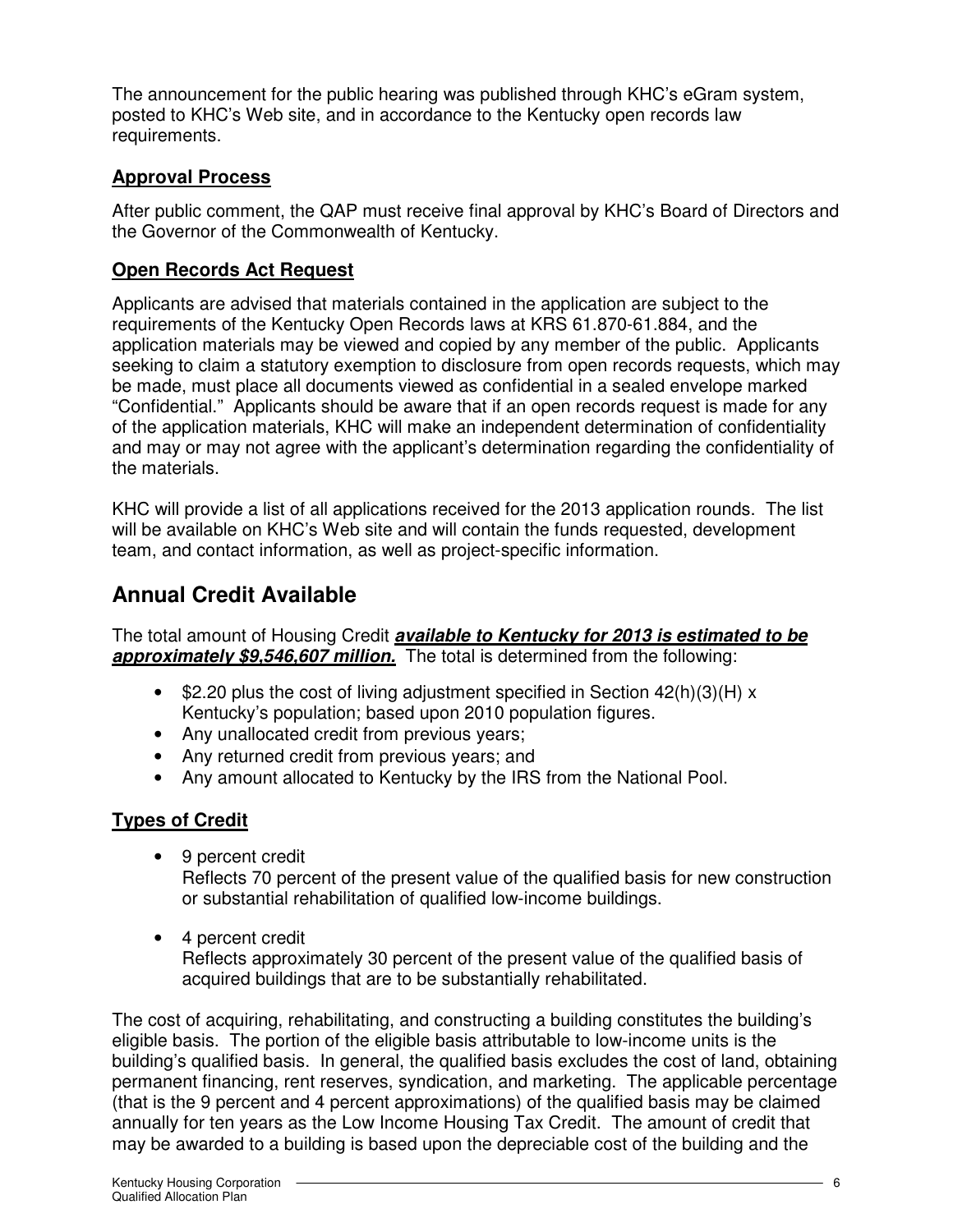portion of the project that low-income households will occupy and can be no more than needed to make the project financially feasible.

The fixed 9 percent credit rate established by the Housing and Economic Recovery Act of 2008 (HERA) will expire on December 30, 2013. All projects that have not placed in service by December 30, 2013 will lose the fixed 9 percent factor, and revert back to the credit percentage factor established by the U.S. Department of Treasury on a monthly basis. Developers cannot lock in the 9 percent factor prior to placing in service.

In an effort to preserve the 9 percent credit factor, KHC will be allocating 2013 housing credits in early 2012 to allow projects to begin construction, with the expectation that the projects will be complete and placed in service prior to the end of 2013.

In order for KHC to allocate the 2013 housing credits in a timely manner and so that awarded projects have the greatest possibility of being placed in service prior to December 30, 2013, KHC will forward commit 60 percent of the anticipated 2013 housing credit to the 2012 housing credit applications that were submitted on October 3, 2011.

KHC will fully allocate the 2012 housing credits to the applications received by their respective pools. KHC will then take all of the unfunded projects (excluding projects requesting HUD or RD assistance), regardless of which pool they applied in, and sort them by score from highest to lowest, and will then allocate 20 percent (approximately \$1,909,321) of the 2013 housing credits. If the final application requires more credit than is available, then it will not be funded.

KHC will allocate 40 percent (approximately \$3,818,642) of 2013 housing credits to new construction and adaptive reuse projects submitted in the 2012 application round. KHC will sort all of the new construction and adaptive reuse projects by their final score and fund them from the highest to lowest score until the credits have been fully allocated.

KHC will have a competitive application round with applications being due on **April 2, 2012** for 20 percent (approximately \$1,909,321) of the 2013 housing credits. This application round will be restricted to one application submission per developer and a maximum credit request of \$500,000 per project. Eligible properties will include new construction, adaptive reuse and non-federally assisted rehabilitation projects.

KHC will not have a separate set aside of HOME or AHTF funds for the 2013 housing credit projects. If KHC has a remaining balance of HOME or AHTF funds from the 2012 round, KHC may allocate those resources to the 2013 forward committed projects. Please refer to the Rental Guidelines for additional information.

Please note that any 2013 credit forward committed to projects from the October 3, 2011 application round **will not** count toward a user's maximum credit cap for 2012 credit, but **will** be applied to the maximum credit cap for 2013 credit. Projects awarded from the state priority set-aside will also count toward the 2013 credit cap.

Eligible projects for the April 2, 2012 application round are new construction, adaptive reuse and rehabilitation properties that do not have any new or assumed non-KHC federal debt. The credit will be awarded to the highest scoring projects from a single pool. If the pool has credit remaining and it is not sufficient to fully fund the next highest scoring project, that project will not automatically be funded. KHC must ensure the nonprofit set-aside requirements have been met for the combined allocations of 2013 housing credit. KHC may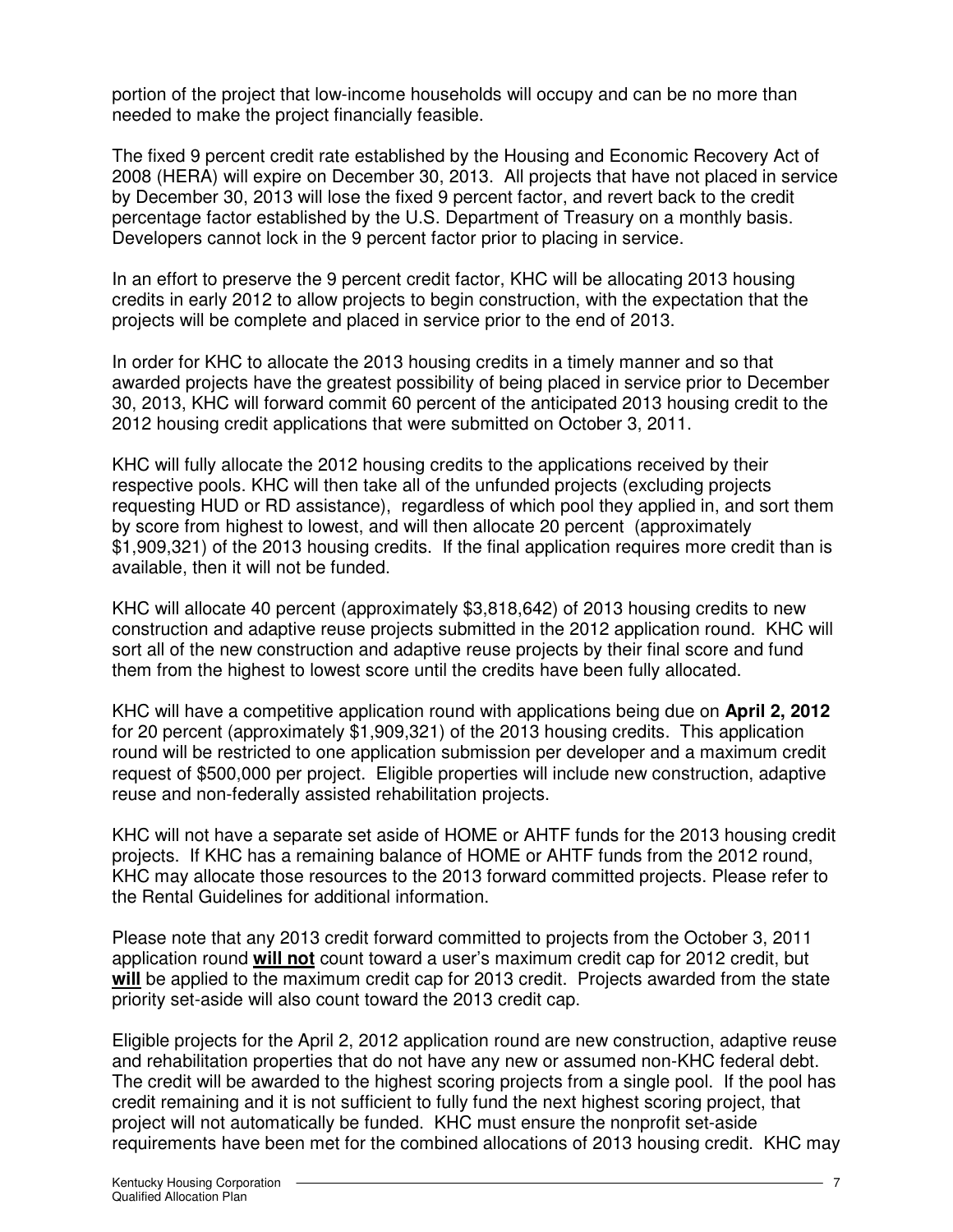fund a lower scoring nonprofit project if it is required to meet the nonprofit set-aside requirements.

KHC may allocate the Maximizing Outcomes Pool credit set-aside to the 2013 credit projects where the amount of additional credit needed to fund the next highest scoring project within one of the 2013 credit allocations is at a minimum. KHC will not fully allocate the remaining balance of the Maximizing Outcomes Pool until the final housing credit figures are announced by the federal government in late 2012. The manner in which this credit is allocated will be determined by KHC.

The changes to the draft 2013 Qualified Allocation Plan are based on comments and recommendations received from our partners through the Developers Forum/ Public Hearing, Investor/Syndicator conference call and through comments submitted to KHC.

Due to the time constraints associated with preserving the 9 percent credit factor, KHC has determined that it is warranted to forward commit 2013 housing credits to projects from the 2012 application round, in addition to a separate competitive application round in April 2012.

| <b>Competitive Pools and Set-Asides</b>                                                                                                | 2013 Approximate<br><b>Amount</b> |
|----------------------------------------------------------------------------------------------------------------------------------------|-----------------------------------|
| A. Competitive Single Pool (April 2, 2012)                                                                                             | \$1,909,321                       |
| B. 2013 Forward Commitments for applications submitted<br>on October 3, 2011 (excluding federally-assisted<br>rehabilitation projects) | \$1,909,321                       |
| C. 2013 Forward Commitments for new construction and<br>adaptive reuse projects only via applications submitted on<br>October 3, 2011  | \$3,818,642                       |
| E. State Priority Set-Aside                                                                                                            | \$1,524,000                       |
| <b>Maximizing Outcomes</b><br>F.                                                                                                       | \$385,323                         |

## **Overview of Available Credit for 2013: Approximately \$9,546,607**

- **Please Note: KHC reserves the right to redistribute Housing Credit into other pools or set-asides as it deems necessary. KHC also reserves the right to allocate Housing Credit to non-specified projects if the credit amount can preserve the long-term viability of a project. Additionally, KHC reserves the right to reduce eligible basis and the amount of Housing Credit if costs appear excessive. Likewise, KHC may increase basis (not to exceed 130 percent) on any project for feasibility reasons as determined solely by KHC. KHC reserves the right to allocate resources to lower ranked proposals to achieve a better mix of resource usage or better geographical distribution of resources among Kentucky's congressional districts as described above, or for any other reason judged by KHC to be meritorious. Such actions will be made at KHC's sole and absolute discretion. Any decision KHC makes and any action or inaction by KHC in administering, managing, and operating the program, shall be final and conclusive.**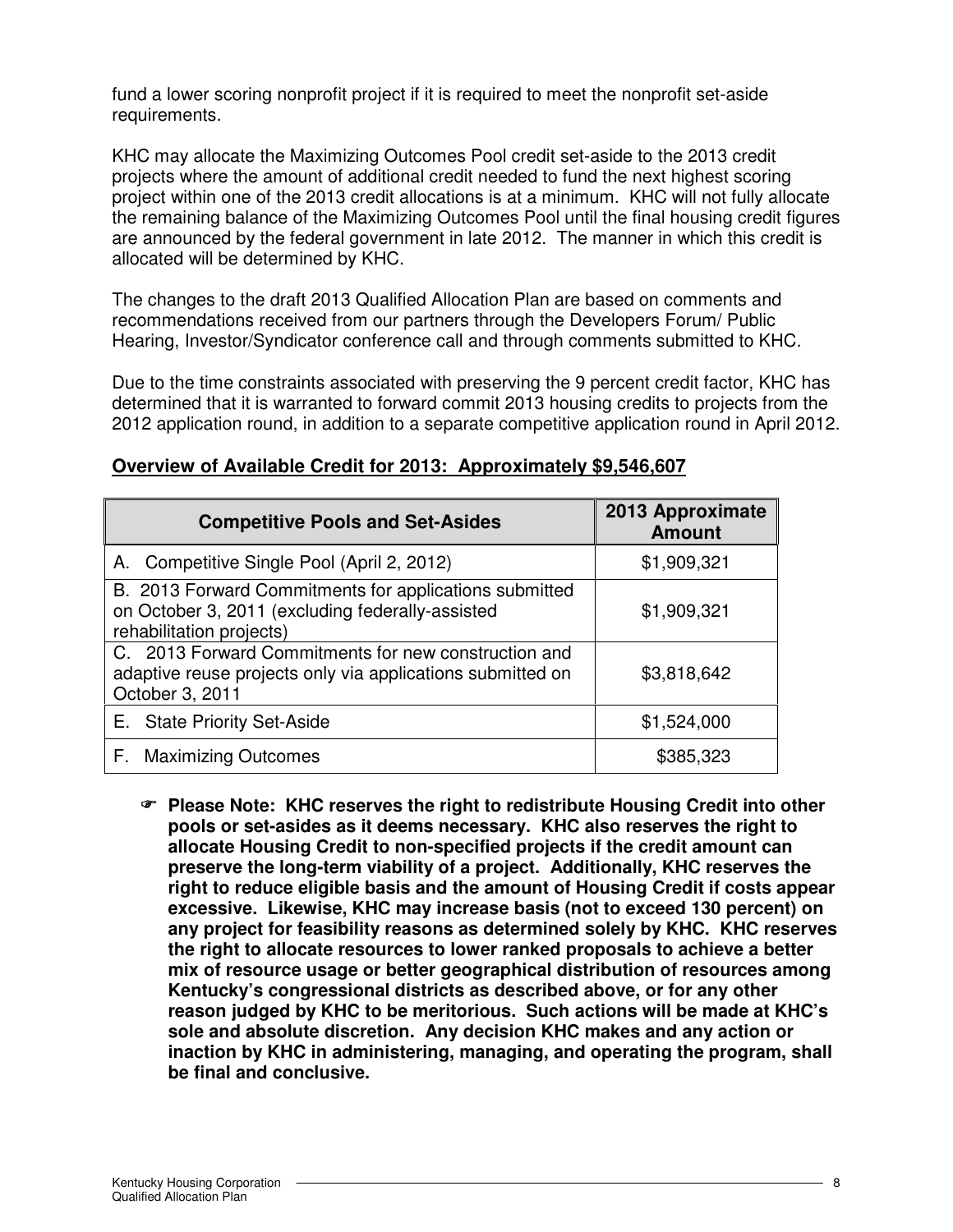# **Nonprofit Participants**

The IRC requires that a minimum of 10 percent of the total Housing Credit ceiling amount be available only to projects with qualified nonprofit participants and owners. In addition to the requirements of IRC Section 42(h)(5), a nonprofit must be the general partner of the project, with a minimum fifty-one percent (51%) ownership stake. Applicants must indicate that they are applying for Housing Credit as a nonprofit.

A qualified nonprofit organization is one which:

- Is described in  $\S501(c)(3)$  or (4) of the Code and is exempt from tax under §501(a) of the Code;
- Is not controlled by a for-profit;
- Has as one of its exempt purposes the fostering of low-income housing;
- Has been in existence for at least one year; and
- Owns 51 percent of the general partnership interest of the ownership entity of the development.

In order to qualify for the nonprofit set-aside, a qualified nonprofit organization must own a majority interest and materially participate in the development, ownership, and management of the project. Please refer to the Policies section for a full description of nonprofit participation, 35 in this QAP.

## **Competitive Pool**

Any qualifying project can apply for Housing Credit through a competitive process and compete through a single competitive pool. All applications must indicate if the project is in a rural or urban area on the application. Allocation and compliance monitoring fees apply to all Housing Credit projects. Complete and accurate applications must be submitted for all pools and set-asides. All applications will be scored and ranked based on the application submission package.

#### **KHC will score the application as submitted and will not contact the applicant for any type of clarification or additional information once the application is submitted, unless KHC experiences difficulties downloading electronic attachments or if a copy is illegible.**

## **A. Competitive Single Pool**

The 2013 competitive pool of approximately \$1,909,321 is 20 percent of the remaining Housing Credit after set-asides and other pools are deducted. Projects must meet a minimum score as outlined in the scoring guidelines in order to be considered for funding.

## **B. State Priority Set-Aside**

KHC has established a State Priority Set-Aside to address specific housing needs in Kentucky.

| <b>State Priority Set-Aside 2013</b>   |             |  |  |
|----------------------------------------|-------------|--|--|
| Project<br><b>Housing Credit Award</b> |             |  |  |
| Recovery Kentucky (\$700,000)          | \$740,000   |  |  |
| Louisville HOPE VI                     | \$784,000   |  |  |
| Total                                  | \$1,524,000 |  |  |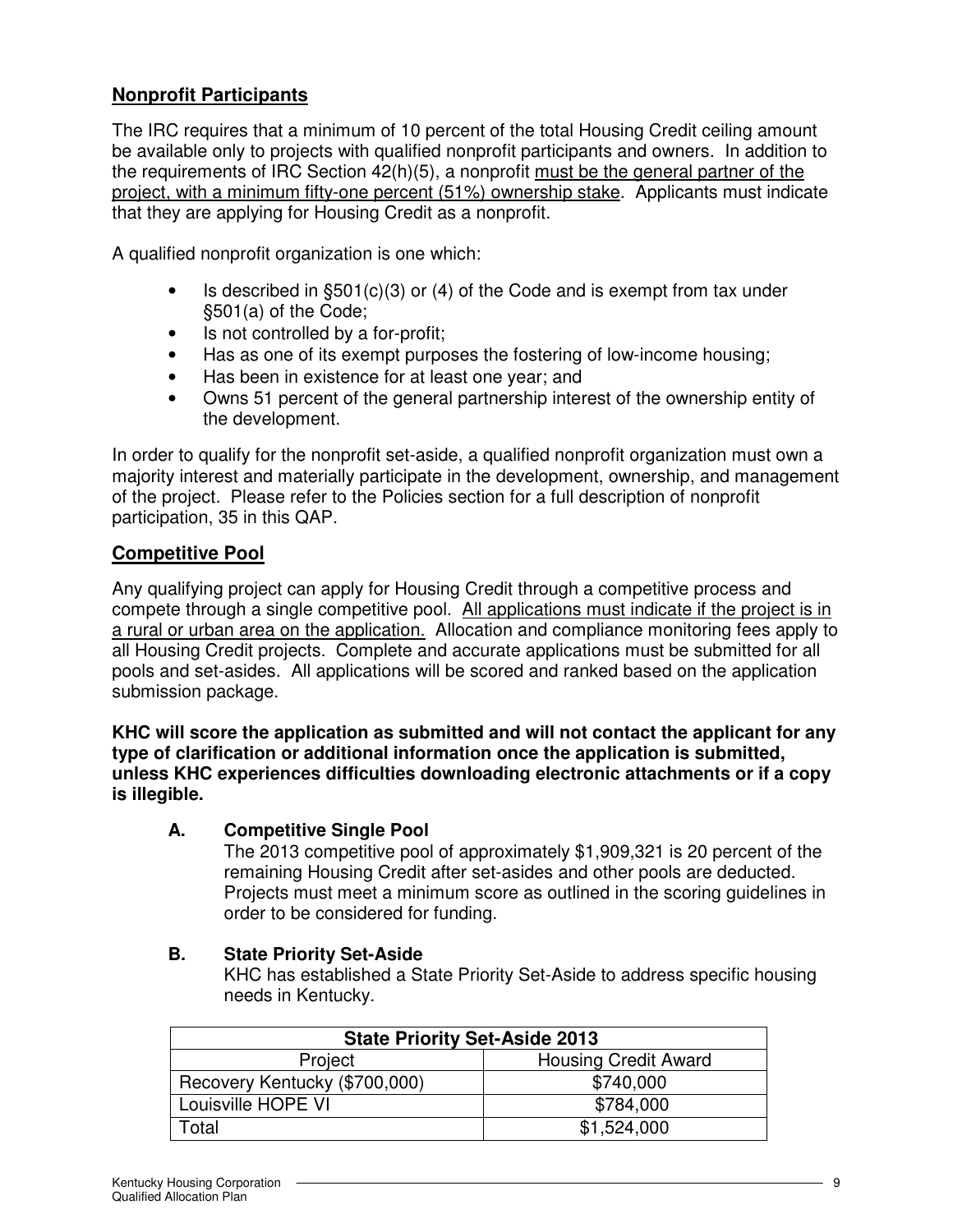The set-aside for the Louisville HOPE VI set aside is not competitive, but must comply with all applicable aspects of the QAP.

The set-aside for Recovery Kentucky is for Bowling Green Recovery for the creation of a Recovery Kentucky center. The allocation of credits for this project will not exceed \$740,000 and will not be competitive; however, the project must adhere to all applicable aspects of the QAP. Also, the Recovery Kentucky set-aside must meet the nonprofit pool qualifications.

The application due date for the Louisville HOPE VI and Recovery Kentucky projects will be announced at a later time.

## **2013 Forward Commitments**

Approximately \$1,909,321 in Housing Credit will be allocated to projects that applied for credits during the October 2011 application round for 2012 housing credits. KHC elected to forward commit credit to the 2012 applications in an effort to fund non-federally assisted rehabilitation projects with the 2013 housing credits.

Approximately \$3,818,642 in Housing Credit will be allocated to new construction and adaptive reuse projects that applied for credits during the October 2011 application round for 2012 housing credits. KHC elected to forward commit credit to the 2012 applications in an effort to fund new construction and adaptive reuse projects with the 2013 housing credits and elected to fund projects currently under review due to the time constraints of projects having to place in service by December 30, 2013.

All eligible projects for the 2013 forward commitments will be scored based on the same scoring criteria as the 2012 housing credit applications. The 2013 credit awarded to projects from the October 3, 2011 application round **will** be applied to the maximum credit cap for 2013 credit.

# **Maximizing Outcomes Pool**

The remainder of the annual Housing Credit allocation (approximately \$385,323) will be awarded from the Maximizing Outcomes Pool at the discretion of KHC. KHC will use the Maximizing Outcomes Pool to fully fund projects that are awarded funds in the designated pools, reducing the need for KHC to issue partial awards. If there is a remaining balance in the Maximizing Outcomes Pool sufficient to fund another project, a project will be selected at the discretion of KHC. KHC will not fully utilize the Maximizing Outcomes Pool in the allocation set-asides or in the April application round. KHC will retain a portion of credits from this pool and allocate once the exact credit amounts for 2013 have been published. Historically, this final confirmation of available credit occurs late each calendar year. Once known, KHC will allocate any remaining credits in this pool. The manner in which this credit is allocated will be determined by KHC.

Projects will be selected based on the criteria indicated below and other factors at the discretion of KHC, in order to meet program policies and goals that were not achieved in the other pools.

Consideration will be given to: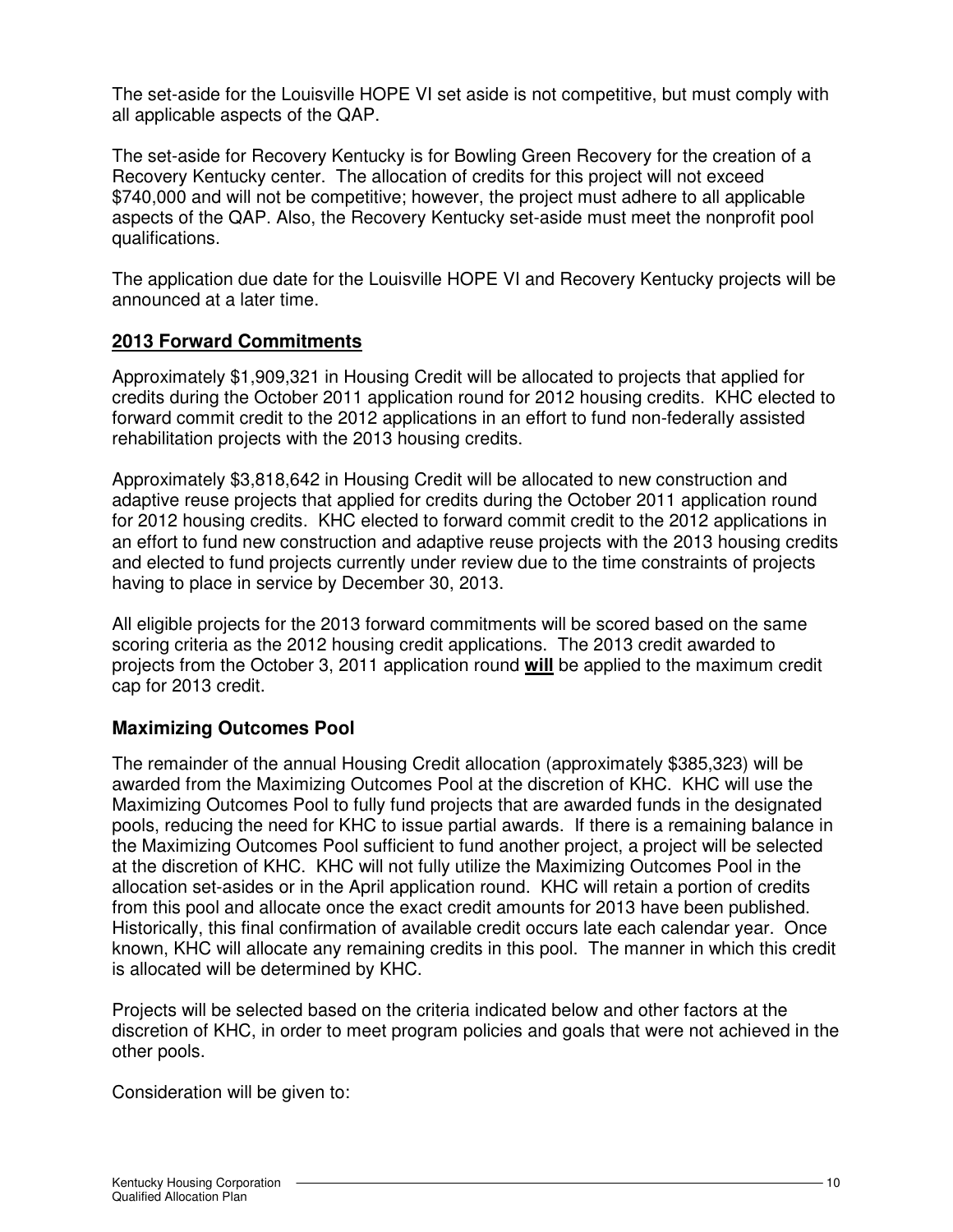- Projects located in counties or submarkets that received the fewest number of Housing Credit awards in the target and geographic pools. The population and housing need in these areas will be considered.
- Projects in the target and geographic pools in which the total amount of credits awarded is significantly less than the maximum amount available in such pools.
- Proposals where a previous phase of the same multifamily development has been successfully constructed, placed in service, and is operating at a high occupancy rate.
- Projects developed in a Qualified Census Tract, Difficult Development Area, or contributing to a community revitalization plan.

KHC reserves the right to deviate from the ordinary guidelines to make awards to projects from the Maximizing Outcomes Pool. The criteria for these awards may be based on changing market conditions, geographic need, expiring federal funding commitments, or other factors KHC deems significant.

# **Waiting List**

KHC will establish a waiting list for projects that applied through the 2013 application round and that do not receive a reservation of 2013 housing credits, due to the limited amount of available resources. Housing Credits that become available via returned credit or from the National Pool later may be allocated to the projects on the waiting list.

If a project returns Housing Credits that were reserved during the 2013 application round, then the next highest scoring application may receive first consideration for any award of credits if that project remains financially feasible as submitted. Any other available credits will be distributed according to the criteria of the Maximizing Outcomes Pool. Please note, if a project returns credits that were awarded during the current year, then all other KHC funding award(s) must also be returned. Projects that receive credits from the waiting list may then be considered for other KHC funding, although that funding cannot be assured.

KHC will contact representatives of the waiting list projects when Housing Credits become available. KHC will set a deadline for the applicant to respond to any offer.

# **Tax-Exempt Bond Financing and 4 Percent Housing Credits**

Pursuant to Section 42(h)(4), KHC is able to increase the amount of low income housing tax credits available for multifamily rental housing projects within the Commonwealth of Kentucky by issuing private activity bonds to finance at least 50% or more of the aggregate basis in the building(s) and land within a project. Such projects are eligible to receive 4% credits, which are not subject to Kentucky's annual credit authority described earlier.

To encourage the utilization of tax-exempt bond financing, increase in the amount of 4% credits available within the Commonwealth of Kentucky and increase the amount of private equity available for multifamily rental housing projects, applicants requesting 9% credits are eligible for additional points for scoring purposes on a 9% Project if they are able to meet the following requirements.

1. The applicant has requested an allocation of private activity bond financing and 4% credits for a project (the "Bond Financed Project") which is separate from the project which is being considered for 9% credits (the "9% Project"). However, the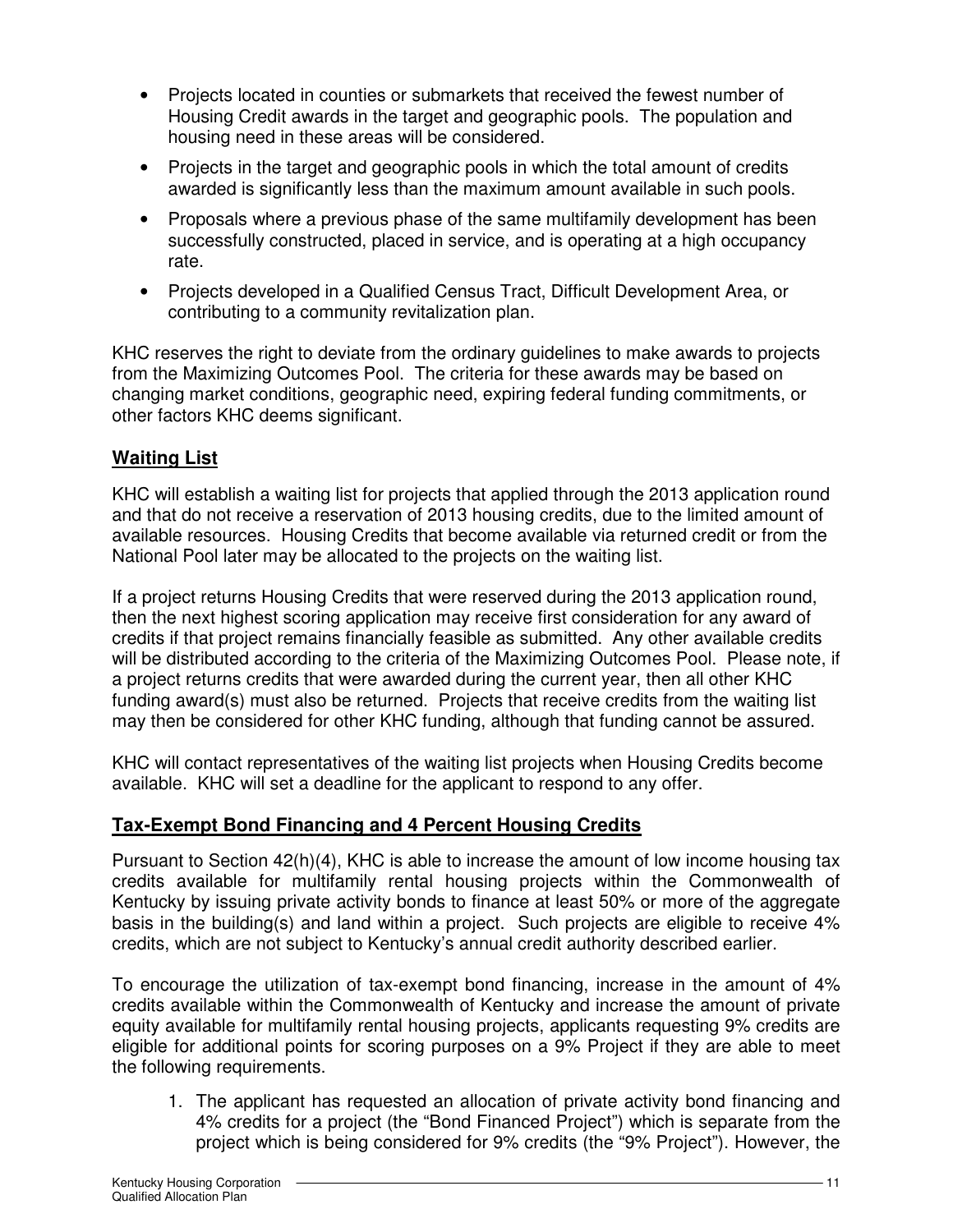projects may be on one site or scattered sites. A request for private activity bond financing is evidenced by the submission of a complete application titled "KHC's Tax-Exempt Bond Request with Conduit Financing."

- 2. There must be some nexus between the bond-financed project and the 9% project. Applicants must submit to KHC a statement indicating the existence of such nexus.
- 3. With regard to the bond-financed project, fifty percent of the aggregate basis of the building(s) and the land on which the building(s) is located must be financed with the proceeds private activity bonds and such bonds must remain outstanding through the placed-in-service date of such project.
- 4. The minimum amount of private activity bonds to be issued in connection with the bond-financed project must exceed \$1,000,000. However, KHC may, at its sole discretion, waive this minimum requirement if KHC determines that such waiver is necessary to advance KHC's mission.
- 5. The applicant must submit a statement of a qualified bond counsel to the effect that (i) bond counsel has reviewed preliminary information regarding the proposed bond issue, (ii) the bond issue does not appear to be in conflict with applicable state and federal legislation, (iii) bond counsel anticipates issuing its approving opinion (if applicable, the conditions under which bond counsel will issue such opinion) and (iv) the bond issue is the type of issue that must be counted against Kentucky's private activity bond volume limitation. Note: the proposed bond counsel must submit their resume and qualifications, including a bond transaction history as part of their application for tax-exempt bond financing. A qualified bond counsel is an attorney or firm that is licensed to practice law in the Commonwealth of Kentucky and is able to demonstrate expertise in the issuance of bonds, the proceeds of which were used to finance multifamily rental housing within the Commonwealth of Kentucky.

# **Development Team Characteristics**

KHC values development teams with the ability to meet key responsibilities in a timely and efficient manner. Development team members include the **general partners**, **developers**, **consultants,** and **property managers**.

KHC values development team members with successful experience in the location and type of housing being proposed.

For the 2013 housing credit application round, KHC has implemented a one application submission limit for developers and consultants. Developers who also provide consulting services will be considered for their combined participation and limited to one application.

KHC will limit new developers or developers new to Kentucky to one funded project in 2013 from any of the 2013 housing credit allocations. Developers who have previous experience with KHC's Housing Credit program, or KHC's Tax-Exempt Bond Program will be limited to one funded project for the April 2, 2012 competitive application round for 2013 Housing Credits. Developers and consultants will be limited to the maximum credit cap limitations based on the combined 2013 housing credits they may receive from the credit allocations.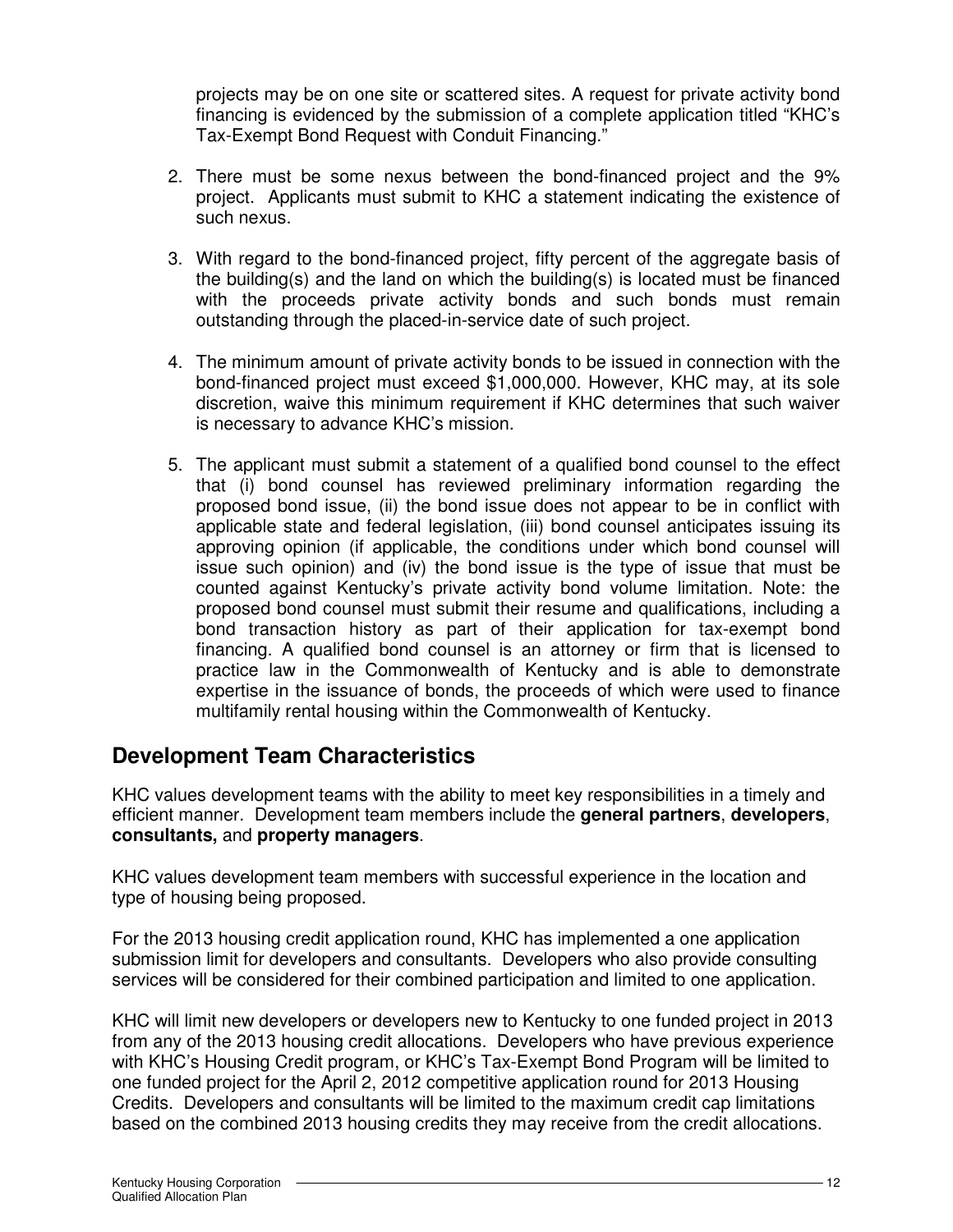For a developer to be considered to have previous experience with KHC, they must have placed a KHC housing credit property in service within the past 7 years and/or have successfully managed such placed in service project for 5 years. Projects that have recurring compliance issues, as determined by KHC, will disqualify a developer from the previous experience benefits.

KHC supports the endeavors of community-based, nonprofit housing organizations to develop housing in their service area. Furthermore, KHC values development teams with a strong financial base.

Development teams will be evaluated on any prior and/or outstanding financial obligations with KHC. KHC staff will evaluate the repayment histories of all loans extended to previous projects, as well as payments of all other fees and monies due to KHC.

## **Experience and Capacity Review**

KHC will conduct a review of the experience and capacity of development team members **prior** to submission of Housing Credit applications for individual properties. The result of this review will determine whether an organization may participate in the upcoming program year and/or if any scoring issues are present.

The following items must be submitted for KHC to conduct the experience and capacity review, along with their request for an ID and password to access the online application.

- A brief narrative describing the experience of the organization with regard to the development of subsidized affordable housing, including the number of projects and units that have been completed and placed into service.
- A spreadsheet summary of all projects under construction in any state (or stage of completion), including their present status and expected completion date.
- A full organizational chart, staff roster, and resumes of key development staff within the organization, focusing on their affordable housing development experience.
- A narrative that explains the proposed application for the 2013 round, including:
	- $\circ$  The allocation pools in which the single application will compete.
	- $\circ$  The roles that the organization will play in the project.
	- $\circ$  Development and ownership partners that the organization may be working with on the project.

## **Capacity Review Time Frame and Response Period 2013:**

- Developers will identify the development team when they first access the online application. This system will be available on February 15, 2012 for the 2013 Housing Credit round. Development team information may be submitted until the application deadline.
- KHC will review and score the development team capacity based on the information in the application. KHC will provide developers with the score for the capacity review within two weeks of submittal.
- In order to ensure the highest possible standard of accuracy, thoroughness, and service, applicants will have five business days to provide a written response to any factual discrepancies in the review.
- KHC will review the response, make any adjustments deemed necessary and appropriate, and provide a final experience and capacity evaluation on or before February 29, 2012.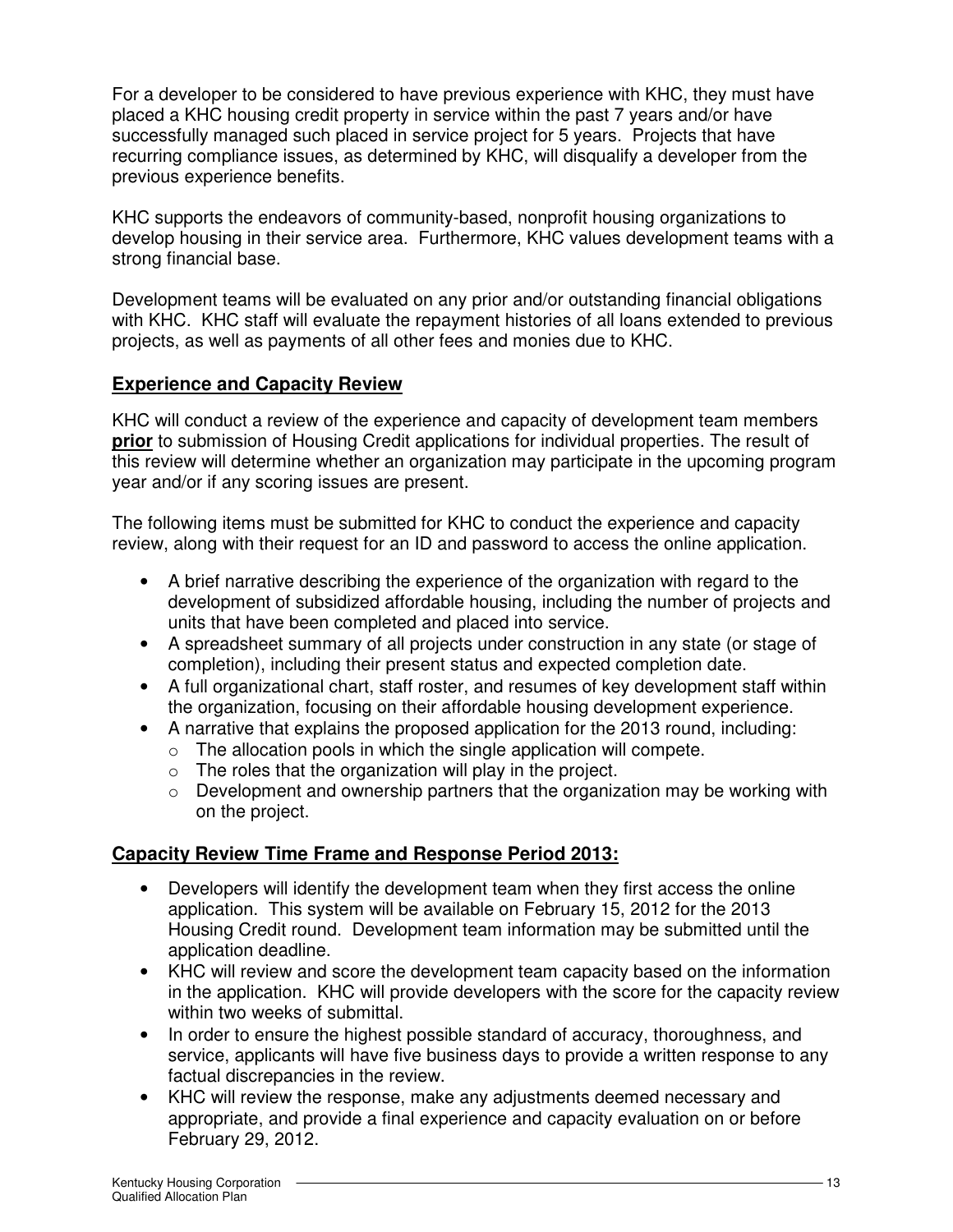- Applications entered after March 23, 2012 will be reviewed for capacity, but will not have the ability to submit a written response for consideration. Any changes made to the development team must be made in the on-line capacity team section of the on-line application and reflected on the application. KHC will not consider any changes to the development team that do not follow this procedure.
- Awards will be announced in June 2012.

All written responses to any factual discrepancies must be signed, identify the discrepancy, and provide supporting documentation or a narrative justifying reconsideration. All responses must be submitted to Andrew Hawes by mail at Kentucky Housing Corporation, 1231 Louisville Road, Frankfort, Kentucky, 40601, or by e-mail to ahawes@kyhousing.org.

# **Applicable Program Fees**

**Application Fee:** Fee amounts are \$1,000 per pool for exclusively nonprofit applicants and \$1,500 per pool for all other applicants. This nonrefundable fee must accompany each project application submitted for Housing Credit. If applying for two different pools with the same application, two fees will be required. Application fees will not be returned for incomplete applications or applications that do not meet minimum threshold requirements.

**Housing Credit Reservation Fee:** A reservation fee of 14 percent of the amount of Housing Credit reserved for a project will be charged. Payment of the 14 percent reservation fee is due within 2 weeks from the notification of funding. KHC will refund 50 percent of the reservation fee to projects that are able to place in service prior to December 30, 2013. Projects that do not meet this deadline are not eligible to receive a refund. Projects that do not meet the deadline and experience a reduction in the 9 percent credit factor may not apply for additional KHC resources to fill a gap. KHC will not alter this policy even if the fixed 9 percent credit factor is extended. Due to 50 percent of the reservation fee being refundable, KHC will limit the credit reservation fee reflected on the underwriting pro forma to 7 percent. KHC will make adjustments as necessary and base the credit allocation on KHC's adjusted figures.

Reservation fees may be lower for projects that receive an allocation of 2013 housing credits after August 2013 in the event KHC receives returned credit.

**Exchange Credit (Swap) Fee:** If an exchange of credit is requested by the applicant for any reservation made after January 1, 2012, the applicant will be required to pay an Exchange of Credit fee of \$5,000 in addition to a new reservation fee equal to the reservation fee listed in the Qualified Allocation Plan for the year the exchange is requested.

**Extension Fee:** For the 2013 housing credits, KHC will only impose an extension fee if the developer requests a 45-day extension to the January 2013 equity closing deadline.

#### **Additional fees are outlined on page 30 under Deadlines.**

**Inspection Fee:** KHC will charge a one time 0.2 percent inspection fee for all housing credit projects. The fee will be based on the credit allocation amount awarded to a project. This fee is due and payable before the start of any construction activities.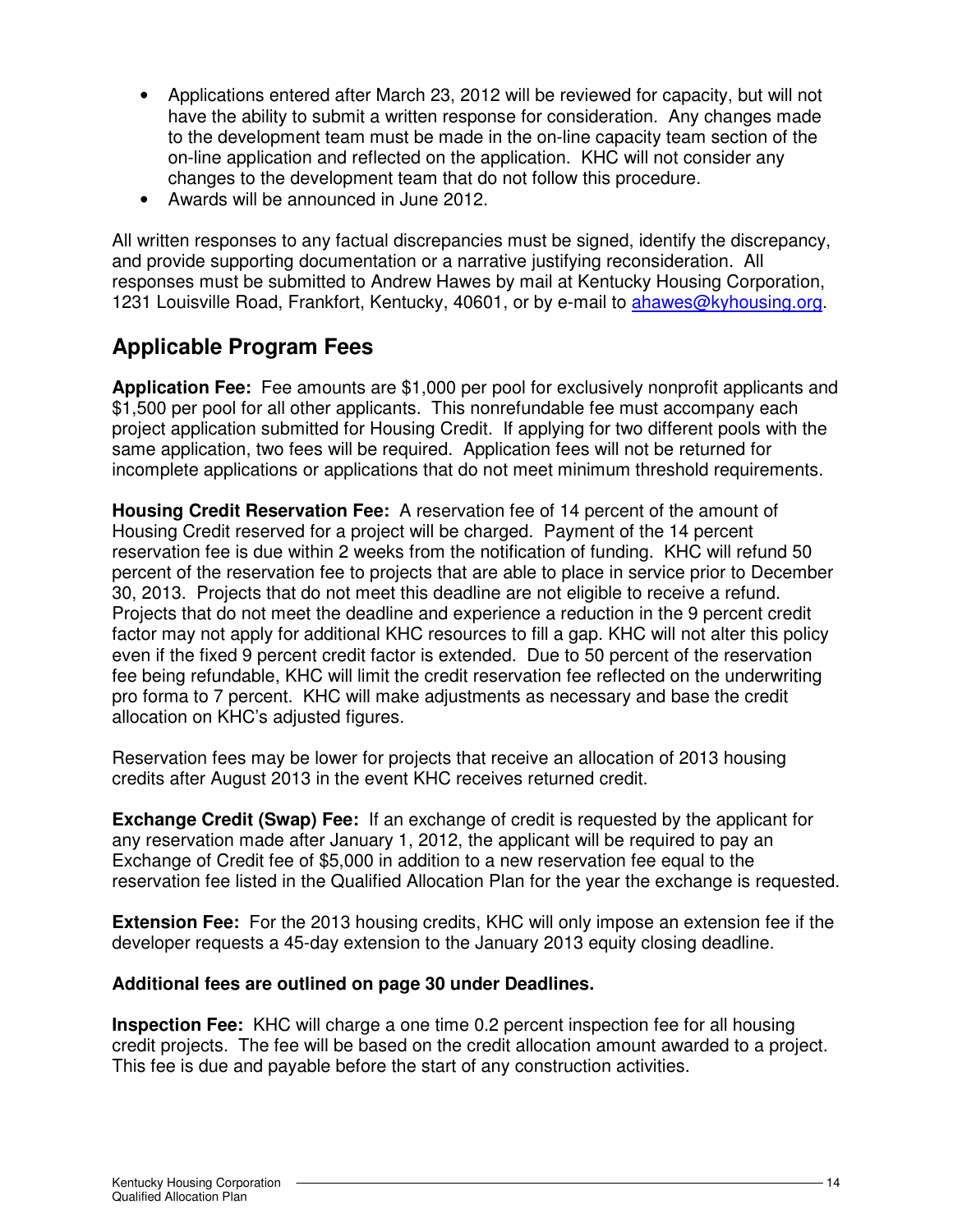**Pre-8609 Compliance Review Fee:** Prior to issuing Form(s) 8609, a KHC compliance officer will review the project to ensure the owner adheres to Section 42 requirements and to all pledges and restrictions that were pledged in the application. There is a one-time fee of \$100 for this review.

**Compliance Annual Report Fee:** An annual fee will be assessed for the compliance monitoring program. Applicable fees must be submitted with the compliance monitoring annual report. The annual fee for projects to be examined by KHC is determined by KHC's Compliance Department. The schedule of compliance monitoring fees is contained on KHC's Compliance Web page. A late filing fee will be assessed as specified in the fee schedule.

Compliance monitoring fees are subject to periodic adjustment. Such adjustments will apply to all projects participating in the Housing Credit program.

# **Housing Credit Requirements**

In addition to the competitive Rental Housing application requirements, the following guidelines must be adhered to for all Housing Credit applicants when applying for and receiving Housing Credit. Projects requesting Housing Credit associated with multifamily tax-exempt bonds must meet these additional requirements as well. For additional programmatic and design guidelines, please refer to Rental Guidelines.

# **Letter of Support**

KHC will award points for scoring purposes for a letter of support from the mayor or the county judge executive (or the equivalent) of the jurisdiction where the project is located. This letter must be a letter of support, not just a letter recognizing the project. For scoring purposes, the letter should address the following:

- The community need for affordable housing,
- Comments on the site location,
- Comments on the market attributes related to proximity of tenant appropriate services, i.e., grocery, medical facilities, employment opportunities, public transportation etc.
- A statement regarding the planning and zoning regulations, if any.

The letter of support must be submitted as an attachment with the application. If a letter of support is not submitted, no points will be awarded.

# **Housing Credit Limit**

# **Urban Counties (As listed on page 17 of the QAP)**

The Housing Credit subsidy allocated will be limited to \$15,000 per Housing Credit unit except for projects located in qualified census tracts (QCTs) or difficult to develop areas (DDAs), as designated by the secretary of the U.S. Department of Housing and Urban Development; Hope VI; historic/adaptive reuse projects; or projects located in areas defined by KHC as needing an increase in basis, which will be limited to \$19,500 per Housing Credit unit.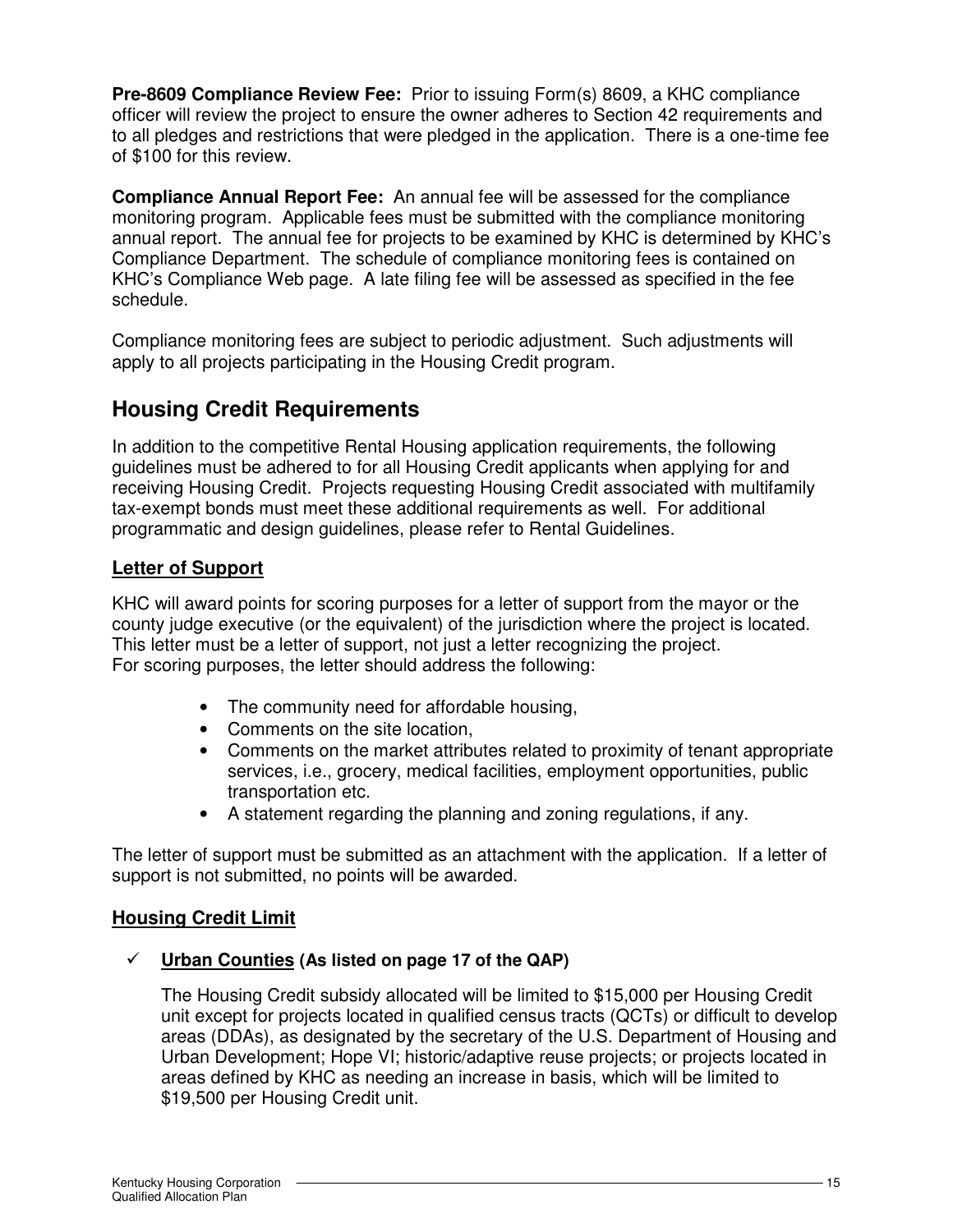## **Rural Counties (Any county not listed on page 17 of the QAP is considered rural)**

The Housing Credit subsidy allocated will be limited to \$16,500 per Housing Credit unit except for projects located in QCTs or DDAs, as designated by the secretary of the U.S. Department of Housing and Urban Development; historic/adaptive reuse projects; or projects located in areas defined by KHC as needing an increase in basis, which will be limited to \$21,450 per Housing Credit unit.

**Example:** Subsidy limit: \$15,000 \$19,500 (if in a DDA, QCT, or other KHC-defined area) 40 total units not in any of the bonus areas  $40 \times $15,000 = $600,000$ 

The maximum annual Housing Credit allocation cannot exceed this amount.

## **Modifications to Definition of Eligible Basis (130 Percent Rule, Qualified Census Tract, Difficult Development Area and Areas Defined by KHC)**

The IRS stipulates certain areas as QCTs and DDAs. These areas are designated as areas that are difficult to develop or are defined as census tracts in which 50 percent or more of the households are at-or-below 60 percent of the area median income, as well as census tracts with a poverty rate of 25 percent or higher.

The Housing and Economic Recovery Act of 2008, H.R. 3221 (HERA), provides state Housing Credit agencies the ability to enhance the credit to any building needing the enhanced credit to be financially feasible.

Due to the economic impact of the current market and the decline in equity pricing, projects are now seeking substantial amounts of soft money to be considered financially feasible. Because the supply of soft money is limited, few projects will be completed without other financial assistance. The additional equity provided by the enhanced credit reduces the amount of soft funding required by each project. Without the enhanced credit, projects will not be financially feasible. As a result, KHC has determined that all projects located in all areas of the state are eligible to receive the enhanced credit if they demonstrate a need. If the project does not demonstrate the need, KHC reserves the right to reduce the amount of credit requested to the maximum allowed without the boost.

Under the enhanced credit, the eligible basis of a building is increased from 100 to 130 percent. This allows developers to request 130 percent bonus of credits derived from the basis calculation. The award of the bonus will be made based upon the amount of credits required to make the project financially feasible. Eligible basis costs for new construction and rehabilitation only can qualify for this basis increase. Acquisition costs are specifically excluded by Code from the 130 percent bonus.

## **Housing Credit Limit with 130 Percent Basis Boost**

#### **Urban Counties**

The Housing Credit subsidy allocated with 130 percent basis boost will be limited to \$19,500 per Housing Credit unit.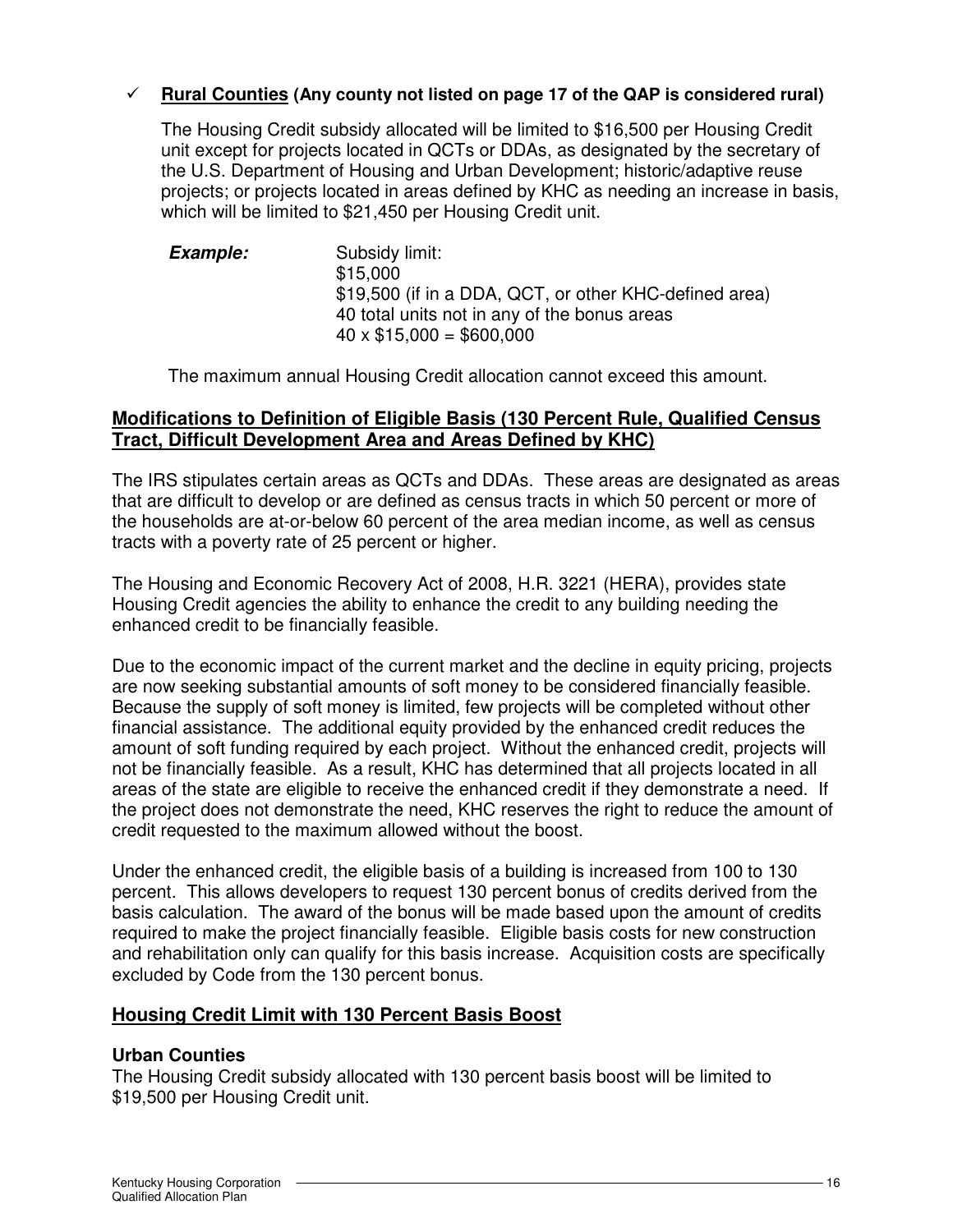For the Housing Credit program, the following counties are considered urban based upon 2010 area median incomes above \$48,800 and 2009 populations of 20,000 or more:

| <b>Boone</b>   | Clark          | Henderson | Madison    | <b>Nelson</b> |
|----------------|----------------|-----------|------------|---------------|
| <b>Boyle</b>   | <b>Daviess</b> | Hopkins   | Marshall   | Oldham        |
| <b>Bullitt</b> | Fayette        | Jefferson | McCracken  | Scott         |
| Calloway       | Franklin       | Jessamine | Meade      | Shelby        |
| Campbell       | Grant          | Kenton    | Mercer     | Warren        |
| Christian      | Hardin         | Logan     | Montgomery | Woodford      |

## **Rural Counties (Any county not listed in the chart above is considered rural)**

The Housing Credit subsidy allocated with 130 percent basis boost will be limited to \$21,450 per Housing Credit unit.

## **Difficult to Develop Areas (DDAs)**

The following counties are HUD-designated Difficult to Develop Areas (counties) for 2013.

| <b>Butler</b> | <b>Fulton</b> | <b>Nicholas</b> | Powell  |
|---------------|---------------|-----------------|---------|
| Carlisle      | Lincoln       | Owen            | Simpson |

## **Community Service Facility**

A Community Service Facility (CSF) is a space that can be used for purposes, including but not limited to, child daycare, senior programs, and job training. It is defined as facilities that are designed to primarily serve low-income individuals whose income is 60 percent or less of area median income. Project employees could also use the facilities.

Housing Credit projects utilizing a CSF described under IRS Revenue Ruling 2003-77 may be entitled to an additional allocation of Housing Credit. House Resolution 3221 – The Housing and Economic Recovery Act of 2008, expands the size of the CSF with respect to which the Low Income Housing Tax Credit may be claimed. Under the provision, the size of the CSF may not exceed the sum of 25 percent of the eligible basis and total project cost does not exceed \$15,000,000. However, the additional increase will be prorated based upon the number of square footage of the CSF as a percentage of the residential space per project. Projects with costs exceeding \$15,000,000 have additional limitations.

**Example:** The residential building(s) "only" is 32,100 square feet The CSF is 4,500 square feet.

CSF space to residential space:  $4,500 \div 32,100 = 14.0$  percent.

This is the amount of additional credit that can be requested for a CSF.

This provision is limited to buildings located in QCTs only.

Housing Credits allocated to the CSF portion of a project will not be considered when ensuring a project is within KHC's cost containment limits.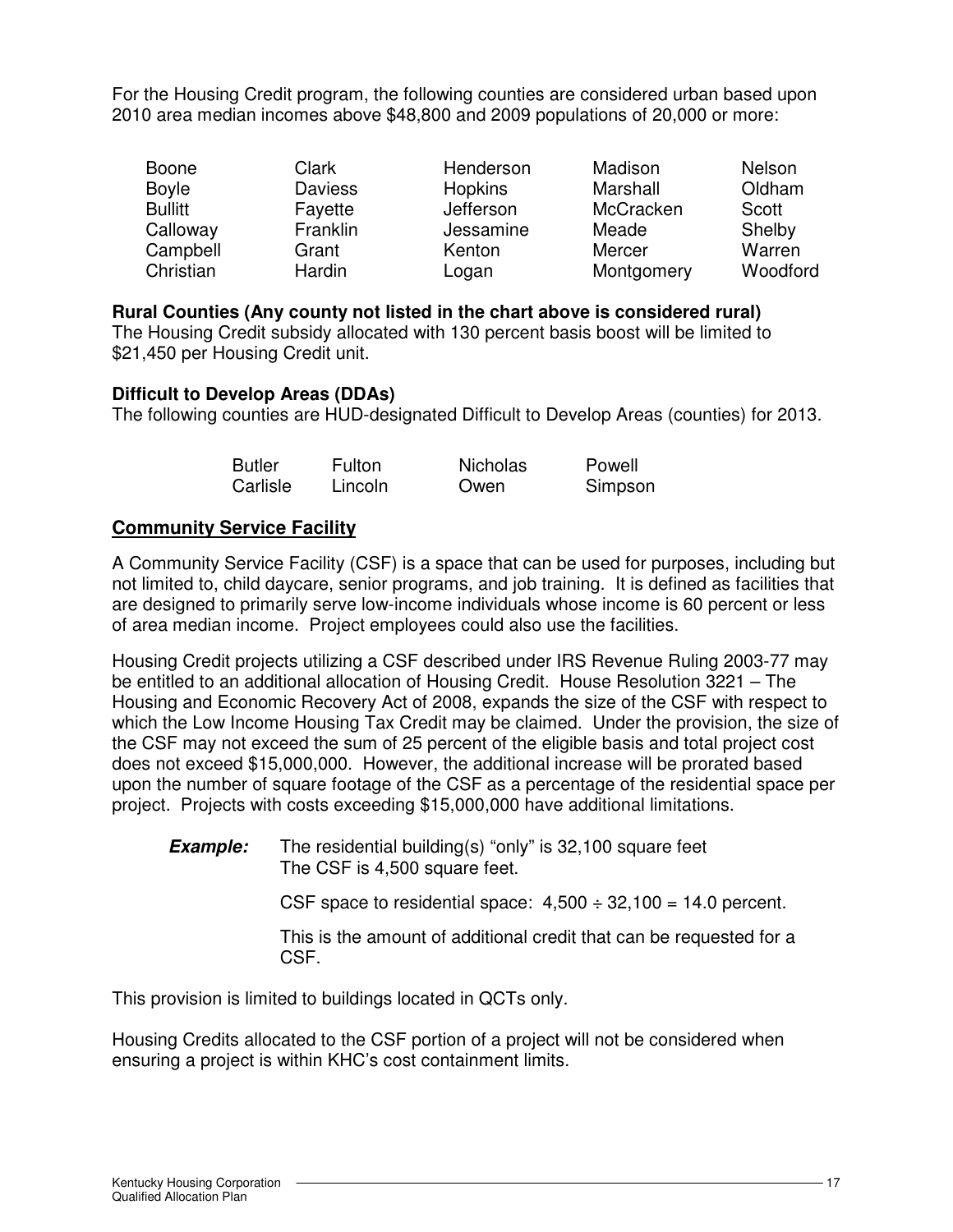## **Acquisition of Existing Buildings**

Projects eligible for Housing Credit based on the acquisition of existing buildings must provide an appraisal supporting the building basis for purposes of determining the proper amount of Housing Credit reserved. The appraisal must provide, at a minimum, the "as-is" market value of the building and a separate-site value for the underlying land. Eligible basis will be limited to the basis determined by the required final cost certification.

For rehabilitation and preservation developments that qualify for acquisition tax credits, a developer's fee will be allowed on a portion of the acquisition cost that is basis eligible. The maximum acquisition cost that will be recognized in determining the developer's fee will be the lesser of the actual amount paid for the building or the Member of the Appraisal Institute appraised value.

Projects requesting Housing Credit only that are not requesting other KHC funds but are requesting acquisition credit must provide an appraisal supporting the building basis for the Housing Credit funds requested at the technical submission stage. Applicants must choose an appraisal firm or individual that is listed on the Approved Appraiser List on KHC's Web site at www.kyhousing.org under Housing Production, Multifamily Finance.

Projects requesting credit and other sources of KHC funds in the form of a loan are required to meet KHC's appraisal guidelines and must also choose an appraisal firm or individual from the approved list.

Applicants/developers will enter into a contract for services directly with the appraiser and, with the exception of questions about KHC standards and/or requirements, the applicant/developer shall be responsible for handling all issues related to the appraisal. Applicants/developers contracting with appraisers for the benefit of KHC shall be responsible for negotiating the price of the contracted work.

Although the applicant/developer is responsible for engaging the appraiser, the report shall identify KHC as the intended user for the purpose of providing KHC a basis for investment and loan underwriting decisions.

## **Maximum Credit Cap Requirements**

All users are restricted to a maximum of **\$1,250,000** in annual Housing Credits based on their involvement in projects as the general partner or developer. All other users will be restricted to a maximum cap of **\$2,500,000** for their combined participation in all Housing Credit projects at the determination made by KHC in the capacity of development team review. Applicants that receive an allocation of 2013 housing credits for an application submitted on October 3, 2011 for the 2012 housing credit application round will be subject to the 2013 maximum credit cap to include the award on the 2012 application receiving 2013 credit.

**Example:** A developer may obtain up to \$1,250,000 for projects where they are acting in the developer role and may participate in additional projects as a consultant up to a maximum combined credit of \$2,500,000. If a developer participates as a consultant in projects exceeding \$1,250,000 of Housing Credit, the \$1,250,000 developer cap will be reduced accordingly.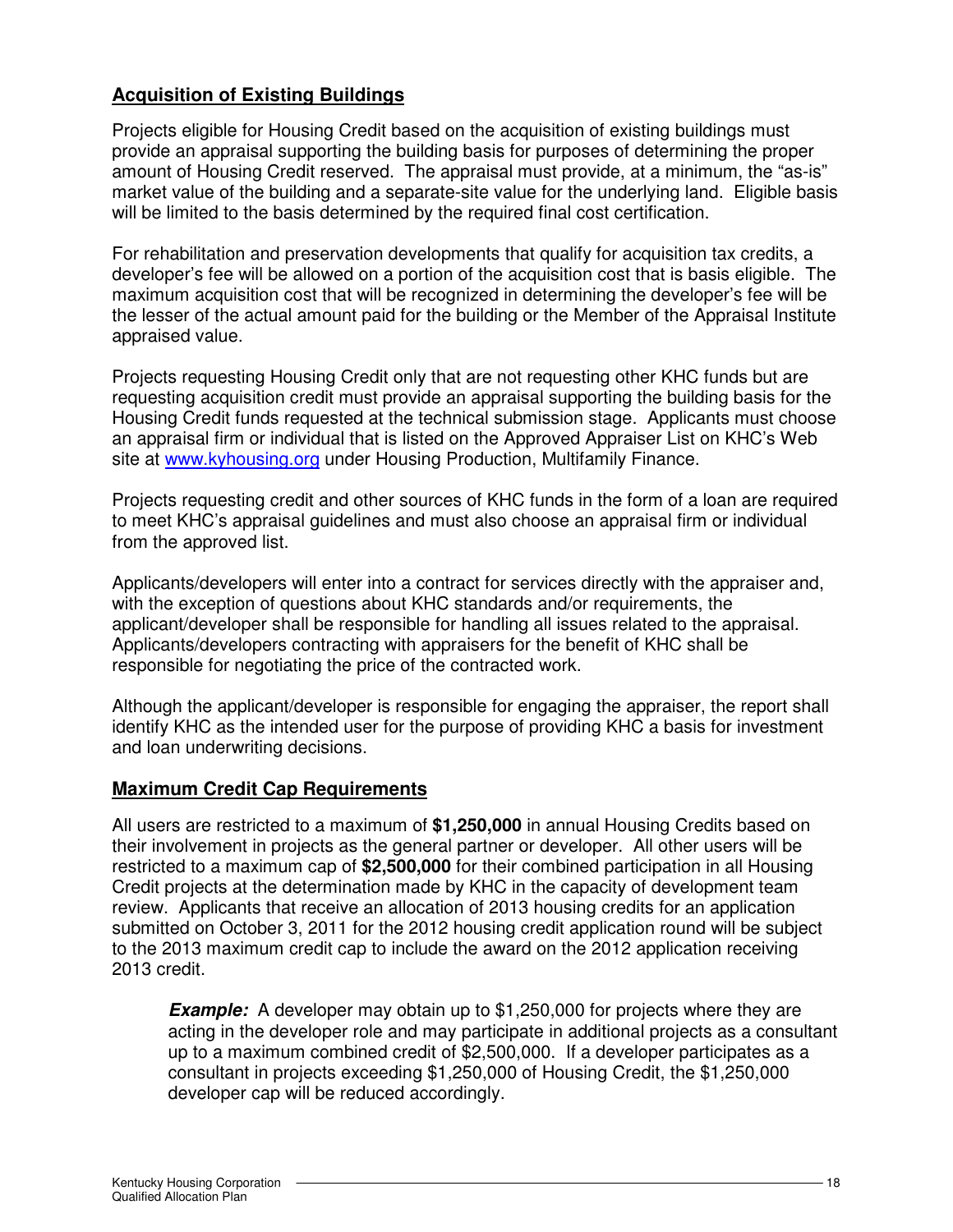"**Users,**" to which the credit cap applies, are general partners, parent organizations of general partner entities, affiliates of the general partner, or managing members of entities to which Housing Credits have been awarded. "**Affiliate**" is any entity that directly or indirectly controls another entity or has a controlling interest in the entity.

"**Controlling Interest**" is defined as the possession, direct or indirect, of the power to direct, or cause the direction of, the management and policies of an entity, whether through the means of ownership, position, contract, or otherwise. In addition, "**controlling**" means the possession, direct or indirect, of the power to direct, or cause the direction of, the management and policies of an entity, whether through the means of ownership, position, contract, or otherwise. These definitions do not include the relationship of syndicator or limited partner.

- a. Organizations acting as users, general partners, or developers are limited to a maximum of \$1,250,000 in annual Housing Credits based on the determination made by KHC in the capacity of development team review.
- b. Organizations acting as consultants are limited to a maximum of \$2,500,000 in annual Housing Credits based on the determination made by KHC in the capacity of development team review. If a consultant is also participating in the Housing Credit program in the capacity of a developer on other projects, then their combined participation will be limited to \$2,500,000.

An "**organization,**" to which this cap applies, is defined as the actual entity indicated in the application and any parent organization or affiliate of such entity (see the preceding paragraph for definitions of affiliate and other applicable terms). This restriction includes any applications in which such organization is indicated as a general partner or developer. If a developer enters any additional projects after reservation agreements are issued, these will count against their cap for the following year. Full disclosure of relationships between all development team members must be included in the application. At the time of reservation and allocation, each general partner and developer must execute a certification that their participation in Housing Credit projects is limited to the maximum credit cap amounts.

If an entity does not fully disclose all participation, then such entity may be banned from participating in the Housing Credit program for one year from the date of discovery by KHC.

KHC reserves the right to determine to which entities the maximum credit cap may apply. Any such determinations shall apply only to the applications received in 2012-2013 housing credits and shall not be bound or limited by any determinations made by KHC for any previous year. The annual credit amount for each project will be applied to each general partner, developer, guarantor, or consultant regardless of ownership interest. Thus, a 51 percent general partner will have the entire project credit amount applied toward its cap, rather than 51 percent of the credit amount.

However, tax-exempt bond projects are not restricted to this cap.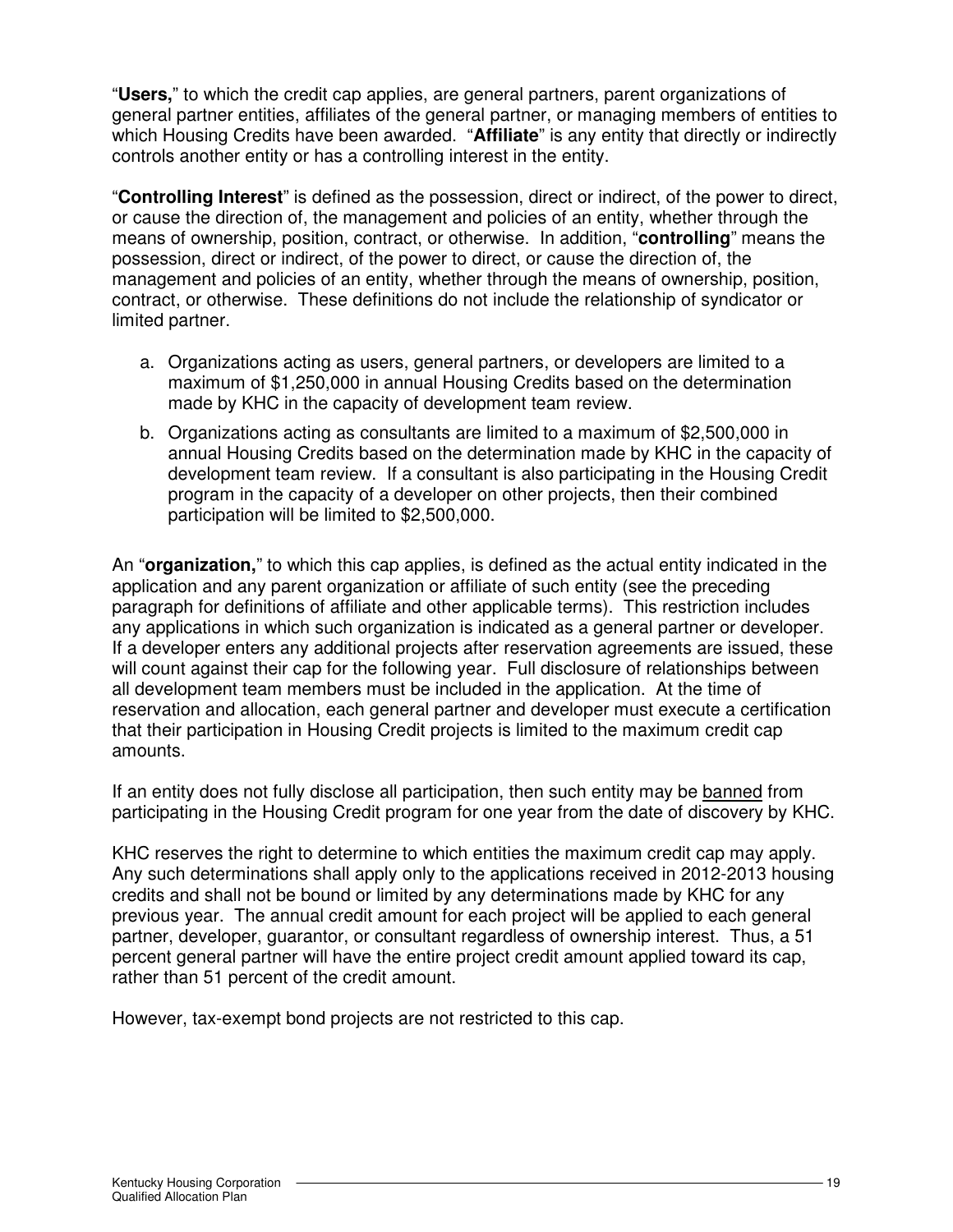## **Maximum Fees**

Applications utilizing Housing Credit will be limited to the following fee structure, regardless of the total project costs.

| <b>General Requirements</b> | up to $6\%$ |
|-----------------------------|-------------|
| Overhead                    | up to $2\%$ |
| Profit                      | up to $6\%$ |

## **Developer Fee**

The allowable fees for developers are based on the total development cost (TDC) of the project. The developer fee on any Housing Credit project may not exceed 15 percent, unless approved by KHC's Board of Directors. At KHC's sole discretion, tax-exempt bond financed projects may be allowed an increase in developer's fee. Projects utilizing a Risk Sharing loan will be limited to a 10 percent developer fee.

For projects where there is an identity of interest or the appearance of an identity of interest between the developer, consultant, contractor/builder, architect, attorney or nonprofit, KHC expects increased transparency and accountability. At KHC's discretion, it may take actions to limit an entity's involvement or compensation if it believes there to be either an actual or an appearance of inappropriate accountability among the development team.

**Note:** Identity of interest exists where there is a financial, familial, or business relationship that permits less than arm's length transactions. This includes, but is not limited to, the existence of a reimbursement program or exchange of funds; common financial interests; common officers, directors, or stockholders; or family relationships between officers, directors, or stockholders.

The developer fee (as a percentage) is calculated as follows:

Developer Fee + Consulting Fees + anything resembling consulting or developer fees divided by Total Project Costs–Developer Fee–Consulting Fees–anything resembling consulting or developer fees

## **Minimum Set-Asides**

For a project to qualify for Housing Credits, it must meet a minimum low-income set-aside requirement. The minimum set-aside requirement must be met no later than the close of the first year of the credit period for each building.

The owner of the project must irrevocably elect either the 20/50 or 40/60 minimum setaside.

- $\checkmark$  20 percent of the rental residential units in the project will be rent restricted and are to be occupied by individuals whose incomes are **50 percent** or less of the area median income.
- **40 percent** of the rental residential units are rent-restricted and are to be occupied by individuals whose incomes are **60 percent** or less of the area median income.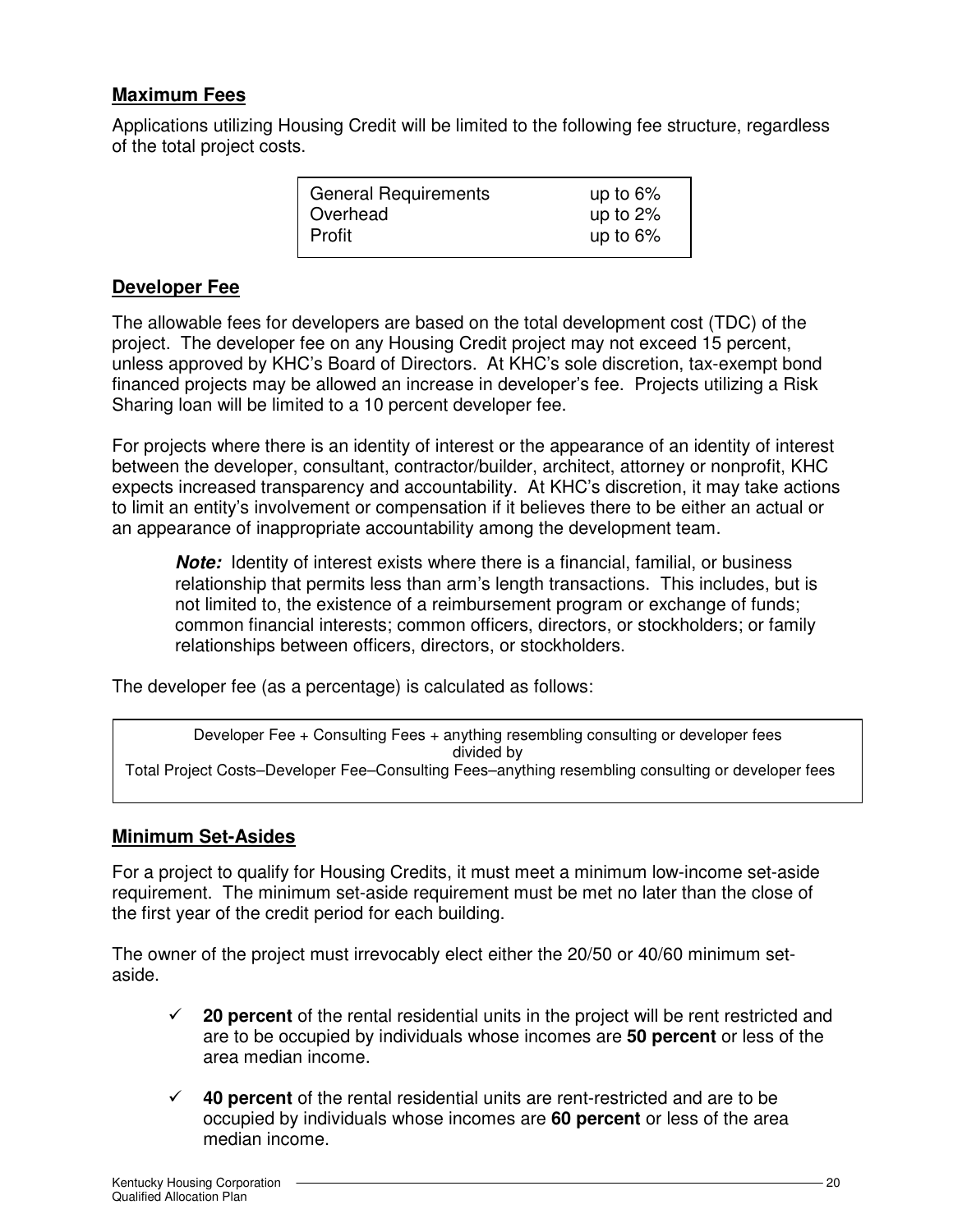The minimum set-aside is the election that commits the building owner to a specific income level that will serve to define low income for that building. Under a 20/50 election, an owner who claims 100 percent of the units eligible for credit must rent all units to households at or below 50 percent area median income as adjusted for family size in order to claim 100 percent of the credit.

# **Cost Containment**

While maintaining aesthetic and livable standards, it is KHC's objective to fund as many proposals as possible. Because funds are limited, costs per type of unit and construction costs per square foot are important factors in analyzing applications. KHC has adopted cost containment guidelines to evaluate the total development cost for all projects. The cost containment limits apply to all resources, including Housing Credit only projects. KHC may waive cost containment guidelines for adaptive reuse projects, projects that have federal resources (HOPE VI, HUD 202, or HUD 811) committed, or projects for which such commitment are being processed. All requests for waivers must be made in writing and approved prior to application submission. Projects which receive a waiver for cost containment are not eligible to receive points in scoring pertaining to cost containment.

In the underwriting model, a request is made to enter the cost containment limit for the project. KHC's Cost Containment Guidelines can be found on the Multifamily Finance Web page under Housing Production on KHC's Web site. For additional information as it pertains to cost containment, refer to the Rental Production Guidelines.

## **Building Requirements**

All buildings must comply with all state and local building codes including accessibility standards, applicable federal accessibility laws (including Fair Housing Accessibility Guidelines), and the Americans with Disabilities Act Accessibility Guidelines.

All new construction projects must implement KHC's Universal and Minimum Design Standards to ensure energy-efficient design and construction practices are utilized. Rehabilitation projects are encouraged to incorporate KHC's Universal Design standards when it is feasible. For additional information as it pertains to building code requirements, please refer to Chapter 2 Technical Submission Stage and Requirements in the Rental Production Guidelines.

KHC will review project plans and specifications for compliance with applicable laws and guidelines. During the application stage, preliminary plans should be submitted; however, final plans will be required during the technical submission stage. Failure to comply with KHC's review shall be cause for project rejection. KHC also reserves the right to note such failure to cooperate in future applications.

# **Plan Approval**

Project plans must be finalized with authority having jurisdiction approvals (local building department or Kentucky Department of Housing, Buildings, and Construction) submitted at Technical Submission Stage. A letter from the approving authority, on their official letterhead, will be required to indicate the project plans are approved for construction.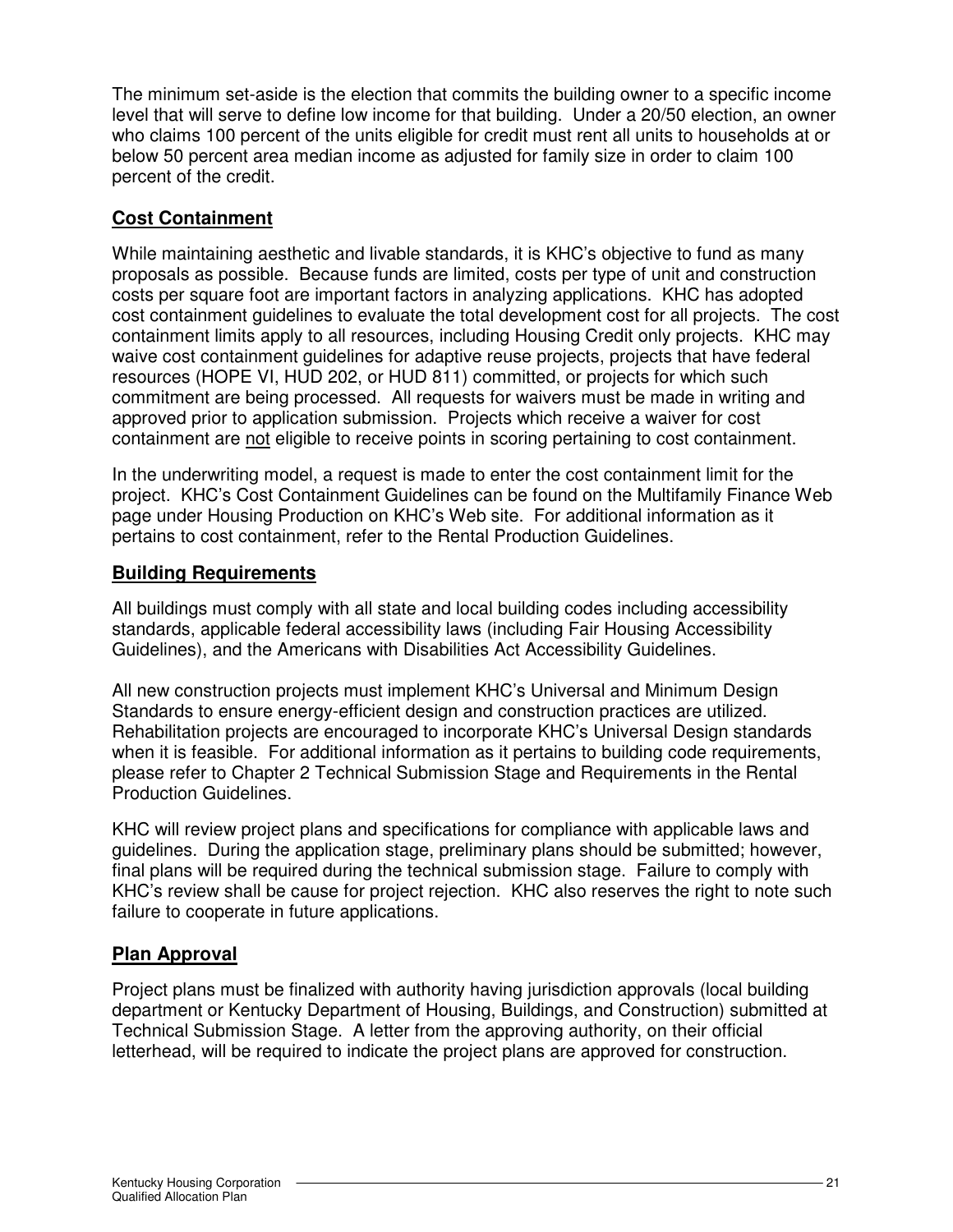# **Capital/Physical Needs Assessment**

All projects involving substantial rehabilitation of existing buildings must provide a capital/physical needs assessment at application stage. The capital/physical needs assessment must be performed by an independent, qualified, architectural or engineering firm to determine whether the existing building(s) and rehabilitation activities are sufficient to ensure that the building(s) and improvements have a useful life of at least 30 years. All capital/physical needs assessments must contain a capital reserve replacement schedule that details scheduled maintenance, improvements, and corresponding expenditures necessary to extend the life of the facility a minimum of 30 years. Projects applying for Rural Development assistance may provide a 20-year needs assessment. Applicants are responsible for fees for such assessments. In the event the analysis does not support the proposed project, KHC reserves the right to reject or seek modification of the proposal. Variances in the work documented in the capital/physical needs assessment will require the approval of KHC staff. Please refer to Architectural Guidelines for additional information. KHC will require a subsequent capital/physical needs assessment in year 15 and will require the project to adjust the capital reserve replacement schedule accordingly. This requirement is only applicable for projects which obtain KHC HOME or AHTF gap financing.

Adaptive reuse projects in which a complete interior demolition is proposed need only provide a capital and physical needs assessment which address electrical and mechanical systems, the exterior of the building, windows, roof and all remaining structural components.

# **Minimum Square Footage**

The minimum square footage is outlined below. However, refer to Rental Production Guidelines for Architectural and Design standards for additional guidance.

The minimum heated and cooled net square footage for new construction projects is:

- Single Room Occupancy (SRO) unit 150 net square feet
- Efficiency Apartment 400 net square feet
- One-bedroom unit 600 net square feet
- Two-bedroom unit 800 net square feet
- Three-bedroom unit 1,000 net square feet
- Four-bedroom unit 1,100 net square feet

Rehabilitation projects are encouraged to meet the minimum heated and cooled net square footage, if appropriate.

## **Eligible Uses of Housing Credit**

Eligible properties include:

- One or more rent-restricted dwelling units available for long-term continuous rental use.
- Newly constructed buildings.
- Adaptive reuse projects.
- Substantial building rehabilitation of at least \$20,000 per low-income unit or 20 percent of adjusted basis, whichever is greater.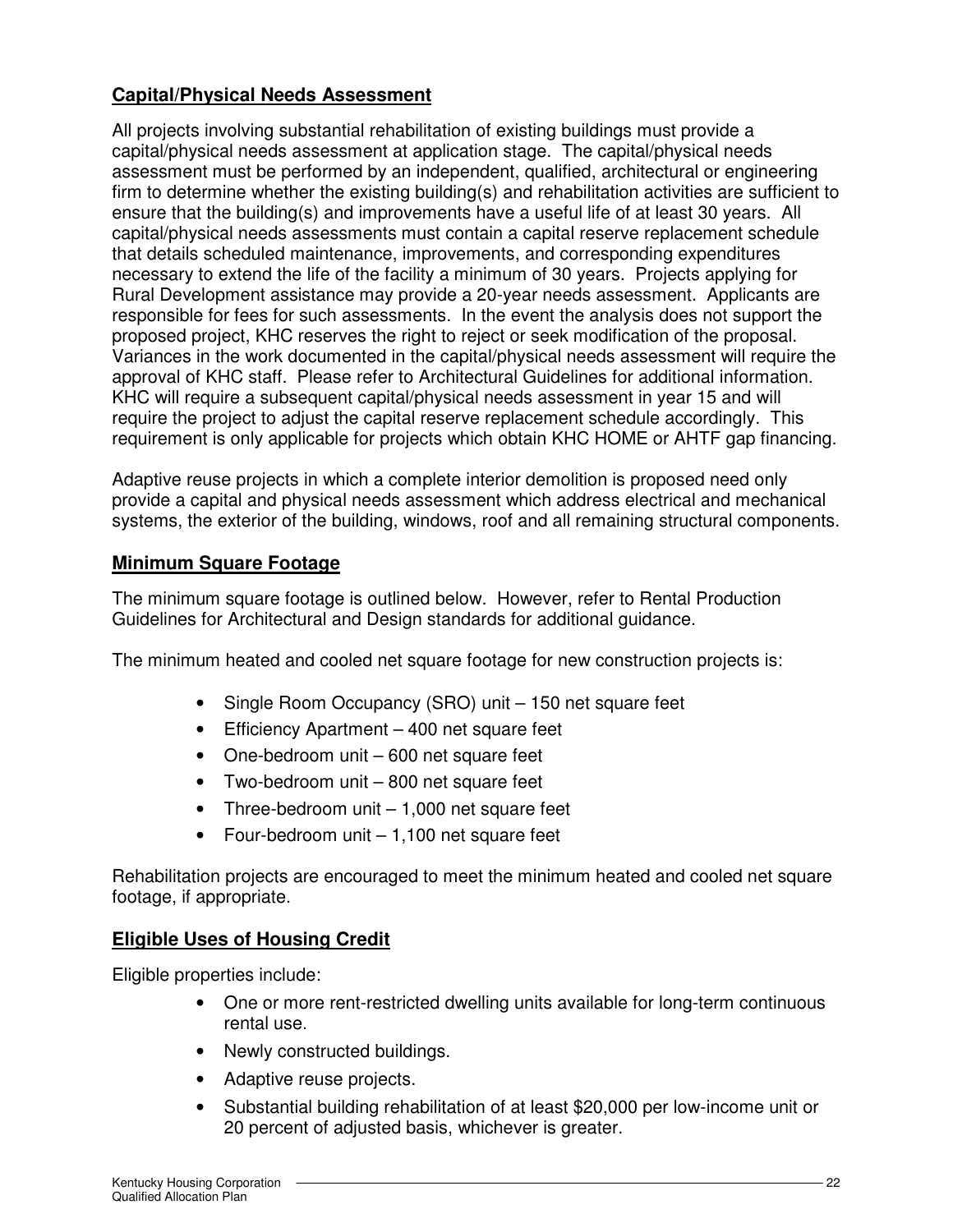- Projects that include acquisition and substantial rehabilitation of existing buildings that were last placed in service or underwent a substantial rehabilitation (equals or exceeds 25 percent of basis) no less than ten years prior to acquisition.
- Projects may consist of buildings on scattered sites within the same county. KHC will not allow scattered sites covering multiple counties.

## **Financial Requirements** (Not all-inclusive)

KHC has established financial underwriting guidelines for rents charged, debt coverage ratios, operating deficit reserves, and reserve for replacement requirements. Please thoroughly review the requirements established in the underwriting model and KHC's rental guidelines. If KHC's requirements differ from a syndicator/investor or a federal program's requirement, then KHC may be willing to negotiate a modification to KHC's requirements.

- **Rents Charged:** The rents charged to low-income tenants cannot exceed 30 percent of the applicable income limit adjusted for unit and family size less an allowance for tenant-paid utilities, if applicable. (Section 8 subsidy payments are not included in the tenant rent computation.)
- **Construction Contingency:** The construction contingency should not exceed 10 percent of total construction hard costs. Acquisition of the property should not be included as hard costs. If no contingency is being requested, the applicant must explain the rationale as to why none is required. Furthermore, if no contingency is requested and change orders occur during construction, the applicant is responsible for all such costs. All change orders must be submitted, reviewed, and approved by KHC at the time the change is deemed necessary. KHC will not process change orders that do not follow these procedures. Failure to follow this policy may result in future reductions in scoring. **Please note, KHC does not permit a soft cost contingency.**
- **Debt Coverage Ratio (DCR):** The required DCR in year one must be at least 1.25 and should remain at or above 1.0 through year 15. Projects that do not have any debt associated with the project will satisfy KHC's debt coverage ratio requirements.

Projects requesting Housing Credit only must meet the DCR requirements established by an investor or governmental entity if the investor or governmental entity accepts a lower DCR. All required DCRs, if lower than KHC's limit, must be reflected in either the syndication agreement or from the governmental entity and the investor or governmental entity must provide its 15 year proforma. **All projects must have positive cash flow through year 15.**

• **Operating Deficit Reserve (ODR):** All applicants will be required, prior to closing, to sign a certification stating that a separate account has been set up for an ODR. The purpose of the reserve is to fund the day-to-day operating expenses and debt service until the project reaches stabilized occupancy.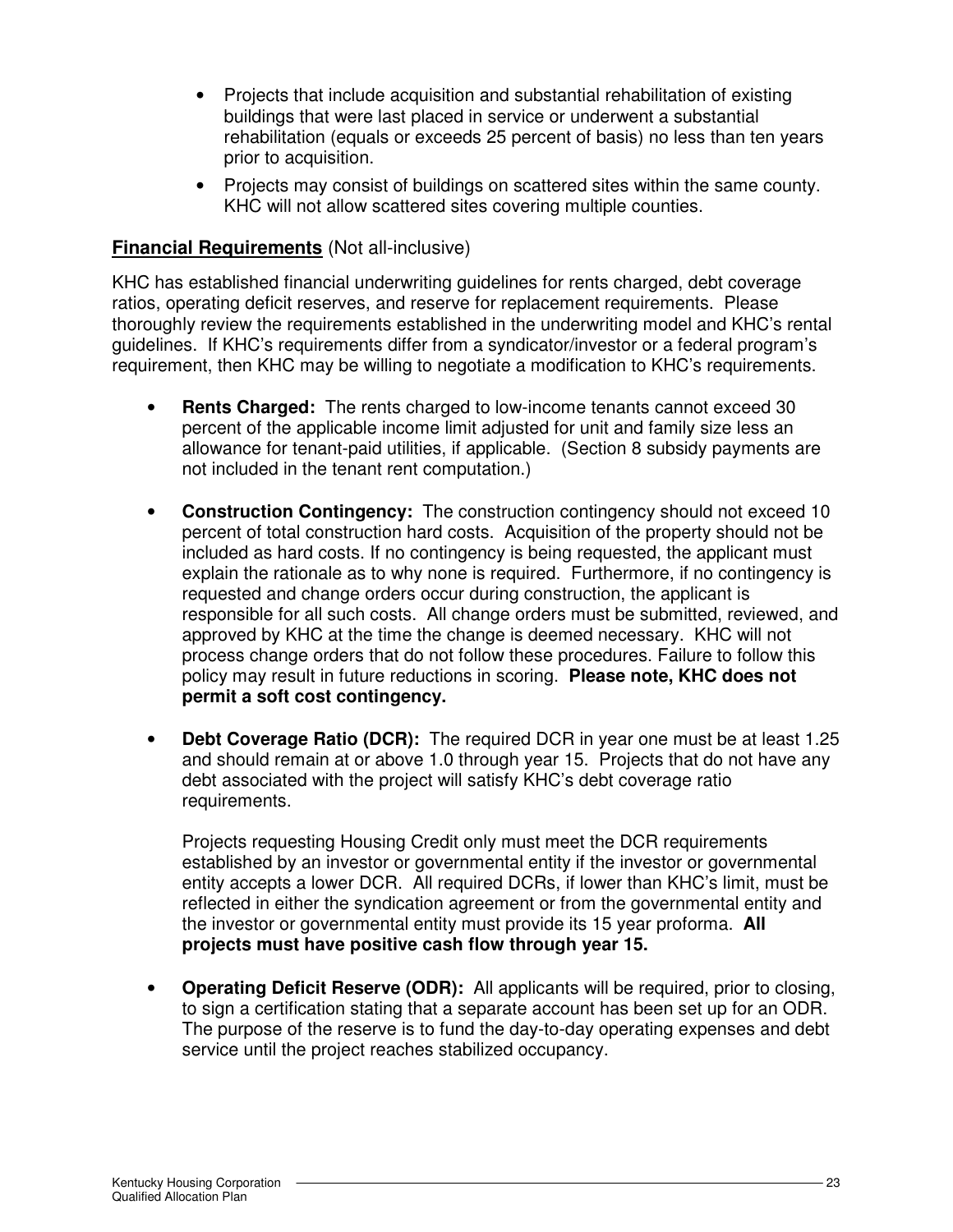KHC calculates the minimum ODR requirement as follows:

Six months of projected operating expenses

- + Six months of debt service payments
- = Minimum Operating Deficit Reserve Required

If the equity provider requires a lower amount than KHC's minimum, KHC will negotiate a new ODR amount with the equity provider.

If KHC is funding the ODR account, the full amount is required to be drawn on the final draw.

For purposes of KHC underwriting, the ODR is a total reserve that may include rent-up reserves, lease-up reserves, etc. KHC will hold the ODR account unless otherwise indicated in a syndication agreement, first mortgage lender, or by a federal program.

• **Reserve for Replacement (R4R):** All applicants are required to establish an R4R account per the rental guidelines. KHC will hold the R4R account unless otherwise indicated in a syndication agreement or by a federal program. The R4R annual deposit shall increase at 3 percent annually, or as prescribed by KHC. For projects that KHC holds the R4R account, at the end of the compliance period, KHC will apply any unused R4R account balances to KHC resources committed to the project. In addition, for projects in which the R4R account is held by another entity, any such balance must be submitted to KHC at the end of the IRS 15-year compliance period for capitalization of such an account for the remainder of the HOME and/or AHTF affordability period.

KHC calculates the minimum R4R as the greater of \$275 per unit for new construction or \$325 per unit for rehabilitation developments, as applicable.

- If services are a requirement to live in the housing units, generally these service fees must be included in gross rent.
- The income and rent restrictions apply for a minimum of 30 years plus a three-year vacancy decontrol period. Noncompliance with the restrictions can lead to credit recapture and substantial penalties from the Internal Revenue Service.
- Projects utilizing a tax-exempt bond financed source of debt financing are automatically eligible for 30 percent present value credit (4 percent credit) outside the credit ceiling.
- KHC will award the lesser of the Housing Credit amount determined by KHC or the amount requested by the applicant.
- Please refer to the Novogradac Rent and Income Calculator for the maximum rent and income limits for the Housing Credit program. The calculator is on Novogradac's Web site at http://www.novoco.com/products/rentincome.php.

# **Technical Assistance**

Kentucky Housing has expanded its services to include additional technical assistance opportunities for developers to access to ensure a project's success.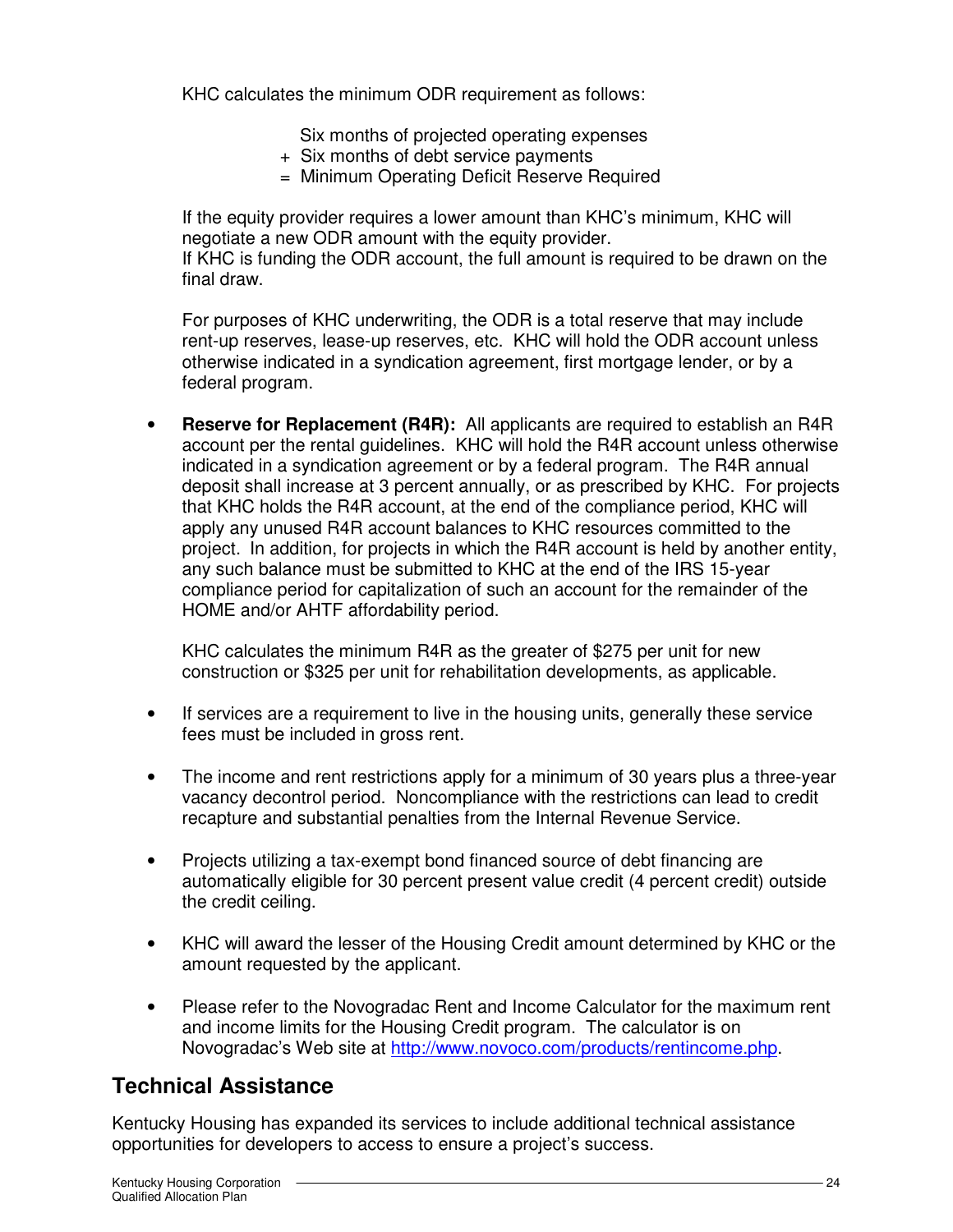Developers and community officials are encouraged to contact to obtain assistance with projects throughout the development and application process. This assistance is offered to both new and seasoned developers.

In order to submit an application, a member of the development team must have developed, operated, and completed a project that is now in the affordability stage with compliance and has developed at least ten rental units with Kentucky Housing Corporation. However, if no member of the development team meets this qualification, then a member must request application process technical assistance. The individual(s) who will be responsible for the day-to-day activities of the project, once approved, is required to attend the program process technical training.

This type of assistance takes new partners through the process of documentation requirements, scoring criteria, relocation requirements (if applicable), design, and construction requirements, etc. **NOTE:** Requesting or attending technical assistance training does not guarantee the project will be awarded funds. Contact Andrew Hawes, tollfree in Kentucky at (800) 633-8896 or (502) 546-7630, extension 326; TTY 711; or e-mail ahawes@kyhousing.org.

# **Application Submission Requirements**

One annual application round is scheduled for projects requesting competitive Housing Credit. The schedule below indicates the Housing Credit amount available and the submission/notification dates for the round.

| 2013 Housing Credit Submission Dates                     |                                        |                              |  |
|----------------------------------------------------------|----------------------------------------|------------------------------|--|
| <b>Capacity Review</b>                                   | <b>Electronic</b><br><b>Submission</b> | Award<br><b>Notification</b> |  |
| Opens: February 1, 2012<br><b>Closes: March 31, 2012</b> | April 3, 2012                          | <b>June 2012</b>             |  |

All applicants must submit applications for funding electronically. The application is located at www.kyhousing.org under Housing Production> Multifamily Finance> Application, Guidelines and Underwriting Models. KHC has enhanced the online application to allow applicants to upload required attachments. Each item must be individually attached in the section provided; please refer to the application checklist in the Rental Guidelines for further guidance on each specific attachment.

In order for the application to be considered complete, the following must be submitted by 5:00 p.m., ET, on the date applications are due, as noted above:

- A fully completed application, submitted online
- All applicable attachments as outlined on the application checklist, uploaded online (if a particular attachment is not applicable, a blank sheet identifying the attachment name and number marked "not applicable" must be submitted in its place)
- A compact disc or flash drive containing a copy of all attachments
- One hard copy set of original plans and specifications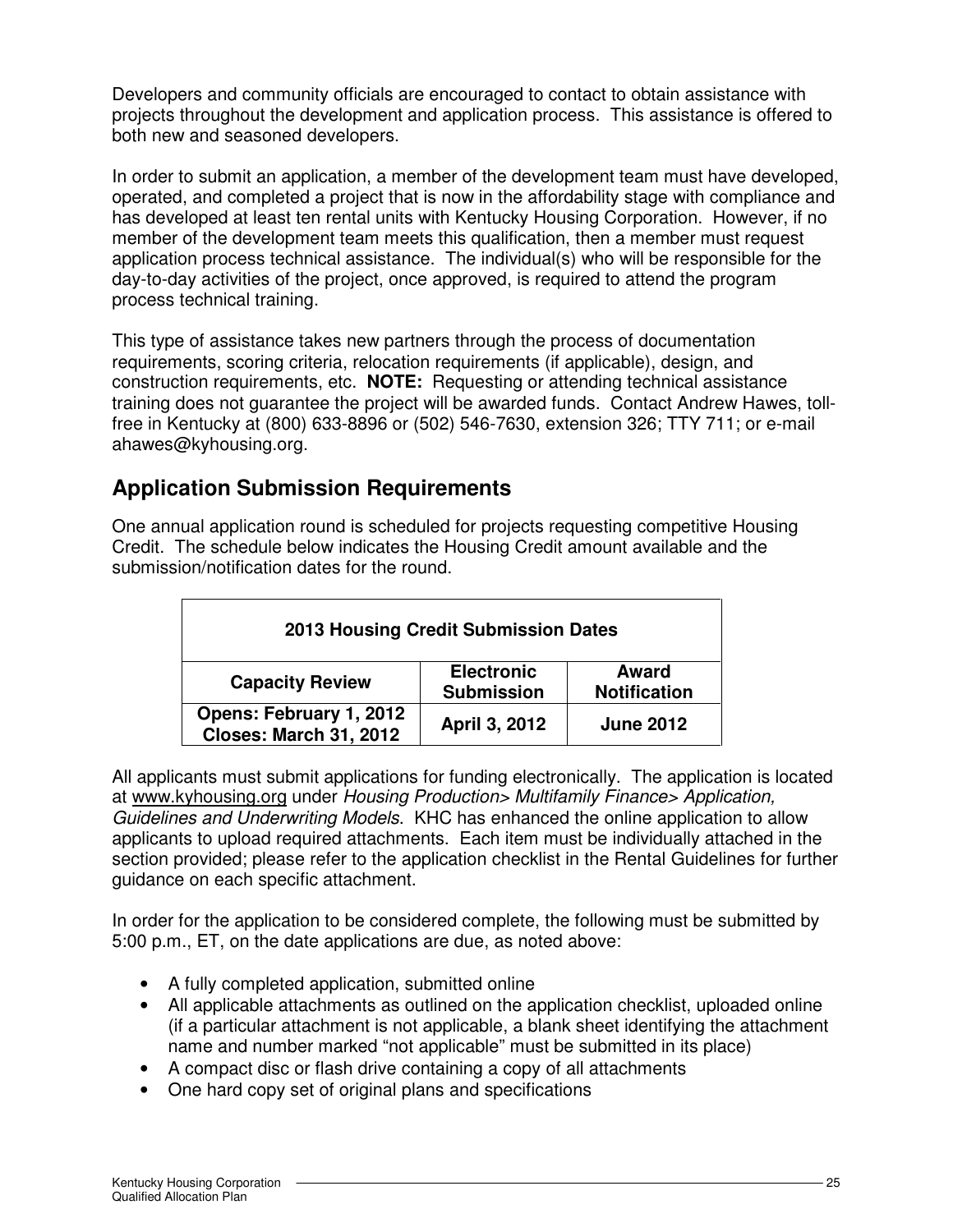The compact disc or flash drive and the hard copy set of original plans and specifications must be received by 5:00 p.m., ET, on the date applications are due to:

## **Kentucky Housing Corporation Multifamily Finance Department 1231 Louisville Road Frankfort, KY 40601**

It is the applicant's responsibility to plan enough time for mail, overnight or hand delivery of the disc or flash drive, plans and specifications to ensure they are received at KHC by 5:00 p.m. on the application due date.

If for some reason an applicant cannot upload the required attachments, the required attachments must be submitted on a disc or flash drive rather than paper copies. All attachments must be uploaded to the online application in order to receive bonus points. KHC's maximum file size is 5 megabytes (MB). If a file is larger than 5 MB, it must be separated into smaller files and uploaded. The only exception is for personal financial information, which may be submitted separately, either in paper or on compact disc or flash drive.

All applications must obtain a minimum score as referenced on score sheet as outlined in Scoring Criteria to be considered for funding. The core scoring components are Capacity of the Development Team, Project Design and Location, Ready to Proceed, and Financial Design.

All applications for Housing Credits will need to complete the Rental Housing Application on the Web and supply all required information and documentation in accordance with the guidelines. Please refer to the Rental Production Guidelines for additional guidance pertaining to programmatic requirements and architectural and construction guidelines. All applicants will be required to submit the electronic application and attachments.

# **Application Review Process**

Although KHC will award funds to the highest scoring projects within their respective pools, KHC will make every effort possible to ensure that funds are geographically distributed across the state. **KHC reserves the right to allocate credits to lower scoring applications to ensure equitable allocation of resources in each congressional district throughout the state.** 

**NOTE:** Incomplete applications will be returned to the applicant. Additionally, KHC reserves the right to reject any application that does not meet the application requirements. KHC will reject applications which do not submit key documents such as underwriting models, evidence of site control, market study or other documents which KHC determines to be critical for application review. Applicants will not be permitted to submit any documents after the application due date.

**Projects that do not comply with all of the requirements and policies may be subject to reduced scores on future applications due to noncompliance.**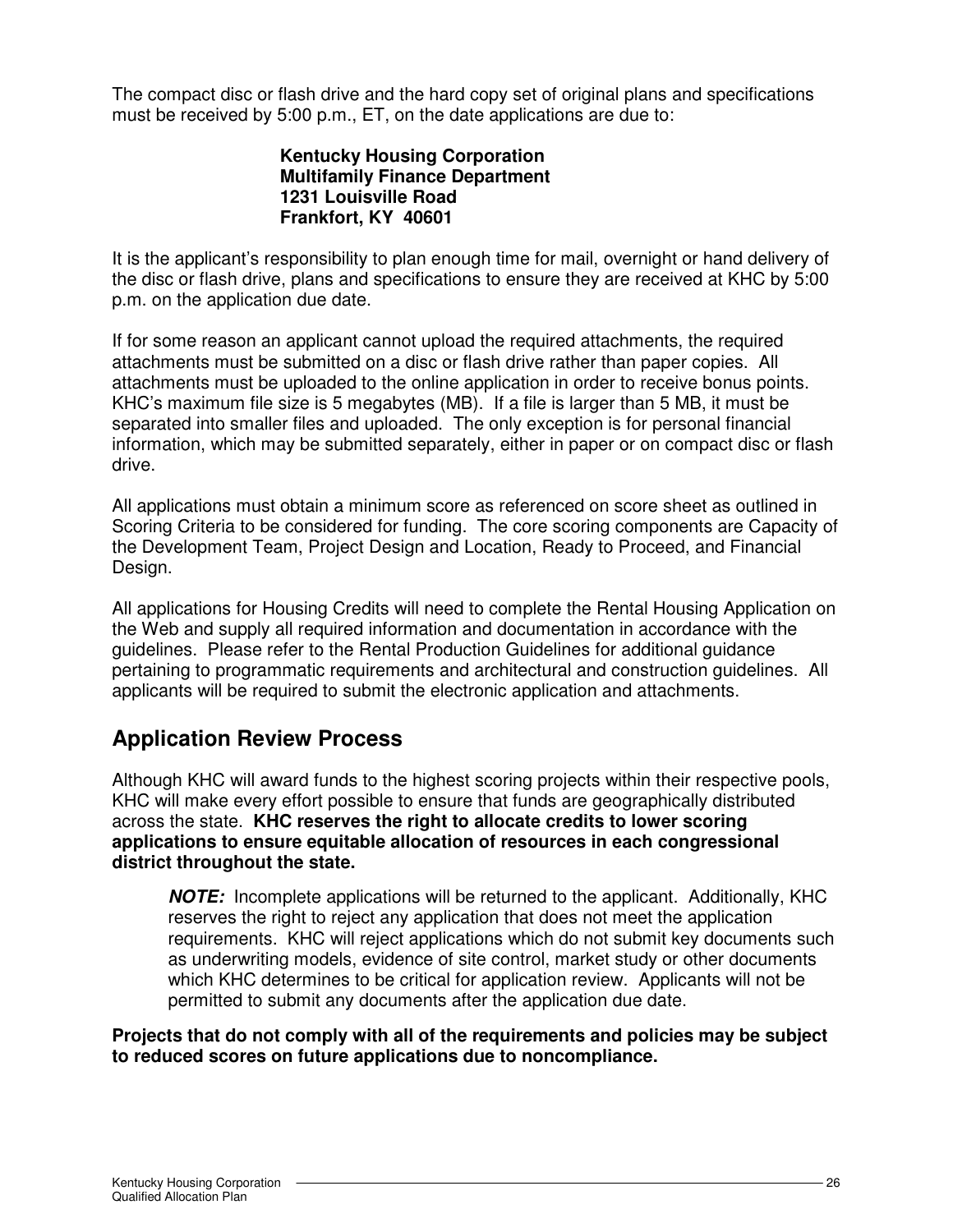## **Review Process**

Funding is based upon a three-stage process: scoring criteria, financial feasibility, and market need. Applications must pass the first two stages before funding can be determined. Failure to successfully meet the requirements of any stage will result in the rejection of the application.

**Stage 1: Scoring Criteria** – Applications will be scored based upon capacity of the development team, targeting plan, project design, location, readiness to proceed, and financial design. Applicants must receive a *minimum score* as referenced on score sheet in the scoring criteria in order to move to Phase II for all competitive applications. Applications will be ranked according to their assigned score and those with the greater number of points receive priority in the Housing Credit award process. Projects will be reviewed on the basis of the documentation contained within the application and supporting documentation. KHC will review and score each application based on the information presented and will not contact developers for clarification or to obtain missing information. If KHC experiences a problem retrieving attachments that were uploaded to KHC's system, staff will look to the CD or flash drive provided. If KHC is still unable to open an attachment, KHC will contact the developer to have paper copies provided.

Ties in scoring will be resolved in accordance with the following priorities:

- 1. Combined total points in project design and financial design.
- 2. Lower amount of Housing Credits per unit.

Once all applications have been reviewed and scored, KHC will make the preliminary project score sheet available to the appropriate contact for each application. Applicants will not be made aware how other applications have scored. KHC will establish a timeframe by which applicants can review their initial scores and offer written feedback as to if they disagree with the preliminary score. Applicants will not be able to submit any additional documentation or a revised pro forma at this time; rather, the review will allow the applicant the opportunity to address any over sites or calculation errors by KHC staff. This new stage in the process may delay final funding announcements for up to one month.

KHC will then make final funding decisions based upon these scores. All funding decisions will be final and will not be subject to appeal.

**Stage II: Financial Feasibility** – A project is financially feasible if **all** federal, state, local, and/or KHC program guidelines are met and the project is still viable. Rents and expenses must be reasonable, the sources and uses must balance, and the debt coverage ratio must adhere to KHC's requirements. A review of the submitted underwriting model, along with information in the application and attachments, will be conducted. The application, underwriting model, and supporting documentation must all be in agreement. If a contradiction exists between the underwriting model and the application, the information in the underwriting model will be used to determine the financial feasibility.

# **Credit Review**

Credit review documentation must be submitted for both the developer and general partner(s) of the ownership entity of the project. If all general partners are not known at the time of application submission, the credit review documentation must be submitted for the developer entity at a minimum. Failure to submit credit review documents will result in KHC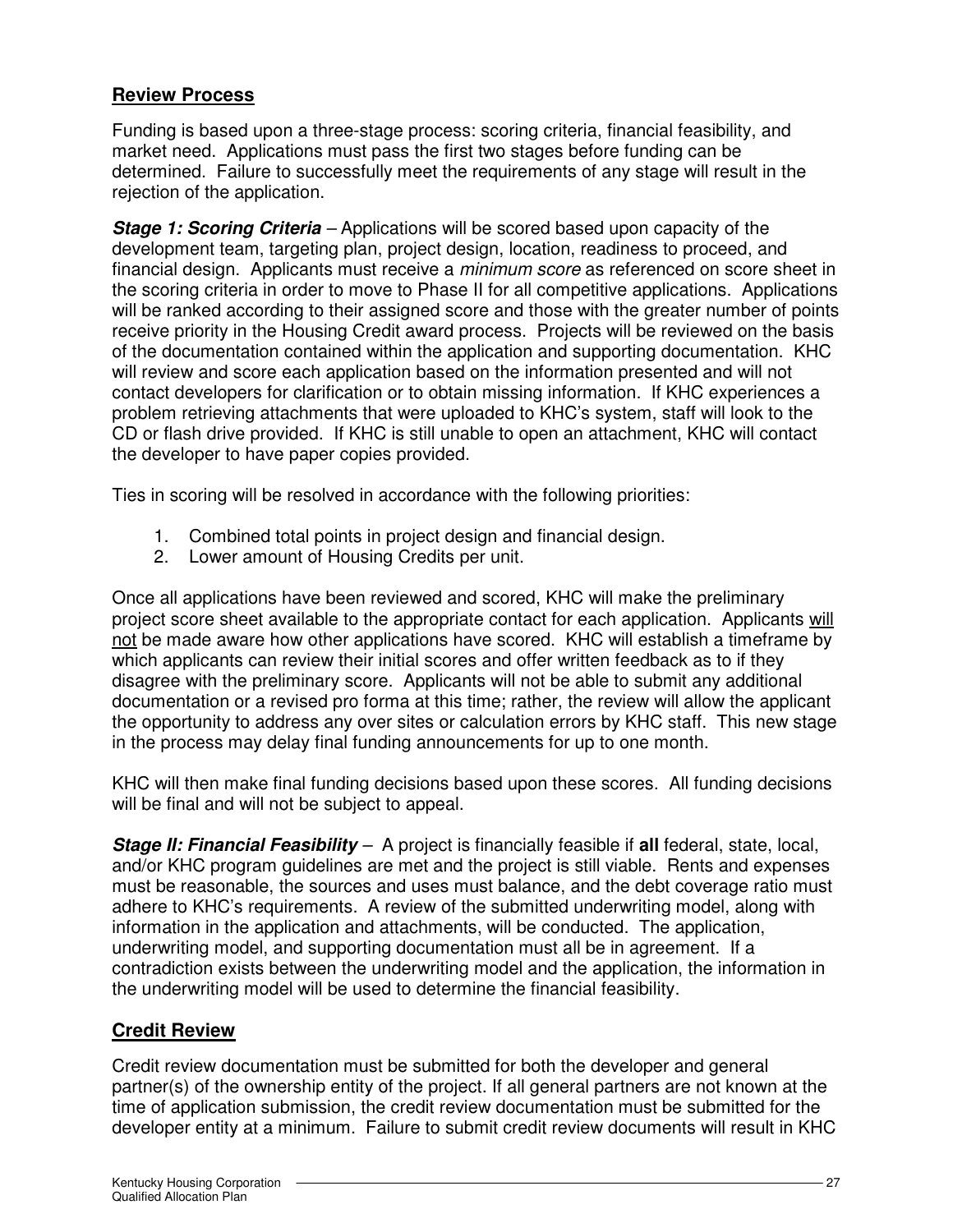denying the application. KHC reserves the right to request additional financial information as required to conduct this review.

Developers or general partner(s) submitting multiple applications are only required to provide credit review documentation once; however, each application submitted must clearly identify where the submitted documentation can be located if included in different application packet.

For projects allocated KHC resources (not applicable to housing credit only projects), KHC may require a guarantor. The guarantor may be any entity or individual, other than the borrower (if borrower is a single asset entity) and general partner(s)/managing member of the ownership entity, which has adequate financial resources and capacity to accept liability for completion of the project or repayment of all KHC resources in the project in the event of default or termination of the project. Guarantees to KHC are required to be effective for two years from the placed in service date.

All business financial statements should be compilation statements or audited financial statements prepared in accordance with Generally Accepted Accounting Principles (GAAP). If submitting compilation statements, there must be a certification contained with the statements certifying that they meet the requirements for a compilation statement.

All developers, general partner(s), and guarantors (other than individual guarantors) must submit the following:

- Most recent one-year development entity financial statements
- Independent Accountant's Report
- Balance Sheet
- Statement of Operation and Retained Earnings
- Cash flow statement
- Year-to-date development entity financial statement
- Most recent one-year business tax return or Form 990
- Current bank statement supporting cash pledged to the project (if applicable)
- Business Credit Report Certification/Authorization

Individual guarantor(s) must submit the following documentation:

- Three years personal tax returns
- Current personal financial statement
- Current bank statements
- Personal Credit Report Certification/Authorization Form
- KHC Personal Financial Statement (should be prepared electronically and printed. Can be located on KHC's Multifamily Finance Web site at www.kyhousing.org).

KHC will order a business credit report from Equifax on all developers, general partner(s), and guarantors where applicable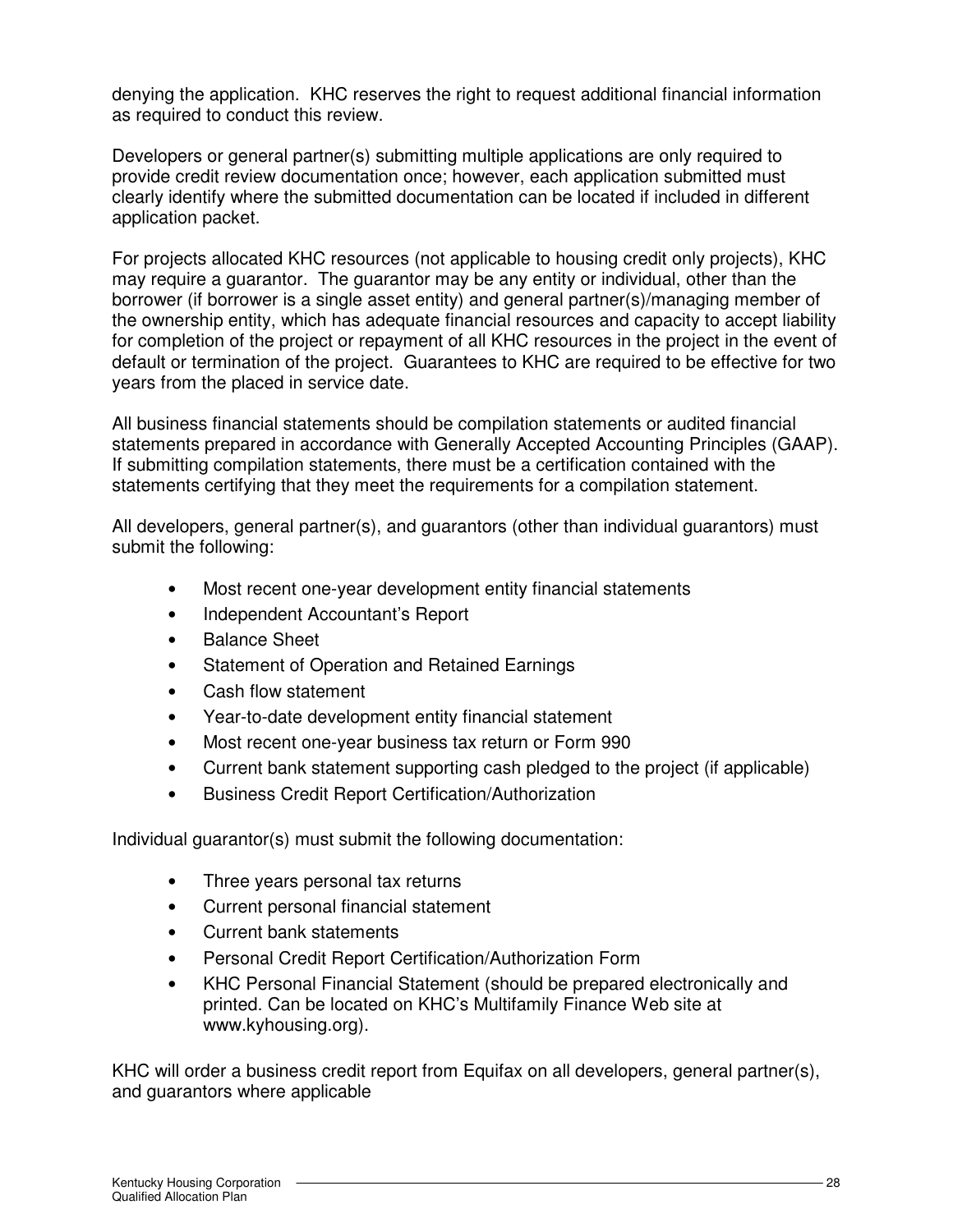## **Development Team Creditworthiness**

If the applicant is applying for funds that require a guarantee, the appropriate financial documents will be reviewed to confirm the ability to guarantee the level of funding requested. If funds are being pledged to the project, bank statements will be reviewed to verify adequate funds are currently available.

If the applicant is applying for funds that do not require a guarantee, the appropriate documents are reviewed to show creditworthiness. The review will verify the applicant's other business ventures and/or personal finances, where applicable, are handled in an effective, efficient manner. Discrepancies between credit reports and financial statements are a red flag. Low Paydex scores for business reports and low FICO scores for personal credit reports are also red flags and may require more information. Near term liabilities that the applicant is not likely to satisfy or financial statements that do not match tax returns are also areas that may require further explanation.

The review is for cash pledged or guarantees provided, as well as to find a track record that the proposed owner/developer has a history of managing finances in an efficient manner in his/her other business practices and is an acceptable risk to KHC to develop this project.

#### **NOTE: KHC reserves the right to request additional financial information, as needed. KHC deals with all financial information in a confidential manner. This information is never shared with any other entities.**

**Stage III: Market Need** – Market studies (refer to page 31 for additional information) are required to be submitted at the time of application and will be reviewed in accordance with KHC's guidelines. Upon review of the market study, if it is found to have an acceptable market, then the project will continue to move forward. However, if the study is not acceptable, **funds will not be allocated and the application will be denied**. Market studies will only be accepted by firms that are on KHC's approved list. Please refer to technical submission stage of the QAP for additional information pertaining to market studies.

## **Partial Awards**

KHC will not allocate partial awards of 2013 housing credits.

## **Conditional Approval Process**

Funding recommendations are made by the application review team that consists of staff representatives/specialists of the program area within KHC's Multifamily Finance Department, underwriters, and Design and Construction Department staff.

The recommendations are based on application review as submitted by the applicant with possible minor underwriting adjustments. Once a project is approved for funding, KHC at its sole discretion reserves the right to accept or reject changes to the underwriting model. Projects proposing changes to the underwriting model after award is made will be subject to additional underwriting review. For example: If a project is submitted with an equity letter of intent with credit pricing of \$.75 but later receives pricing of \$.90 then KHC will re-underwrite the project and reduce credit and/or other KHC resources prior to non-KHC resources being reduced. Other examples include changes in interest rates and construction costs.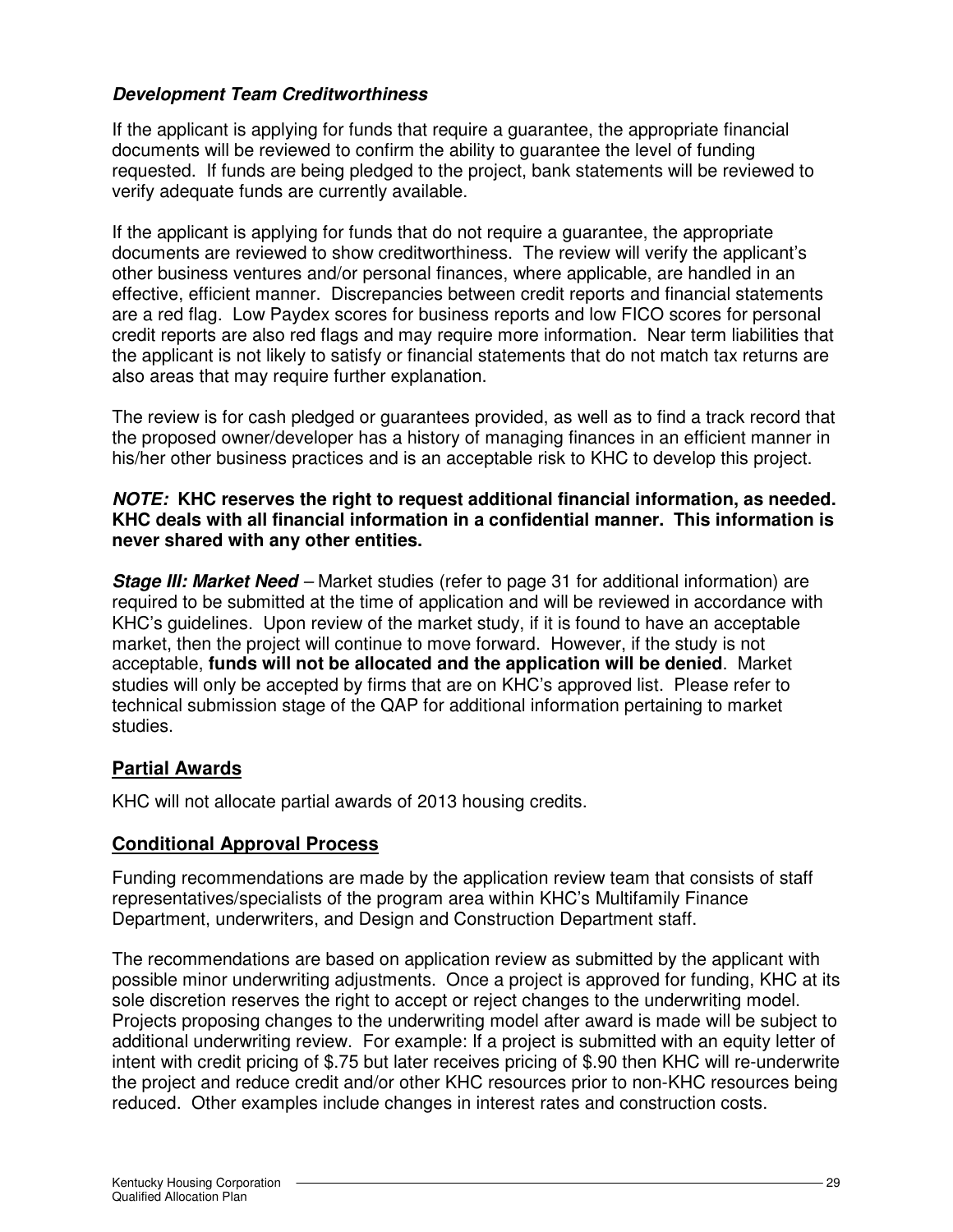Staff recommendations are presented to the credit review committee for conditional project approval. Once conditional approval is received, staff will present the funding awards to KHC's Board of Directors. These announcements will be posted on KHC's Web site under Housing Production and will also be sent through KHC's eGrams. Approved projects will receive a conditional commitment letter based upon technical submission requirements.

KHC reserves the right to terminate its obligations regarding any commitment or award if the terms of the application or any part of the transaction are changed in any material respect, such as if any material information submitted to KHC proves to be inaccurate or incomplete in any material respect; or if any material adverse change occurs; or any additional information is disclosed to or discovered by KHC that KHC deems materially adverse in respect of the condition, financial or otherwise, business, operations, assets, nature of assets, liabilities or prospects of applicant or the proposed project.

# **Technical Submission Stage**

# **Reservation Notice**

KHC will send each successful applicant a conditional commitment letter that indicates the initial reservation of Housing Credits and other KHC resources awarded. In determining the initial amount of credit to be reserved, KHC will use costs, incomes, and expenses submitted in the application as determined by KHC to be reasonable. The final amount of credit allocated to each successful applicant may be less than, but may not be more than, the amount requested in the application, the amount specified in the conditional commitment letter, or the amount reflected in a carryover allocation.

# **Deadlines**

## • **Housing Credit Reservation Fee**

The Housing Credit reservation fee is due to KHC within two weeks of the date of the conditional awards letter. Failure to pay the reservation fee within the time frame will result in the Housing Credit award being recaptured.

## • **Firm Commitment Letters**

If a conditional award has been made, the applicant must provide to KHC, no later than 90 days after the conditional Housing Credit award notification, binding final firm commitment letters from the equity investor and non-KHC subsidy sources that provide:

- 1) The estimated dollar amount of the equity investment or loan amount to be provided to the project;
- 2) The interest rate and term, if loan proceeds are involved;
- 3) The collateral for the project, if a loan is involved; and
- 4) The anticipated pay-in schedule for the equity contributions, subject to final underwriting of the project, and other reasonable adjustment prior to closing.

 The firm commitment letters shall contain normal and customary contingencies for equity and loan commitments, including, but without limitation to, approval of the appraisal, closing of other sources of financing, environmental and title review,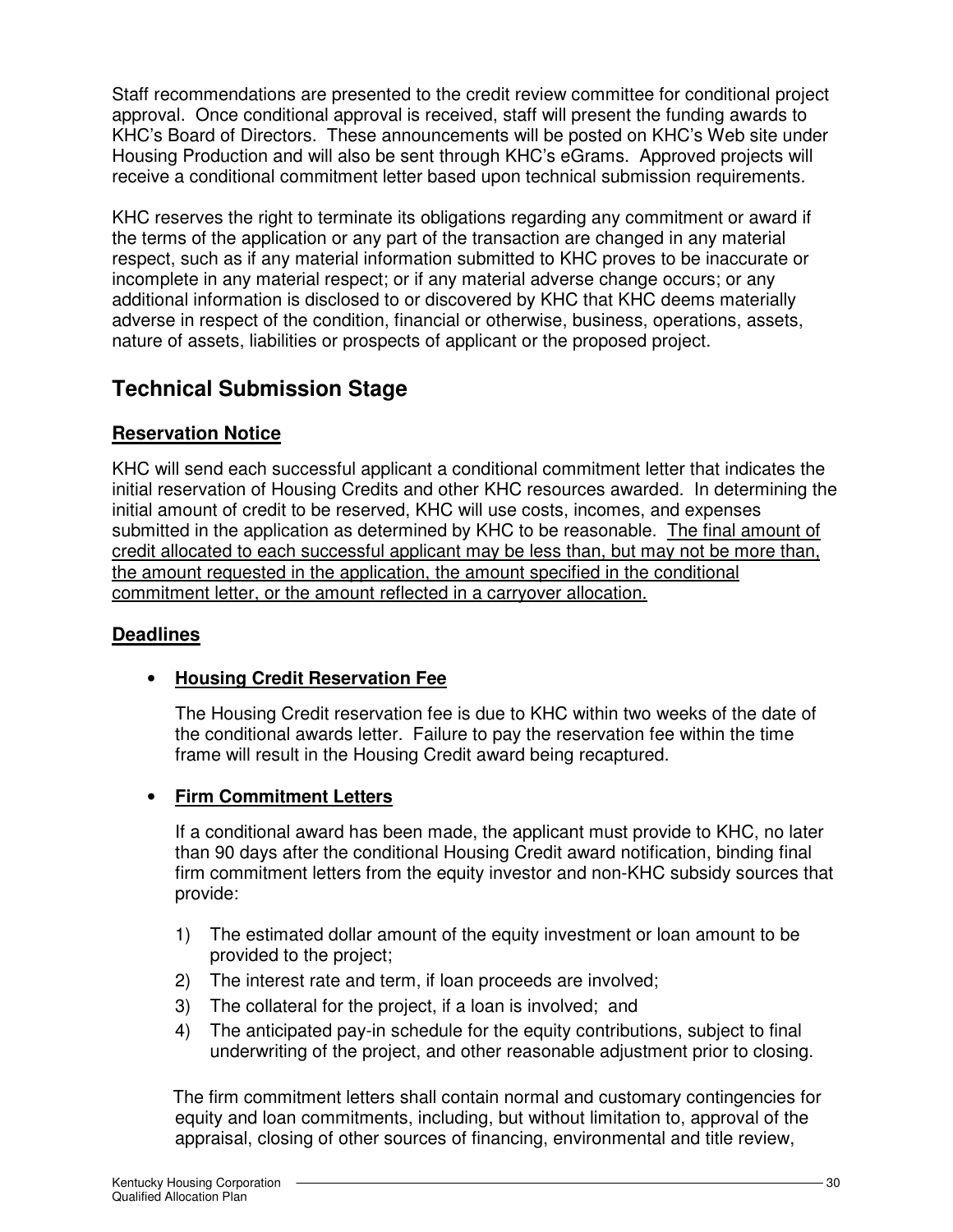financial condition of the developer, and satisfactory negotiation of partnership and/or loan documents. If the firm commitment letters have not been submitted within the 90-day time frame, the conditional award of credit will expire **automatically** and KHC will recapture the credit and all associated funding. Time is of the essence with respect to the conditional commitment and the award of credits to be made, and all time limitations therein or there under. KHC may strictly enforce requirements imposed upon applicants. Applicants must agree to proceed diligently to closing.

## • **Technical Submission**

For projects receiving 2013 credit, all technical submission items must be received at KHC by October 1, 2012. This includes projects forward committed from the October 2011 round and projects awarded from the April 2012 round. Projects may request up to three (3) 30-day extensions with payment of a \$500 fee per extension. Extension fees must be paid prior to the expiration of the deadline.

## • **Project Closing**

Applicants receiving 2013 housing credit allocations from the 2012 application round or from the competitive application round on April 3, 2012 have until January 2013 to close with their equity investor. The applicant will receive a checklist that will outline all outstanding or additional documentation needed. If the project does not close in January 2013, KHC's conditional commitment to the project shall expire and be null and void and of no further force and effect. A request for an extension may be made, and if KHC so approves, the closing deadline may be extended an additional 45 days by payment of an extension fee equal to 1 percent of the conditional credit award. The extension fee shall be payable to KHC on or before January 31, 2013 in order to avoid expiration of the conditional credit award.

KHC will not entertain additional requests extensions.

All requested extensions may be considered in the capacity scoring in future funding applications to KHC.

Please note that the initial and final reservations of credit are tentative and may differ in amount from the formal credit allocation to be made either upon placement in service of the project or request for a carryover allocation certificate.

## **Market Study**

KHC maintains an approved Market Analyst List from which developers may select an appropriate firm or individual. KHC reserves the right to remove individuals/firms from this list for any reason. Market analysts submitting a report that materially fails to comply with KHC's requirements or is otherwise unacceptable may, in the sole discretion of KHC, be removed from the list. If reports are received that are not acceptable, the applicant/ developer will be informed by KHC if such report is unacceptable.

Applicants/developers will enter into a contract for services directly with the market analyst and, with the exception of questions about KHC standards and/or requirements, the applicant/developer shall be responsible for handling all issues related to the market analysis. Applicants/developers contracting with market analysts for the benefit of KHC shall be responsible for negotiating the price of the contracted work.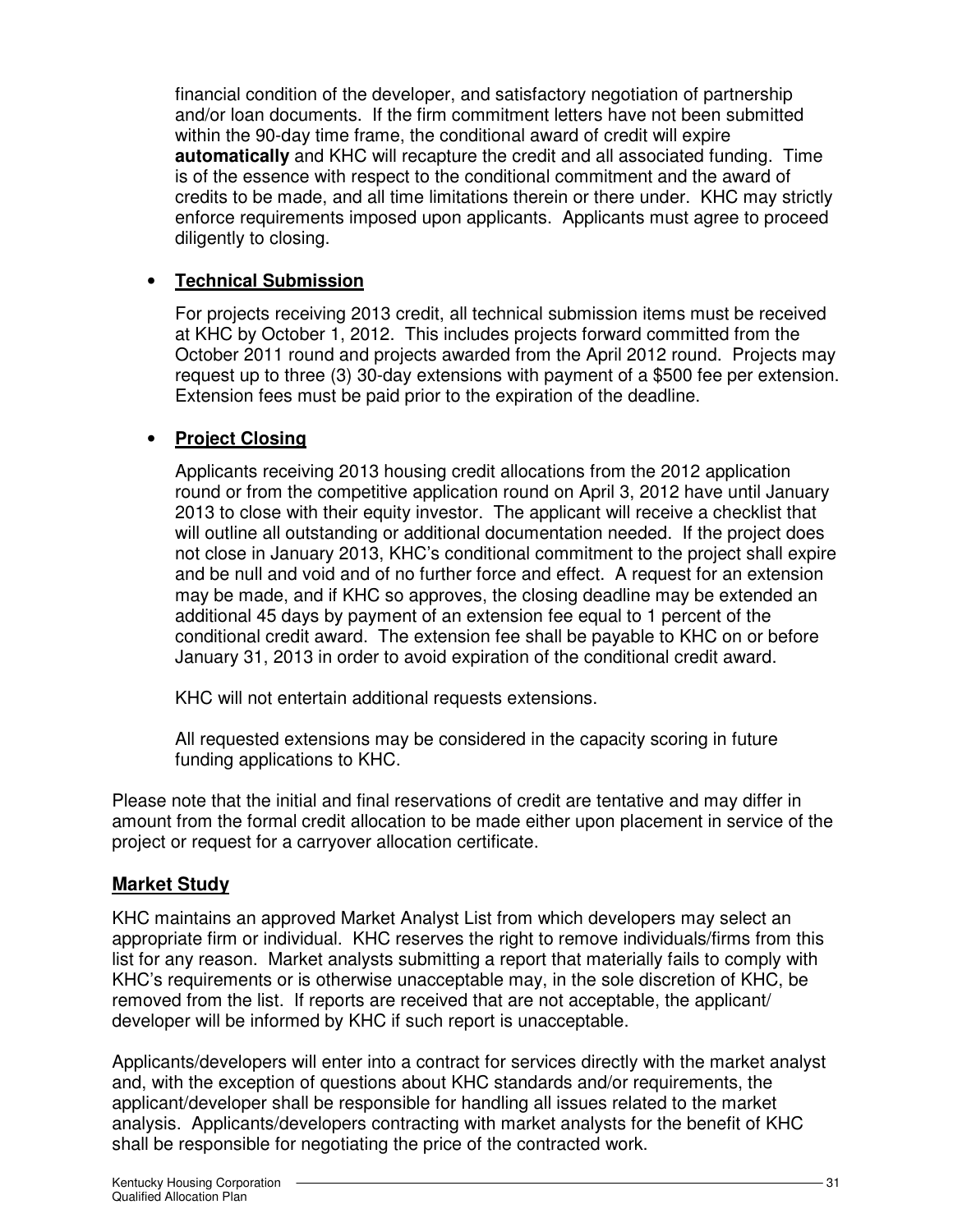Although the applicant/developer is responsible for engaging the market analyst, the report shall identify KHC as the intended user for the purpose of providing KHC a basis for investment and loan underwriting decisions.

**Please Note:** Applicants that have submitted a 2011 market study for the 2012 rental application round, and that may receive 2013 housing credits, must have their 2011 market study updated for the 2013 application round. Additionally, for applications submitted for either the 2012 and/or 2013 rental application rounds, the market analyst must include in their market analysis all allocated projects in the market area for the years 2011and 2012 and any new projects being proposed in the primary market area. KHC will require an updated market study to be provided to KHC within 60 days of the 2013 housing credit conditional award. If a market study reflects an insufficient market based on the 2011 and 2012 projects awarded, the project will be rejected.

# **Carryover Allocation Requirement**

The Internal Revenue Code requires KHC to verify that a project meets the 10 percent requirement by obtaining a written certification from the project owner, under penalty of perjury, that the project owner has incurred more than 10 percent of the reasonably expected basis in the project.

The carryover allocation requirement is for qualified projects that have not been placed in service within the year in which they received a Housing Credit reservation but have met certain minimum requirements set forth by IRC §42. Projects receiving carryover allocations must be placed in service no later than the close of the end of the year following the calendar year in which the carryover allocation is issued.

A carryover allocation is issued for a specific amount of credit. The applicant is must meet the 10 percent carryover allocation requirement, which means at least 10 percent of the total project cost must be incurred and a cost certification must be submitted to KHC on or before the Friday before Thanksgiving each year. The project owner's 10 percent cost certification must be accompanied by a written certification prepared by a certified public accountant, who has examined all eligible costs incurred with respect to the project, that it is his or her belief the project owner has met this requirement.

Costs may include 10 percent of the expected basis amount of the project owner's adjusted basis in land or depreciable real property that is reasonably expected to be part of the project. Also, direct and indirect costs of acquiring, constructing, and/or rehabilitating the project may be included.

Application and compliance monitoring fees are not included in the 10 percent of expected cost basis amount. An amount is included in basis if it is treated as paid or incurred under the method of accounting used by the project owner.

# **Recapture of Carryover Allocation**

KHC retains the right to recapture a carryover allocation of credit to a development prior to the end of the two-year carryover allocation period allowed under the Code. Should the developer or owner fail to comply with all such terms and conditions, KHC may, at its discretion, rescind the carryover allocation and make the recaptured credit available to other developments.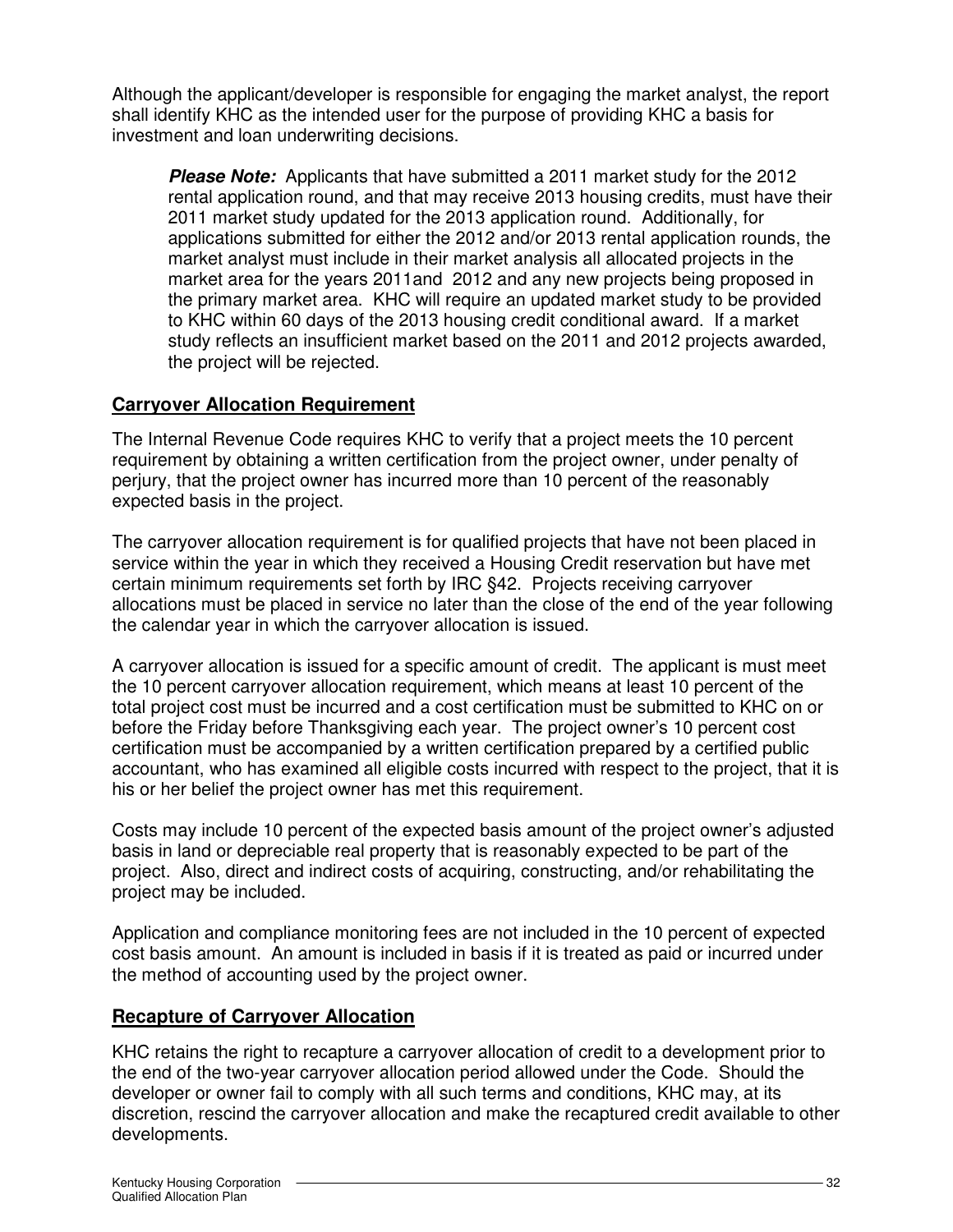# **Placed-In-Service Stage**

All projects are required to submit final close-out documentation. Applicants will receive a placed-in-service checklist that will outline the documentation that is required at this stage.

## **Pre-8609**

Prior to the issuance of the IRS Form(s) 8609, owners must submit a signed Form 8821, Tax Information Authorization, to the IRS with a copy to KHC, a completed Application for Issuance of Certification of Allocation (Form 8609), and the completed Final Cost Certification. Upon receipt, KHC will determine the best method by which to conduct a pre-8609 project review. The purpose of this review is to go through the various programmatic restrictions with the owner and/or property manager, as well as to ensure that all amenities and provisions as pledged in the application are in place. KHC reserves the right to review these pledges and restrictions with the owner/manager by phone, e-mail, or by conducting an actual on-site inspection. If KHC determines that all such pledges are not in place, issuance of the Form 8609(s) may be denied.

## **Final Cost Certification**

The final allocation amount will be determined by such factors as certified project costs, credit market value, receipt of federal financial assistance, and applicable credit percentages. To receive an IRS Form 8609, owners are required to submit a Final Cost Certification within 30 days after the last building in a project receives its Certificate of Occupancy or before December 1 of the current year, whichever is earlier.

## **Land Use Restriction Agreement (LURA)**

Federal regulations state that no credit shall be allowed with respect to any building for the taxable year unless an extended low-income housing restriction is in effect as of the end of such taxable year. [A Land Use Restriction Agreement (LURA) is required for all projects receiving Housing Credit including bond projects. KHC will prepare the LURA.]

A LURA is to be executed by the project owner and KHC and recorded at the county recorder's office against the project's property committing the project to operate in accordance with the agreements (rent and income limits, special uses of units, extended use restrictions, etc.) made by the applicant and KHC as inducements for the Housing Credit allocation. The LURA is to be recorded at the time the project owner obtains an ownership interest or at the time of permanent closing and is superior to other items.

The LURA will incorporate all project characteristics and attributes represented and pledged in the application and considered in the scoring criteria. The LURA must contain a prohibition against evicting a tenant for other than good cause during the entire 33-year extended use period, including the three-year vacancy decontrol period. Additionally, rents cannot be increased during the three-year vacancy decontrol period for existing tenants.

KHC requires a minimum of 30 days to prepare the LURA and form 8609 after the submission of the pre-8609 inspection packet. To facilitate documentation preparation, the project owner will give KHC a 30-day notice before the project's closing takes place.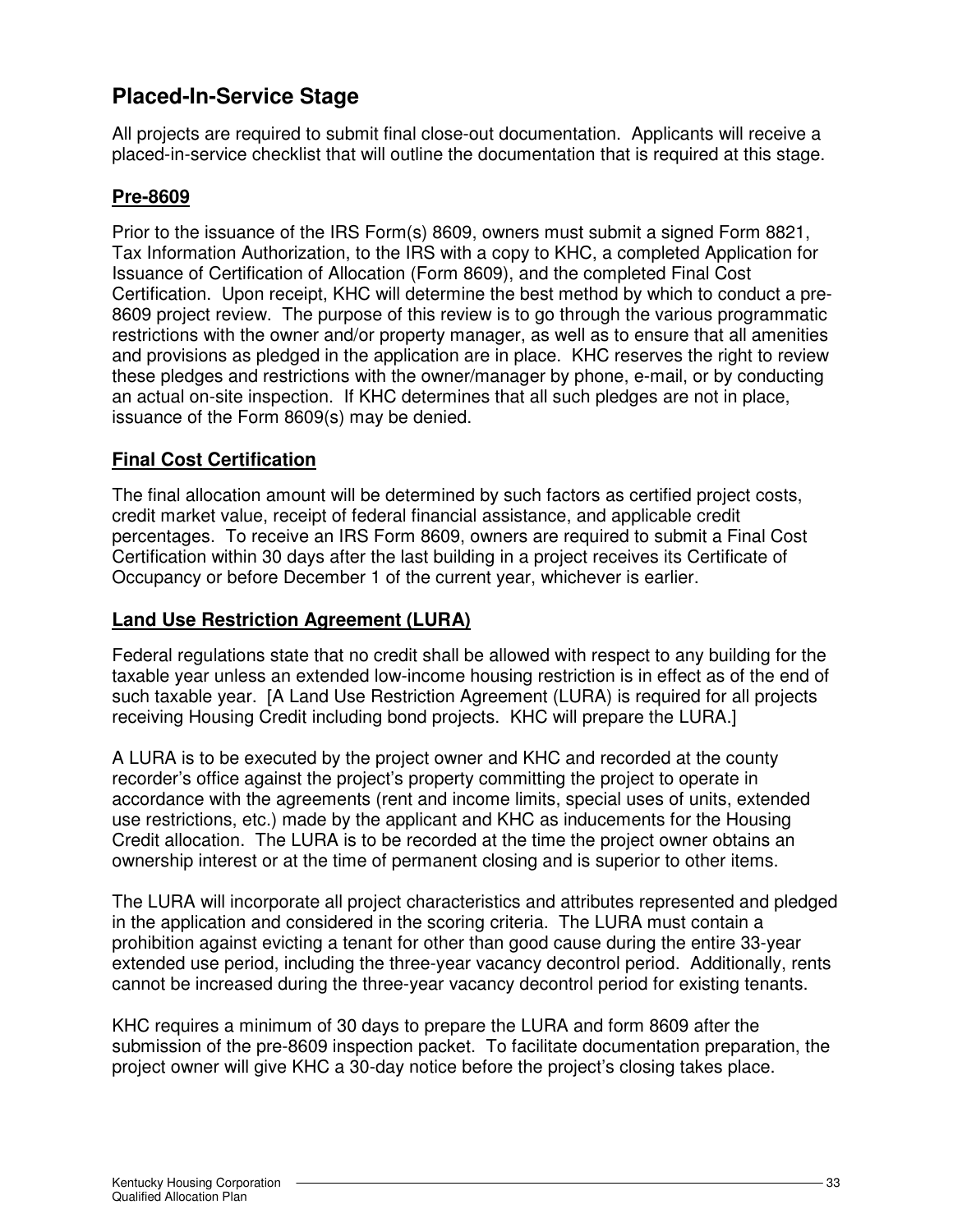## **IRS Form(s) 8609**

A final allocation of Housing Credits will be made (by issuing Form 8609) based on the date that an eligible building or project is placed in service (i.e., available for rental occupancy) as evidenced by a Certificate of Occupancy.

# **Policies**

## **EEOC Requirements**

Owners allocated Housing Credits will be required to develop and implement an outreach program to solicit participation by minority- and women-owned business enterprises. Furthermore, the owner will maintain the records of such outreach program, including the data indicating the racial/ethnic or gender character of each business entity receiving a contract or subcontract of \$25,000 or more, as well as additional details regarding the amount of the contract, subcontract, and documentation of owner's steps to assure that minority- and women-owned business enterprises have an equal opportunity to compete for contracts and subcontracts as sources of supplies, equipment, construction, and services.

Kentucky Housing Corporation supports diversity in the workplace and encourages all partners to actively recruit minority workforce participation in developments that utilize KHC resources. Partners can obtain information on minority workforce development from any source, including the Governor's Office of Minority Empowerment at http://www.ome.ky.gov, KY Workforce Investment at http://workforce.ky.gov, or from local resources such as the Urban League of Lexington at http://www.ullexfay.org or the Louisville Urban League at http://www.lul.org which have established workforce development programs.

## **Changes to Project Design**

If a project owner finds it necessary to change the project design during development (i.e., pledged amenities, number of affordable units, etc.), KHC must be notified in writing and request approval prior to making any changes. This includes the substitution of one pledged amenity for another.

## **Inspections**

All projects will be required to participate in a pre-construction conference **before any construction activities begin**, unless waived by KHC due to significant prior experience. This includes projects that are not requesting construction financing from KHC. The purpose of the pre-construction conference is to outline basic responsibilities and duties of the various parties throughout the construction and warranty periods. The pre-construction conference will be conducted by KHC's construction specialist and program representative/specialist assigned to the project.

Once the pre-construction conference has been conducted and all construction documents have been received, a Notification of Construction Start-up form must be submitted to KHC prior to the start of any construction. During construction, KHC's construction specialist will inspect the work progress and conduct monthly inspections. For Housing Credit only projects, the construction specialist may choose to only inspect the project at three different stages. The first stage is when footers are poured. The second stage will occur mid-way through construction, and the final stage at construction completion. The number of inspections conducted will be left to the discretion of KHC's Design and Construction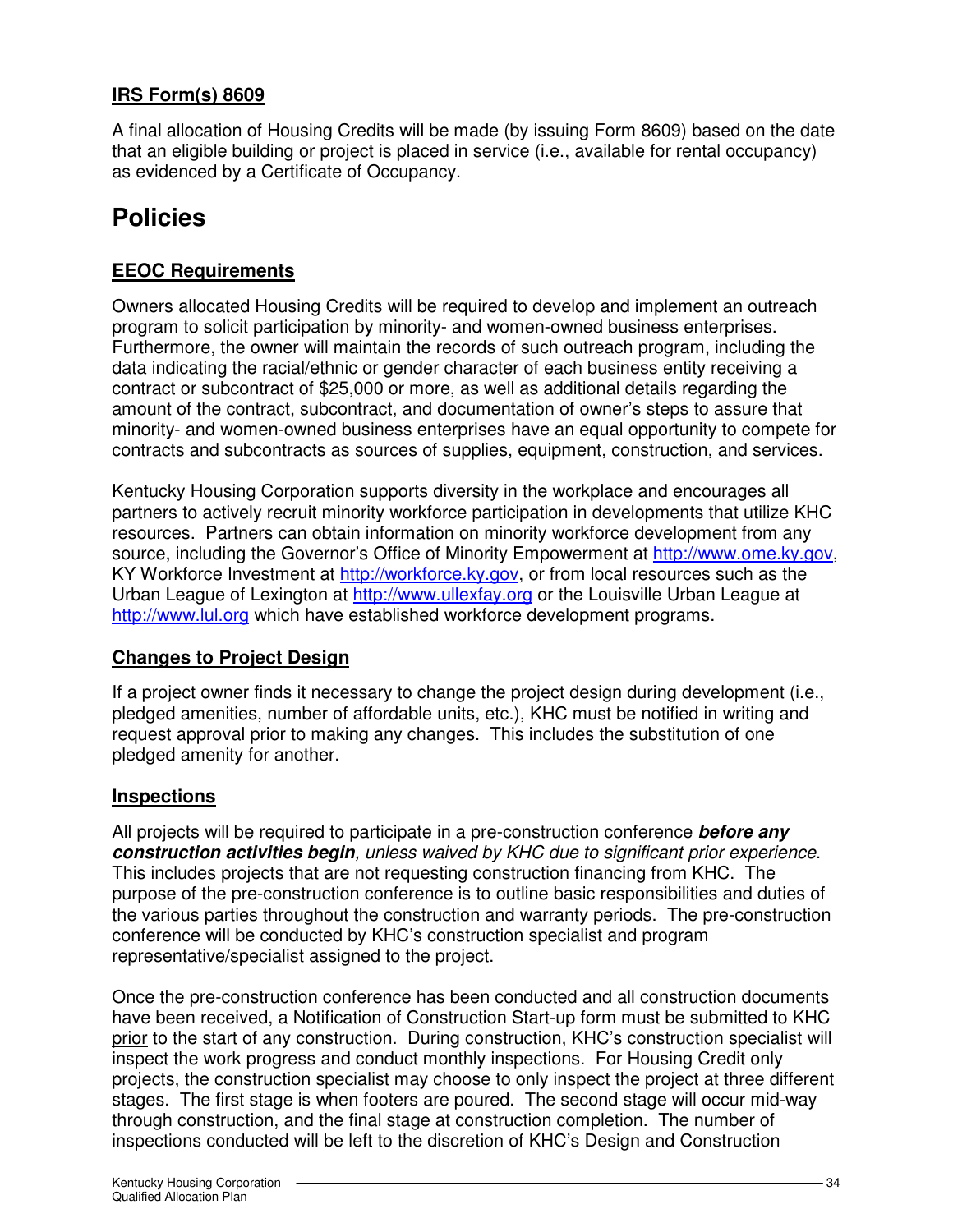Department. The construction specialist will also inspect for pledged amenities made at application submission.

#### **For housing credit-only projects, KHC may, at its sole discretion, require and accept an alternative verification of inspection for the three stages of construction, by accepting a copy of an inspection report performed on behalf of the investor or other lender.**

For projects requesting to draw other KHC funds during the monthly inspection, the construction specialist will approve the draw requests for construction costs. All other costs will be approved by the program specialist and a multifamily underwriter. KHC will not pay for materials stored off-site. KHC will disburse funds for materials stored on-site if they are properly stored and secure. Draws are limited to one draw per month and must be signed by a KHC inspector. **All change orders to the approved plans and specifications must be submitted to KHC for review and approval at the time the change is needed.** Change orders submitted after the completion of the work to be changed will not be approved, unless prior authorization is given by KHC in writing.

In addition, there could be a pre-8609 inspection that will be conducted by compliance monitoring staff to determine if pledged amenities and/or other non-construction related attributes pledged during the application process have been provided.

## **Subsidy Layering Review**

A subsidy layering/financial review will be required on all projects that receive, either directly or indirectly, financial assistance from RD or HUD.

KHC is required to follow guidelines established by RD and HUD with respect to the review of the financial assistance provided to the project.

The subsidy layering review will include a review in the amount of equity capital contributed to a project by investors and a review of project costs including developer's fees, consultant fees, contractor's profit, syndication costs and rates, etc.

## **Identity of Interest**

For projects where there is an identity of interest or the appearance of an identity of interest between the developer, consultant, contractor/builder, architect, attorney, or nonprofit agency, KHC expects increased transparency and accountability. At KHC's discretion, it may take actions to limit an entity's involvement or compensation if it believes there to be either an actual or an appearance of inappropriate accountability among the development team.

**Note:** Identity of interest exists where there is a financial, familial, or business relationship that permits less than arm's length transactions. This includes, but is not limited to, the existence of a reimbursement program or exchange of funds; common financial interests; common officers, directors, or stockholders; or family relationships between officers, directors, or stockholders.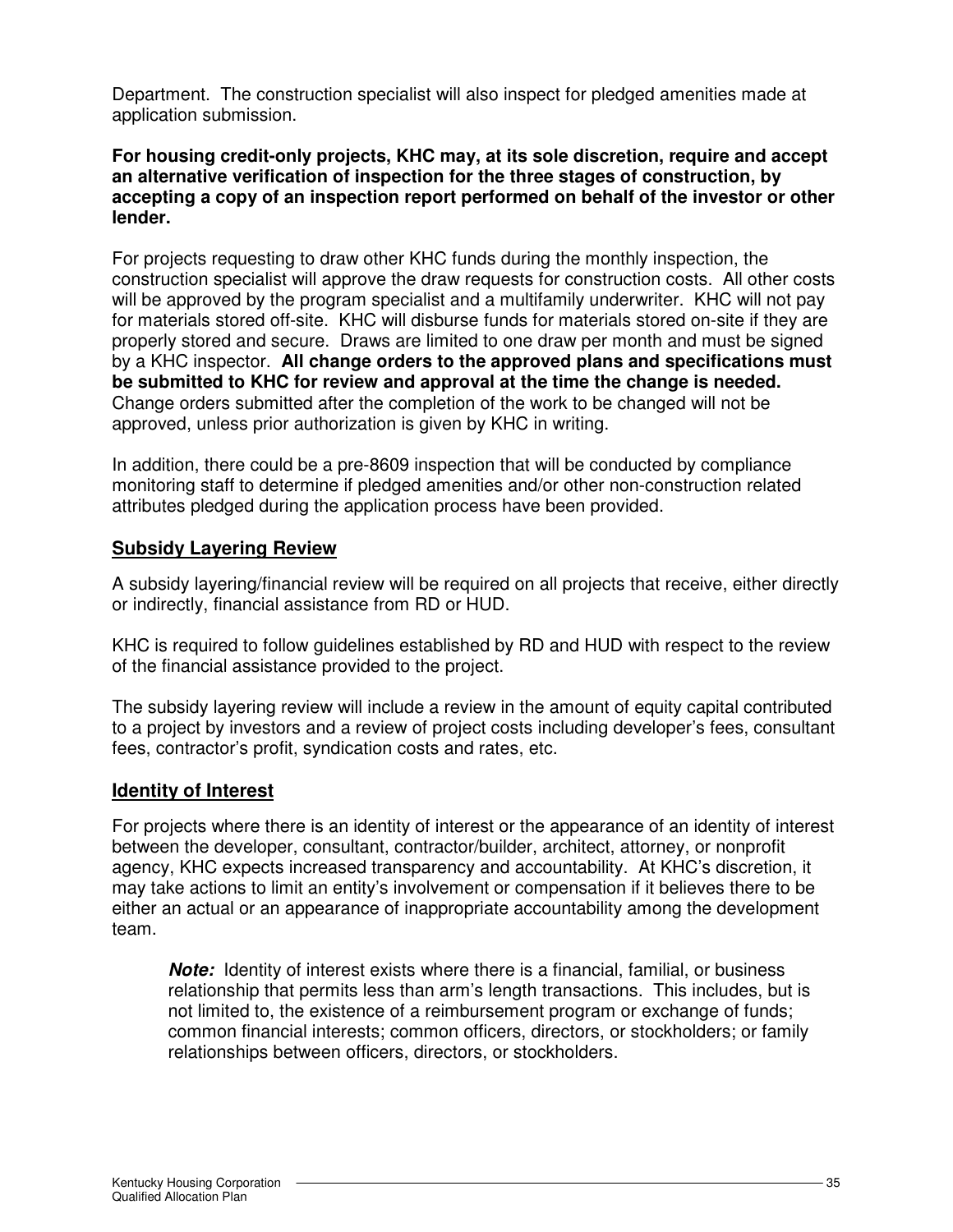## **Material Participation by Nonprofit Organizations**

For partnerships, turnkey, or joint ventures that have, as a general partner or co-general partner, a local tax-exempt nonprofit organization that applies for Housing Credits through the nonprofit set-aside, KHC expects material participation by the said local tax-exempt nonprofit organization to include, but not be limited to:

- Nonprofit participates in the activity for more than 500 hours during the tax year.
- Nonprofit's participation constitutes substantially all of the participation in the activity of all individuals (including non-owners) for the tax year.
- Nonprofit participates in the activity for more than 100 hours during the tax year and its participation is not less than the participation of any other taxpayer for such year.
- Nonprofit activity is a significant participation activity for the tax year and the taxpayer's participation in all significant participation activities during the year exceeds 500 hours. A significant participation activity is one in which the taxpayer has more than 100 hours of participation during the tax year but fails to satisfy any other test for material participation.
- The nonprofit materially participated in the activity for any five of the ten tax years immediately preceding the year in question.

Based on all facts and circumstances, the nonprofit participates in the activity on a regular, continuous, and substantial basis during the tax year. To satisfy the facts-andcircumstances test, a nonprofit must participate in an activity for more than 100 hours. The nonprofit's management services are not taken into account unless no other individual is compensated for management services and no other individual performs management services exceeding the hourly total of such services.

## **Recapture of Housing Credit under Reservation**

To ensure the efficient use of the Housing Credit in Kentucky, KHC will require all projects that receive Housing Credit reservations, including set-aside projects, to confirm that the Housing Credit will be eligible for allocation to the project (more than 10 percent of costs incurred) by the end of the calendar year. A 12-month extension may be granted upon request.

Credit returned or unallocated before September 30, 2013 will be allocated to other pools or set-asides as determined by KHC. Credit returned after September 30, 2013 in the allocation year, may carried into the next calendar year. Credit returned from two or more projects by the same entity will be subject to penalty.

## **Qualified Contract Process**

The Omnibus Budget Reconciliation Act of 1989 required that all properties receiving an allocation of Housing Credit after December 31, 1989 are subject to an "extended use period," which lengthened the time Housing Credit properties were required to maintain affordability from 15 to 30 years. In efforts to ease concerns of program participants about the economic viability of maintaining affordability without additional subsidy, the 1989 Act also provided an option for owners to exit the program at the end of the initial 15-year compliance period by requesting that the state agency either purchase the property or assist in finding a buyer at a determined qualified contract price.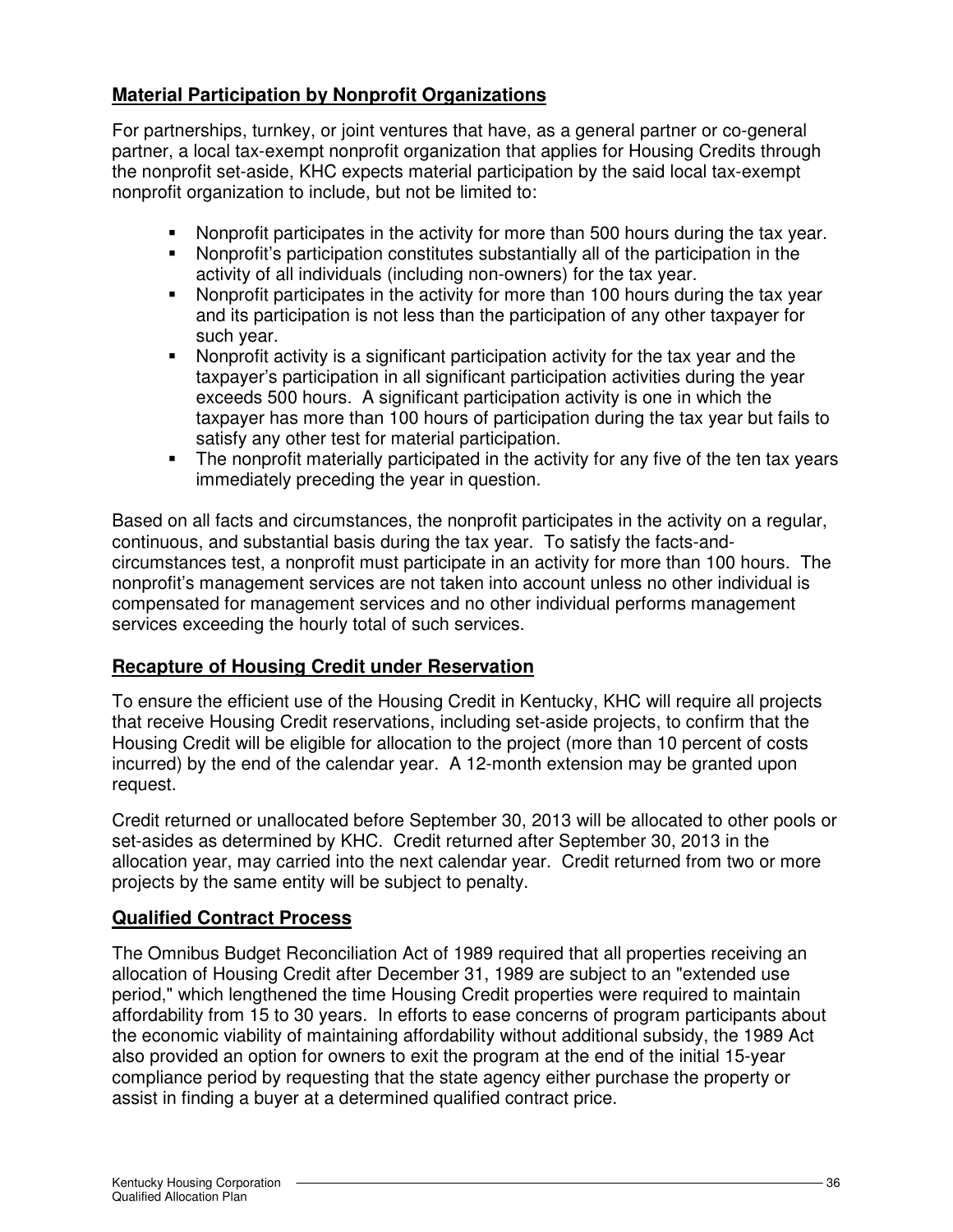Owners are encouraged to review their copies of applications submitted to the agency when applying for an allocation of credits, as well as any deed restrictions, including the LURA, to determine if and when they are eligible to pursue the opt-out provision. Eligible owners must notify KHC of their desire to sell the property using the process outlined in this document. Once complete and proper notice has been received, KHC has one year to find a buyer for the project at a pre-determined price, not to exceed the qualified contract price. The qualified purchaser can be a nonprofit or for-profit entity that agrees to maintain the affordable housing units and fulfill all requirements of the extended use agreement.

The project and owners should be in compliance with all programmatic requirements to be eligible to apply for the opt-out provision. The qualified contract may be suspended or terminated due to any mortgage defaults or encumbrances on the property or an IRS audit or investigation that may adversely affect the sale of the property.

Owners will be allowed only one opportunity to request the qualified contract process per property. If KHC is unable to find a buyer pursuant to a qualified contract, the property may be converted to other uses.

#### Other Resources

If other local, state, and/or federal resources were used in the development or operation of the Housing Credit property, the termination of the extended use agreement will only be valid for the Housing Credits. The current and/or future owner of the property will still be required to uphold the income, rent, or restrictions that are required for the other funding sources for the remainder of the mortgage, note, or deed restriction covering those funds.

If the owner does not get a qualified contract and the property has project-based rental assistance, the project-based rental assistance contract will be terminated.

## Fees and Conditions for Qualified Contract Termination

There will be a nonrefundable administration fee for processing a qualified contract request. In the event that additional third-party reports are required by a potential buyer or KHC, the qualified contract process will be suspended during the time needed to prepare the reports. The cost of the additional reports will be at the expense of the property owner. All payments for service must be made within a timely manner. Non-cooperation by the property owner in the participation of third-party reports will lead to the termination of the qualified contract process. Non-cooperation by the property owner on any issues of the qualified contract will also result in the termination of the process and will result in the owner being required to comply with the property low-income usage requirement for the remaining extended use period.

Owners who elect to exercise their option year must complete and submit all required documentation within 120 days of requesting a qualified contract. The application fee can be submitted at initial request or with the required documentation but no later than the 120 days past the initial request. The initial request time starts at the beginning of each calendar year in the  $14<sup>th</sup>$  year of the compliance period. For example, if the property owner's 15-year compliance period ended on March 1, 2009, the property may have requested a qualified contract starting in January of 2008 through December 31, 2008. From the point that KHC and the property owner agree upon the contract sale price, the one-year time period starts to find a qualified contract. Please note that the owner may request a qualified contract from KHC only one time.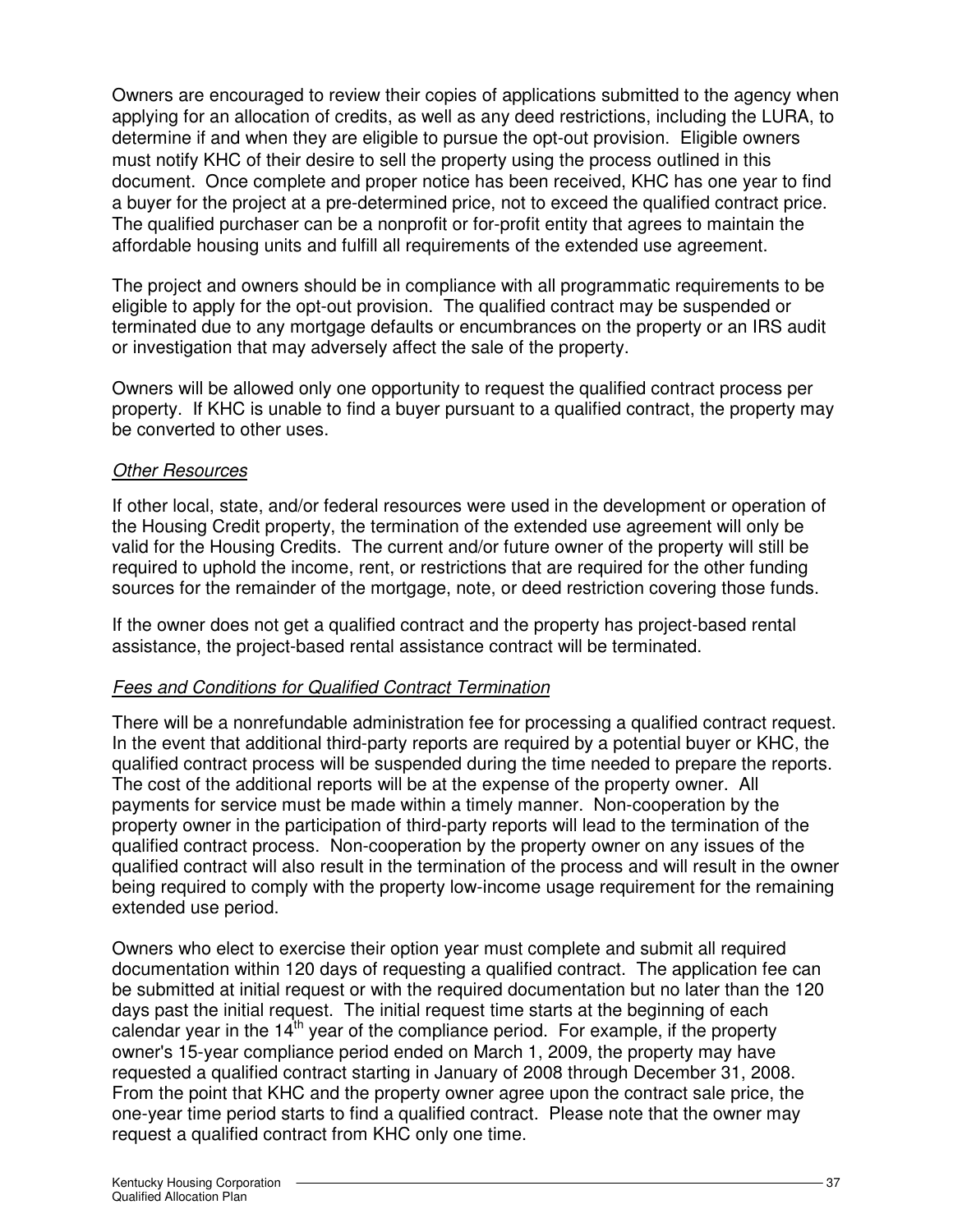The information that the property owner is required to submit to notify KHC of intent to request qualified contract information is listed below and located on KHC's Web site:

- Qualified Contract Notification Letter
- Calculation of Qualified Contract Price Worksheets

The Housing Credit property should be in compliance with all regulatory agreement requirements. The qualified contract may be suspended or terminated due to any defaults, liens, or encumbrances on the property or IRS audit or investigation that may adversely affect sale of the property.

KHC will review the owner's packet of materials. This will require staff and the owner to work closely together to ensure that all required information has been submitted and a QCP has been set. The one-year period begins once this step is complete. KHC will complete this initial review within 90 days after receipt of all required documentation.

For additional information pertaining to the qualified contract process and documentation, please refer to KHC's Web page www.kyhousing.org under Housing Production, Multifamily Finance, Housing Credit Program.

# **Compliance Monitoring Procedure**

KHC has adopted a compliance monitoring procedure in accordance with IRC Section 42(m)(1)(B)(iii). The compliance monitoring procedure is detailed in KHC's Housing Credit Compliance Guide and includes:

- 1. The record keeping and record retention provisions of IRS Final Regulation Section 1.42-5(b).
- 2. The owner's annual certification requirement of Regulation Section 1.42-  $5(c)(1)$ .
- 3. The on-site review of certifications and support documentation for at least 20 percent of the low-income units in each property at least once every three years in accordance with Regulation Section 1.42-5(c).
- 4. The on-site inspection provision of Regulation Section 1.42-5(d).
- 5. The notification of noncompliance provisions of Regulation Section 1.42-5(e), whereby notice is made to owners and the IRS regarding events of noncompliance.
- 6. The established programs of the projects serving special needs will be monitored on an ongoing basis to determine accordance with the original proposal. Homeless special needs groups will be expected to document program outcomes and results.

The compliance monitoring procedure applies to all projects that receive or have received an allocation of Housing Credit and will continue throughout the 15-year compliance period. During the extended use period, the Compliance Monitoring

Department has established procedures with reduced fees for monitoring payments. Please refer to the compliance monitoring requirements after 15 years in the Compliance Guide as noted on KHC's Web site.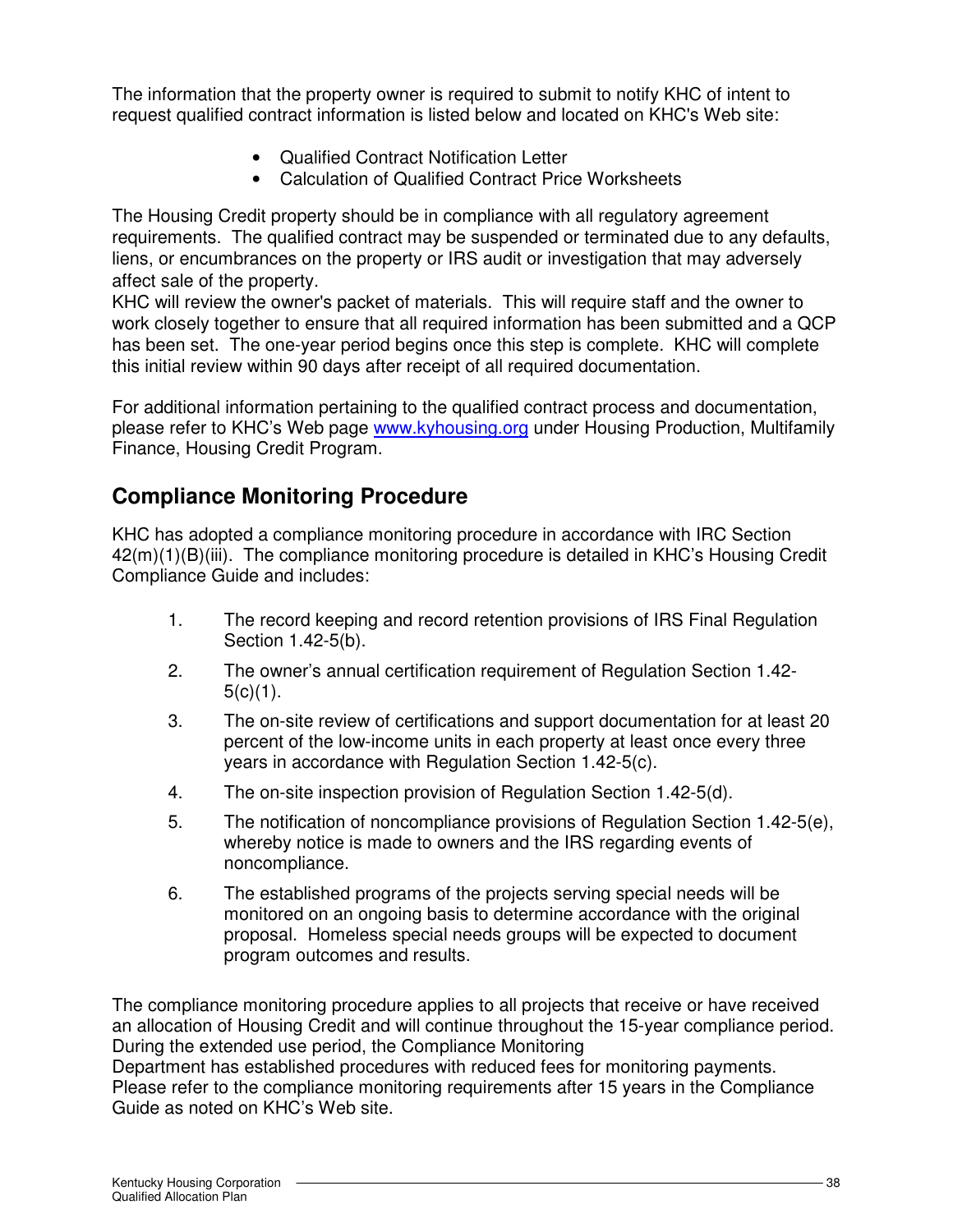Due to the complexities of the Housing Credit program in regard to long-term compliance, KHC strongly encourages the management company of each project to attend on-going training. KHC will periodically provide such training, which may/may not have an associated fee. It is the responsibility of the owner to ensure that the selected management company remains adequately versed in the Housing Credit program.

# **Effective Date**

This Qualified Allocation Plan is effective for allocations of Housing Credit made after December 31, 2011, and will remain in effect until December 31, 2013, unless amended. Amendments to the Internal Revenue Code and Treasury Regulations may necessitate conforming amendments to this plan.

Remainder of page intentionally left blank. \*\*\*\*\*\*\*\*\*\*\*\*\*\*\*\*\*\*\*\*\*Notice to Applicants and Disclaimer on following page\*\*\*\*\*\*\*\*\*\*\*\*\*\*\*\*\*\*\*\*